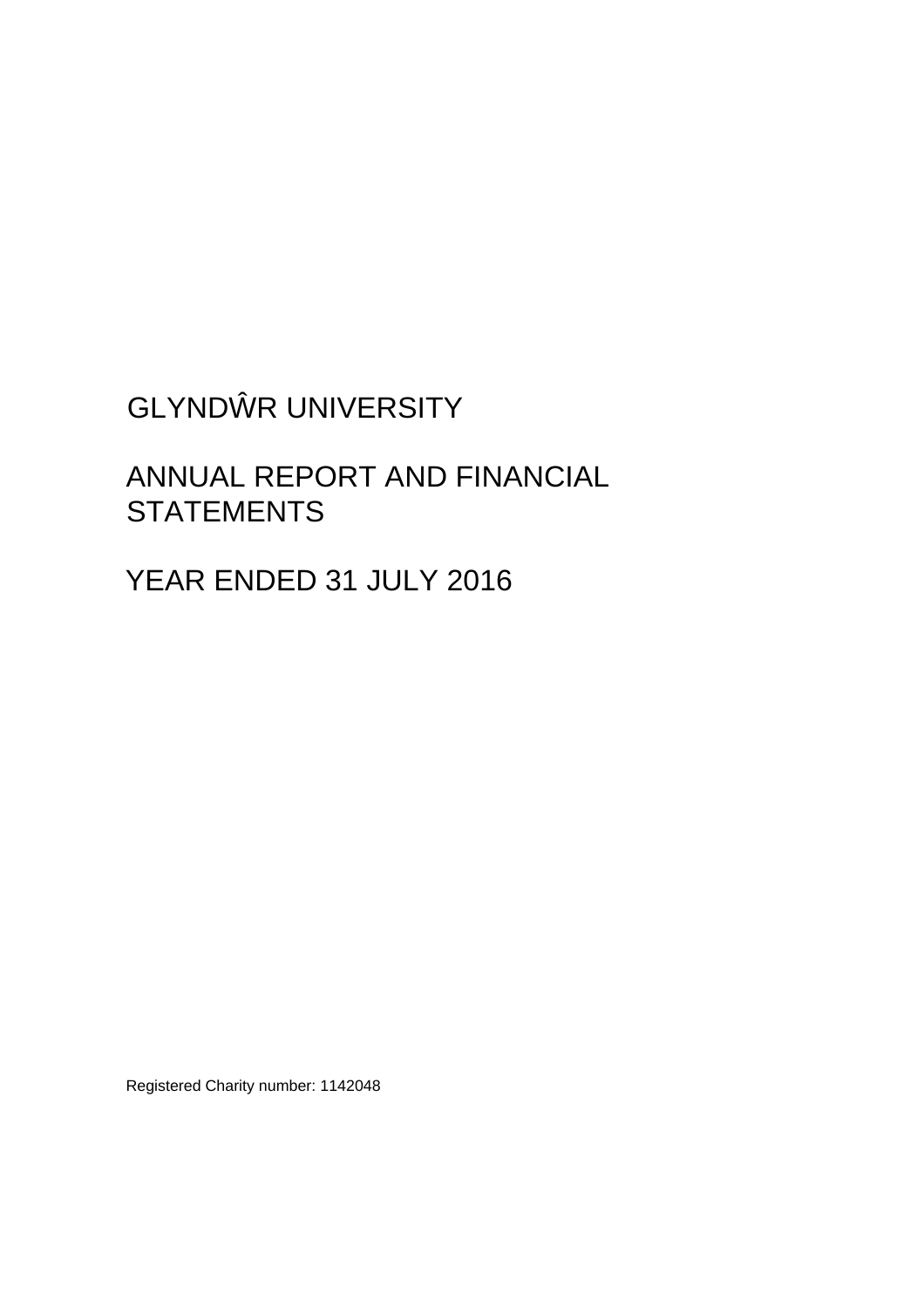# **Contents**

| Foreword                                               | 2               |
|--------------------------------------------------------|-----------------|
| Welcome from the Vice-Chancellor                       | 3               |
| University highlights in brief                         | 4               |
| The Student experience                                 | 6               |
| Governors and Trustees of the University               | 8               |
| The University                                         | 10              |
| Charity information                                    | 11              |
| Report of the Board of Governors                       | 12 <sup>2</sup> |
| Financial review                                       | 19              |
| Statement on corporate governance and internal control | 23              |
| Statement of responsibilities of the Boardof Governors | 27              |
| Independent Auditors report                            | 28              |
| <b>Financial accounts</b>                              | 30              |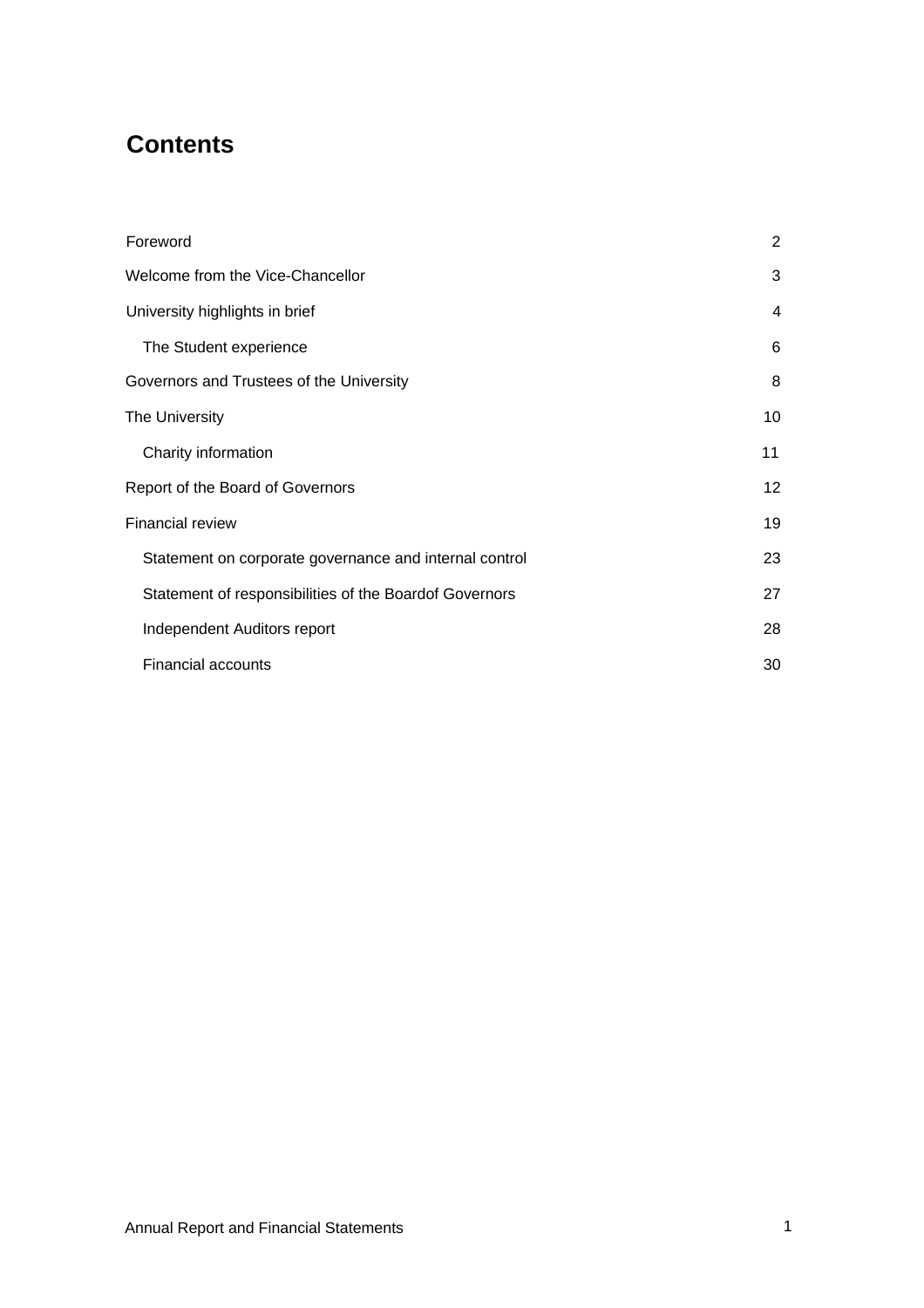# <span id="page-2-0"></span>**Foreword**

Wrexham Glynd r University is an entrepreneurial and community-based university dedicated to the social and economic development of North East Wales and to promoting the success and employability of its graduates. It seeks to contribute to the economic prosperity of the region while ensuring that the opportunities afforded by higher education are available to all who are able to benefit from it.

This year 2015/16 has seen a number of major changes in the University. The year started under the interim Vice-Chancellorship of Professor Graham Upton, who handed over to Professor Maria Hinfelaar as his permanent successor on 1 April 2016. In addition, Sir Jon Shortridge retired as Chancellor and as Chairman of the Board of Governors in December 2015, being replaced by Trefor Jones as Chancellor and by myself as Chair of the Board. Several longstanding Board members stepped down during the course of the year or shortly thereafter, having reached the end of their permitted terms of office. I am inordinately grateful to them for their service to the Board and to the University and am delighted to have recruited an equally able group of successors.

In addition to changes in personnel, the University has seen a number of other changes, not least in its financial position. As you will see from these financial statements, the University has returned to a surplus position and we are positive about our future financial outlook. We are also revamping our academic offer in order not only to be more attractive to potential students but also to ensure that our graduates are equipped with the skills that employers need.

The University's graduation ceremonies provide a regular reminder to me of the real purpose of the University. The hundreds of graduates who cross the stage each year have invested considerable time, effort and money into earning their awards. Seeing their expressions of pride and those of their families and friends is one of the highlights of my year.

Behind the success of the University lie the commitment and efforts of its staff, students and governors and I would like to pay tribute to them all for their hard work over the year.

Maxine Penlington Chair of Governors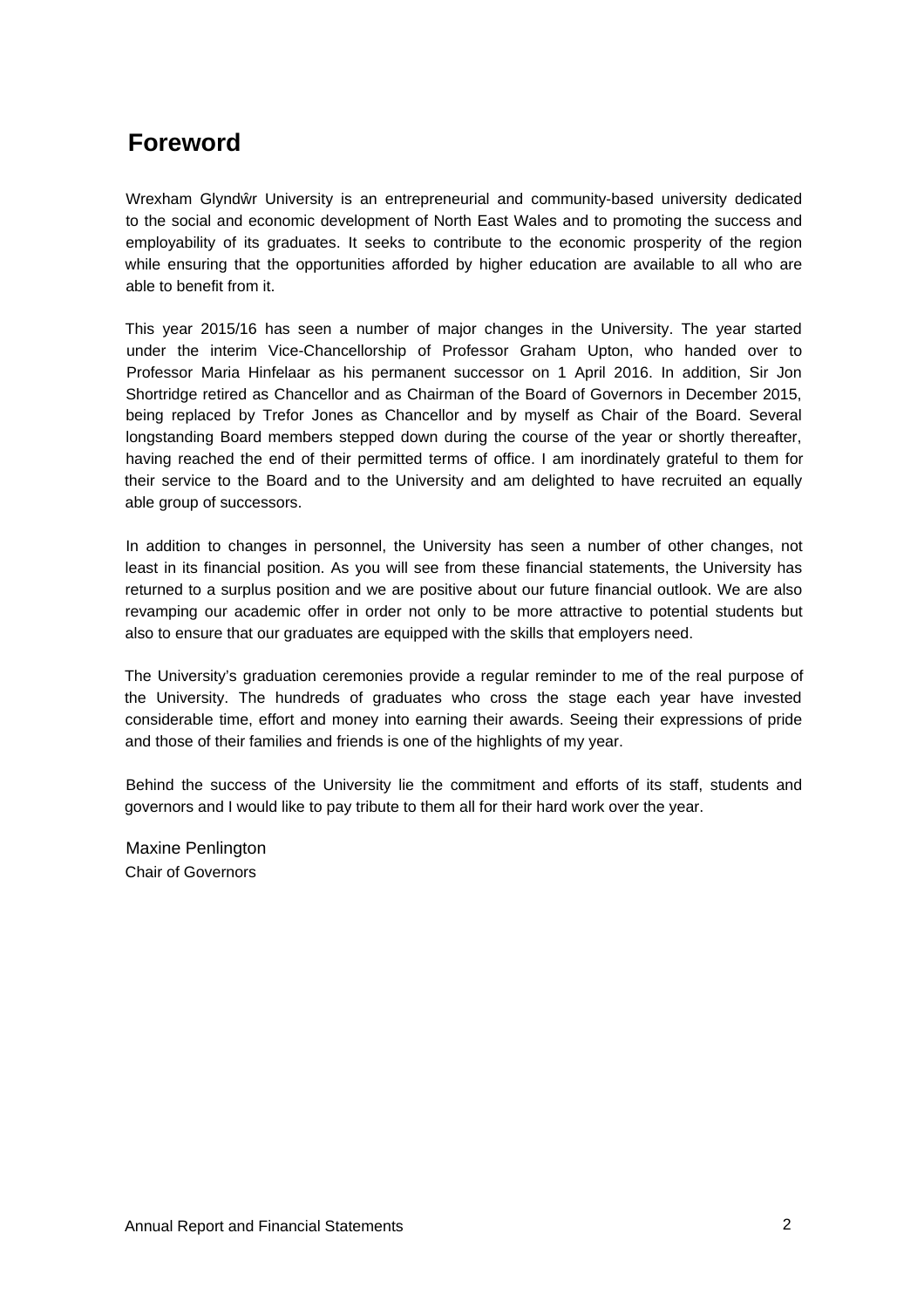# <span id="page-3-0"></span>**Welcome from the Vice-Chancellor**

Since I took up my post at the University towards the ends of the academic year 2015-16,1 have been struck by the affection felt towards the University across Wales and beyond. Everywhere I go I am greeted warmly by people anxious to develop further their relationship with the University. This is the case not only with our traditional partners in the HE and FE sectors in Wales and with the country's political and civic leaders, but also with current and future partners in industry and wider society across this part of the UK.

This feeling of partnership, almost of belonging to a large family, will play an important part in the University's future as we work closely with organisations from many different sectors. Our university is rooted firmly in the community and dedicated to meeting its needs. This means going out, talking to people and listening to what they want. We welcome students of diverse backgrounds, nationalities and age groups, supporting them to achieve their ambitions.

I would like to thank my two predecessors, Professor Michael Scott and Professor Graham Upton for all their work in preparing the ground for the University's further development.

Two events towards the end of the year demonstrated how successful that work has been. First, the University received a hugely positive report following its mid-cycle Institutional Review by the Quality Assurance Agency. The report highlighted a number of areas of good practice and has set the scene nicely for the next comprehensive review probably in 2019 to which the University can now look forward with confidence.

The second event was a significant increase in the overall satisfaction of the University's students as expressed through the annual National Student Survey (NSS) undertaken during the spring term, outperforming most of the UK university sector. The NSS results informed the University's strength in the employability of its graduates and provided invaluable information on further developments planned by the University.

These developments all put the University in a good position to face the future. It can do so confident in the knowledge that its new management team can build on these developments and ensure that the University is able to fulfil its mission of working in partnership to inspire and educate our students and enable social and economic success.

Professor Maria Hinfelaar Vice-Chancellor and Chief Executive Glynd r University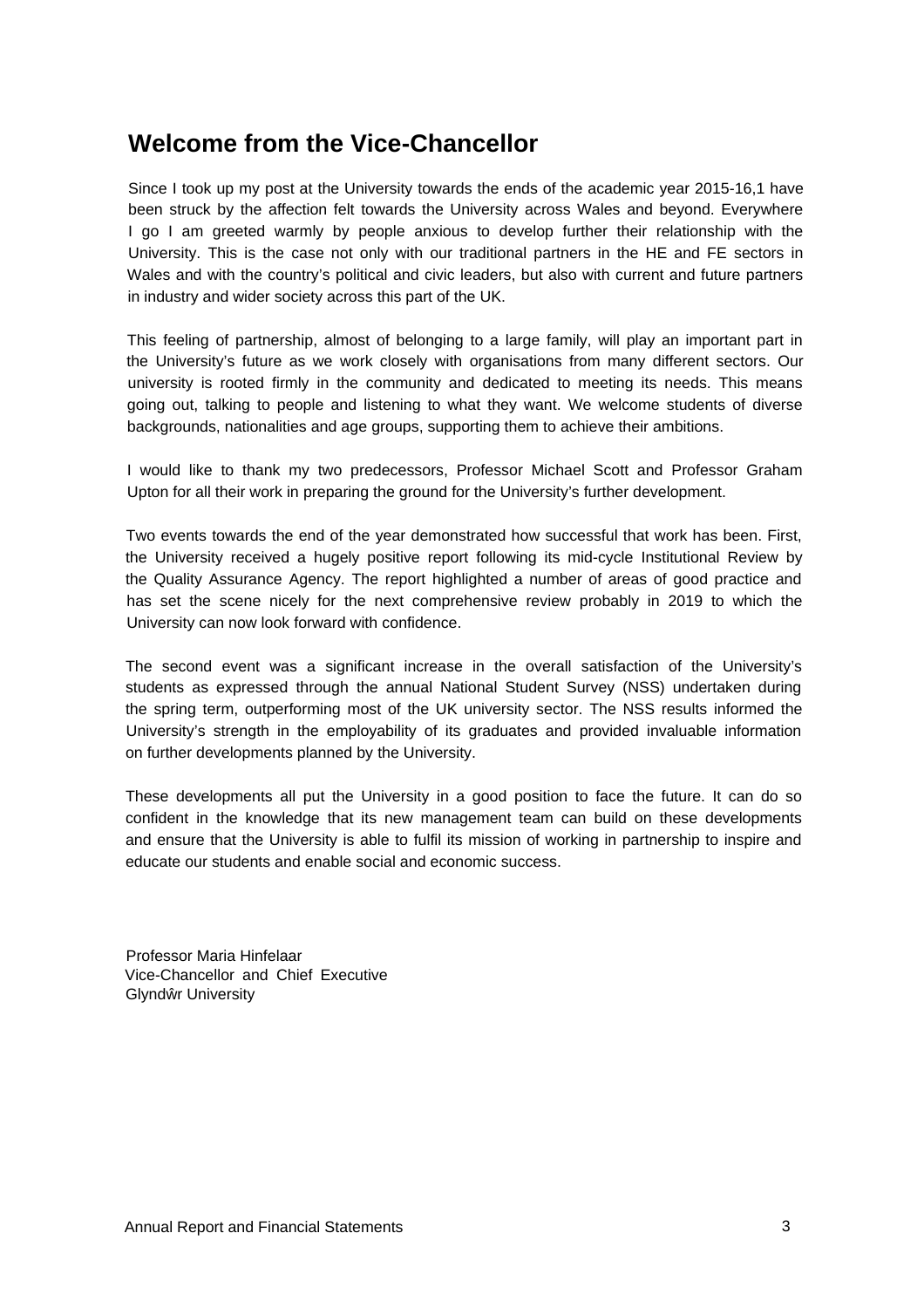# <span id="page-4-0"></span>**University highlights in brief**

These statements were prepared by an ambitious young university which, through making the right choices, has the capability to embark upon a bright future. The university has survived a difficult period and the academic year 2015/16 marked the beginning of a new phase of rebuilding. Tributes must be paid to the Interim Management Team, to outgoing members of the Board of Governors and the staff teams who proved to be committed and resilient.

Further work needs to be done to strengthen our academic profile both in taught and research programmes and to engage effectively with industry and the community in the region, while focussing on the goal to be the university of and for North East Wales as stated in the Strategic Framework to 2020. For marketing and communication purposes, a decision was taken in  $2015/16$  to augment the university name by adding a place identifier: Wrexham Glynd r University (WGU). That will make it significantly easier to position ourselves in a highly competitive UK university sector. The goal to double student numbers remains the key plank of our strategy, supported by deepened partnerships.

Starting with domestic partnerships, the academic year 2015-16 saw the University develop its relationships with a number of other universities and further education colleges. This included a five-year collaboration agreement with the University of Chester, supporting up to 30 PhD and MPhil students in Wrexham while the University continues to prepare for its own research degree-awarding powers. Links with Bangor University revolved around joint representation on various regional networks, and an exploration of academic collaborations in discipline areas such as Healthcare and Art and Design. WGU is also an active member of Universities Wales and Universities UK.

Collaboration agreements with FE were extended, particularly with Coleg Cambria and Gr p Llandrillo Menai aimed at providing franchised qualifications and articulation routes from FE into HE, as well as finding new ways of meeting the needs of businesses across North Wales for instance through the HE/FE North Wales Business Academy.

Internationally, new agreements were signed with European partners such as the Universite de Reims Champagne-Ardenne and Limerick Institute of Technology which have paved the way for staff and student mobility and joint research. The University is determined not to let the outcome of the EU Referendum in June 2016 obstruct its links with like-minded institutions in other European countries. Beyond the EU, new initiatives were set up such as an agreement with Tonghua University in the Jilin Province of China which will allow Chinese art and design students to complete their studies in Wrexham. There are also growing collaborative links with Malaysian institutions in aerospace engineering, which is a recognised area of strength for WGU.

A number of events took place during the year, which further strengthened the University's academic reputation. The University once again hosted the Internet Technologies and Applications Conference as it celebrates its tenth anniversary. With over 100 delegates from 30 countries, the conference included sessions on Internet user profiling and latest developments in cloud computing.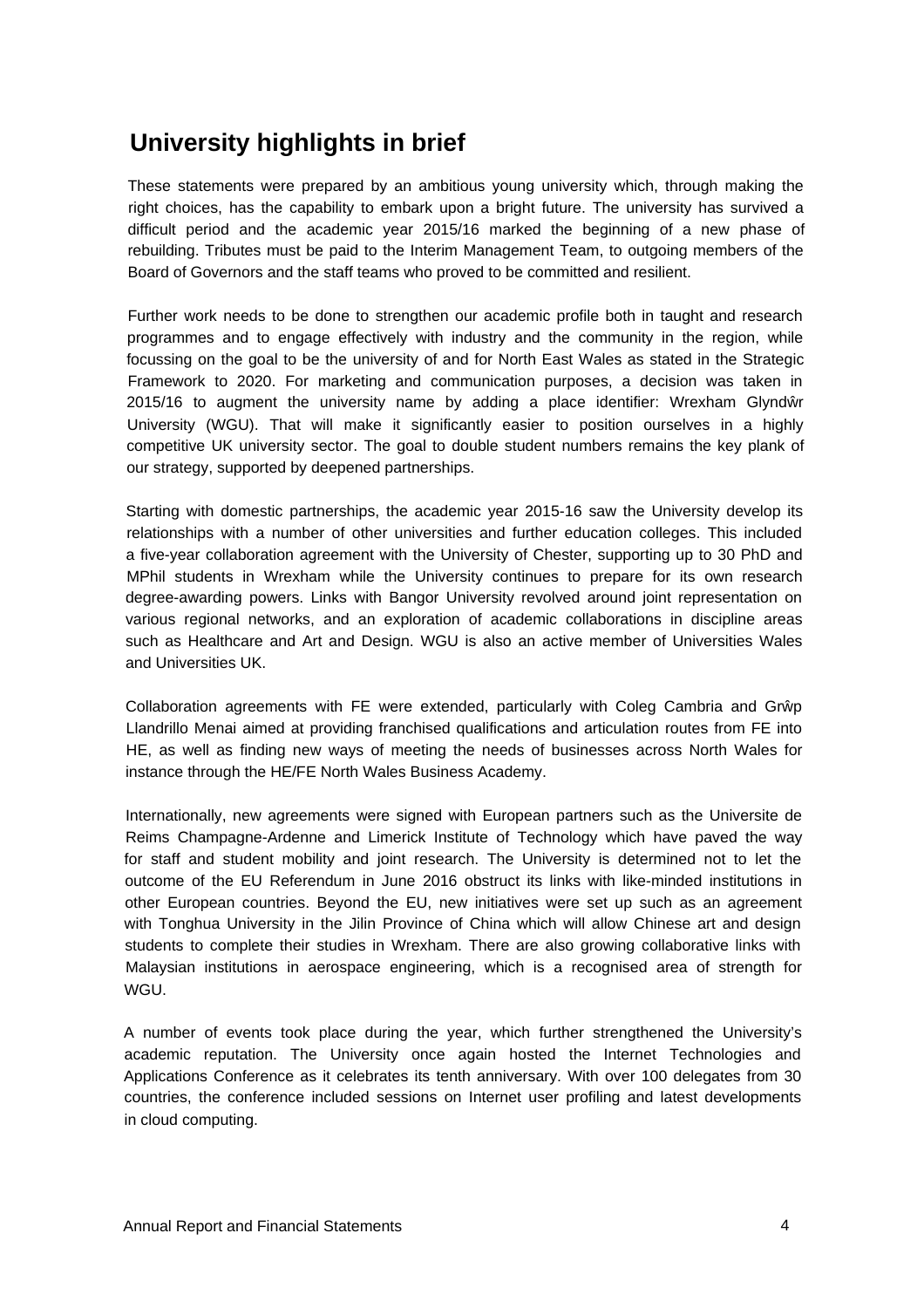Hundreds of people attended the University's four-day Creative Futures conference covering arts and education, PR, design, animation and radio. Among the guest speakers was the inventor of the mobile phone.

The Aerospace Wales forum met at WGU in June with representatives from many top aerospace companies including Airbus, Raytheon and DECA Sealand.

The University's Business School was re-launched under the name the North Wales Business School demonstrating a commitment to meet the demands of the whole region in partnership with employers. The School has a wide range of programmes including the Executive MBA; Sports Management; Consumer Marketing; Entrepreneurship; and Hospitality, Tourism and Event Management.

Meanwhile the Computing Department has launched an MSc Robotics programme exploring a range of human-robot interactions focusing on the computer side of Artificial Intelligence rather than the mechanical engineering aspects found at other universities. The programme will also examine the ethical, political, economic, environmental and legal aspects of robotics which will ensure that students on the programme will be at the cutting edge of future technologies.

Individuals being recognised during the year included the University's Welsh language translator who won the Feature Writer of the Year Award at the Wales Media Awards held in Cardiff. Elin Llwyd Morgan's monthly column in the Welsh language current affairs magazine Barn has enthralled readers for over ten years on subjects ranging from Scandinavian crime novels to the tribulations of bringing up an autistic child.

Dr Edna Astbury-Ward from the University's School of Social and Life Sciences was appointed to the advisory board of Public Health Wales where she will specialise in sexual and reproductive health.

It is these contributions from departments across the university, from individual staff members and our graduates that create the successes of this University.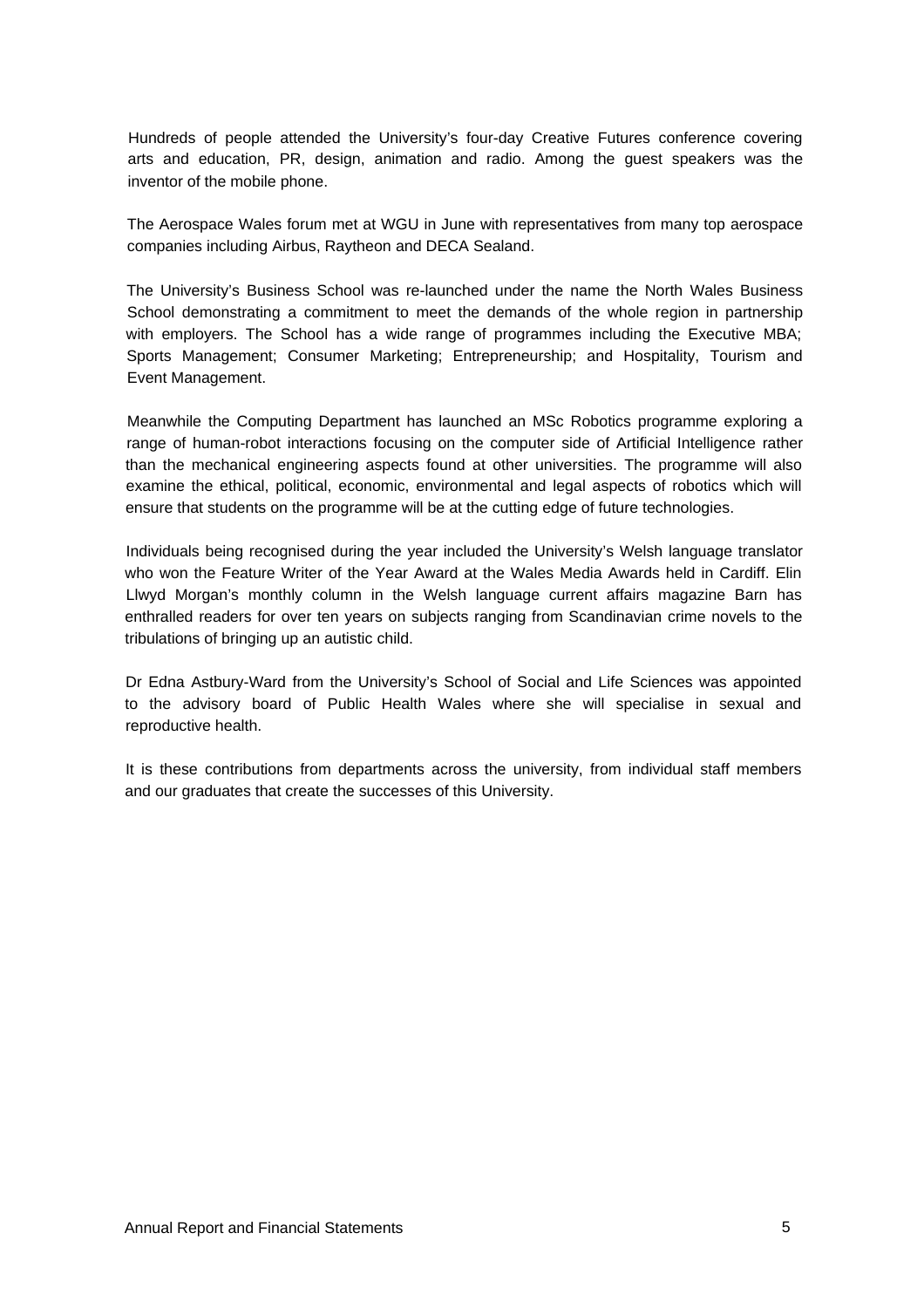# <span id="page-6-0"></span>**The Student Experience**

During 2015-16, a major review and refocus of the University's Strategic Framework committed to placing students at the heart of all that we do. We have continued to build upon the University's strength as a close and supportive community, working hard to support all students in achieving good learning outcomes and resulting in improved student satisfaction (NSS 2016) and good employability measures.

Improved levels of student satisfaction across the University, and as measured through the NSS, were apparent in 2016. Indeed, such were the levels of improvement that the University was amongst the top 10 universities in the UK with the most improved NSS overall satisfaction score, which increased from 80% (in 2015) to 85% in 2016. This overall improvement was a reflection of the improvement in the experience for students "in the classroom". For example, students at WGU placed us first in Wales for the following NSS questions:

- o "I have received detailed comments on my work"
- o "Feedback on my work has helped me clarify things I did not understand"
- o "The timetable works efficiently as far as my activities are concerned"
- o "As a result of the course, I feel confident in tackling unfamiliar problems"

This improvement in student satisfaction as a reflection of improvements in teaching and learning was mirrored by an improvement in academic achievement, where 63% of those awarded a degree in 2015/16 achieved a 1<sup>st</sup> or 2.1. This compares to 58% in 2014/15:

|                           | WGU     | WGU     | WGU     | UK      |
|---------------------------|---------|---------|---------|---------|
|                           | 2014/15 | 2015/16 | 2015/16 | 2014/15 |
| Award                     |         |         | %       | %       |
| <b>First Class</b>        | 21%     | 246     | 23%     | 22%     |
| <b>Upper Second Class</b> | 37%     | 429     | 40%     | 50%     |
| <b>Lower Second Class</b> | 32%     | 276     | 26%     | 23%     |
| <b>Third Class</b>        | 6%      | 83      | 8%      | 5%      |
| <b>Ordinary Degree</b>    | 3%      | 24      | 2%      |         |
| Pass Degree               | 1%      | 14      | $1\%$   |         |
|                           |         |         |         |         |
| Total                     |         | 1072    |         |         |

(To-note, in 2014/15 there were a total of 1036 awards)

For some students however we need to support their engagement with the learning opportunities on offer still further, as a significant proportion of our students leave during the year. During 2015/16 447 students left through either withdrawals or suspensions; this equates to 15.3% of University total number of students. The distribution of withdrawals varies across years of study, which helps highlight where further improvements can be made in enhancing our approaches to teaching, learning and student engagement. A focus upon student retention will continue to be a priority for the University during 2016/17.

A further driver for improvement in relation to the student experience has been the significant developments within the Student Guild. During 2015/16, the Guild became a fully independent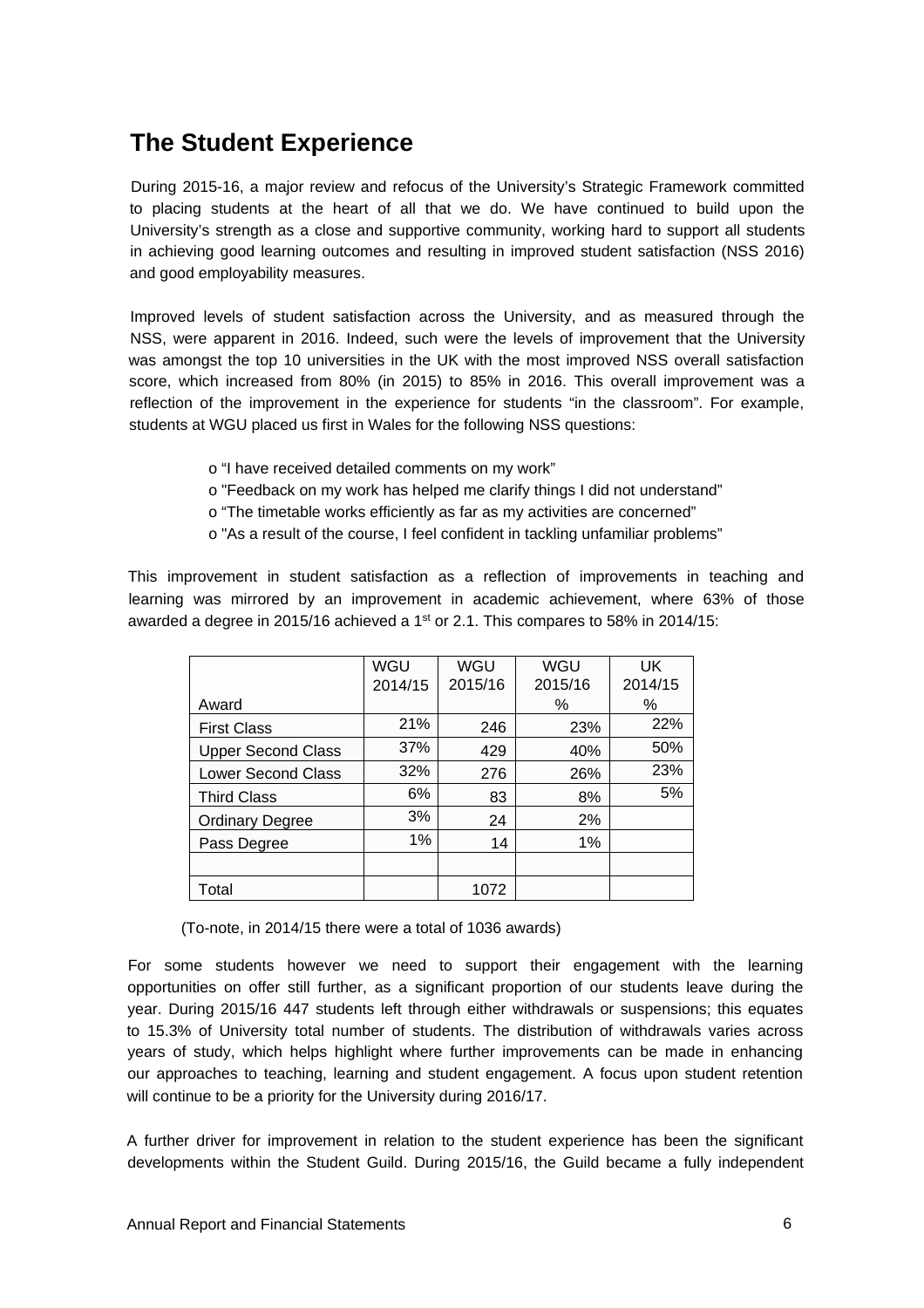Students Union (SU), governed by a Board of Trustees and with a sharper focus upon student representation. The SU works closely with University Senior Management to ensure that the student voice is embedded in all that we do. We continue to build on this close partnership working to ensure that the student experience is as good as it possibly can be. In recognition of the excellent work undertaken by the SU, they were awarded best small university Students Union in Wales and runner up for the UK in the National Union of Students (NUS) annual awards.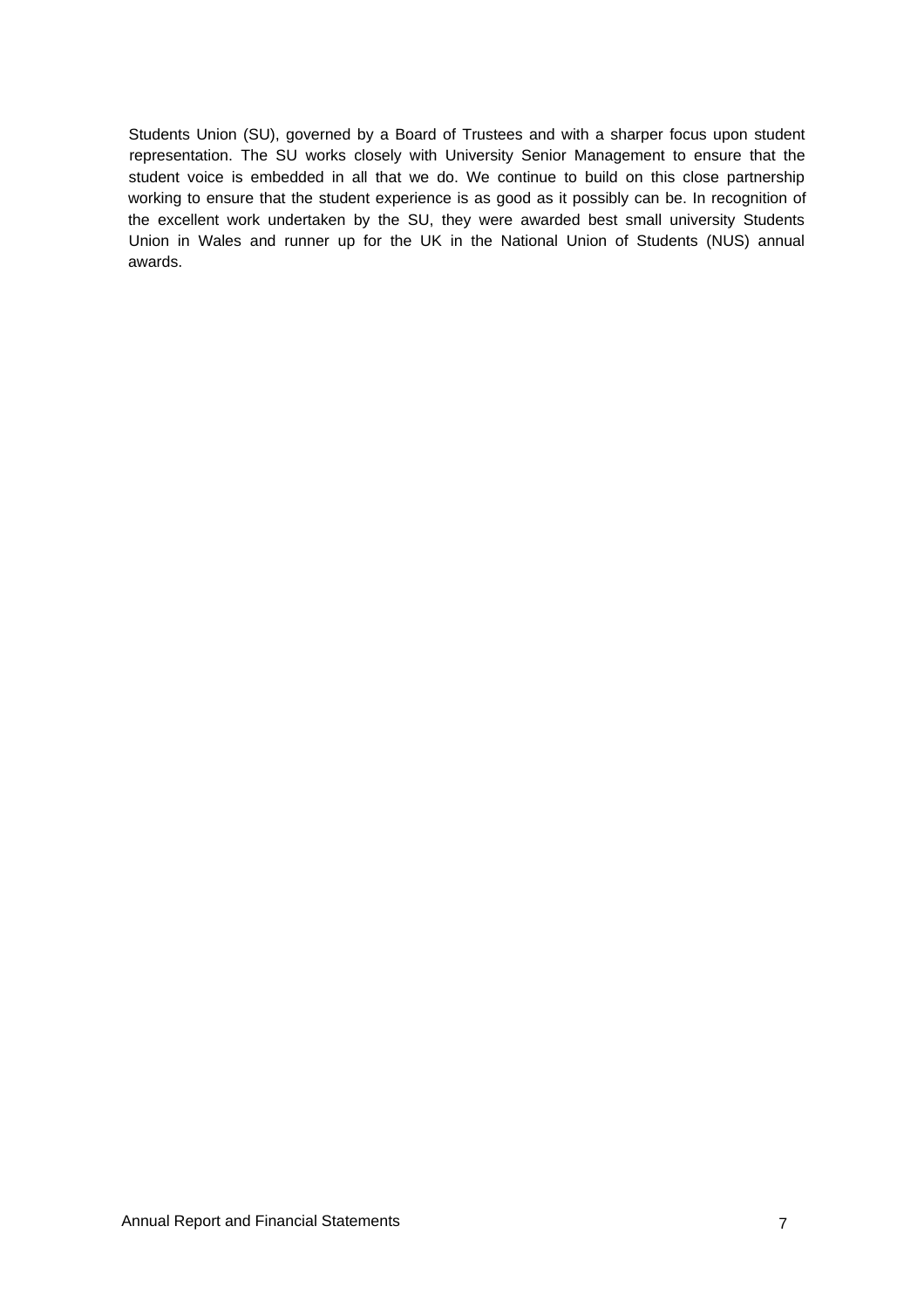# <span id="page-8-0"></span>**Governors and Trustees of the University**

The following people serve as Governors and Trustees of the Charity and each year they sign a declaration of interests which is made publicly available on the University's website.

# Independent Governors

Sir Jon Shortridge (Governor and Chair until 12th December 2015)

Ms Maxine Penlington OBE (appointed 1<sup>st</sup> September 2015, Chair from 13<sup>th</sup> December 2015)

Mr Derek Griffin (Vice Chair)

Mr Neil Ashbridge

Mrs Colette Bleakley

Mr Mervyn Cousins (until 30<sup>th</sup> April 2016)

Ms Julia Grime

Mr Graham Hillier (until 18th October 2015)

Mrs Celia Jenkins

Mrs Gill Kreft (appointed 1<sup>st</sup> January 2016)

Ms Rebecca Maxwell

Mr Paul McGrady (appointed 1st May 2016)

Mrs Judy Owen (appointed 1st May 2016)

Mr Bruce Roberts

Mr Askar Sheibani (appointed 1<sup>st</sup> January 2016)

Professor Norman Sharp OBE

Co-opted member with experience of education Mr John Kenworthy (until 23rd June 2016) Professor Sandra Jowett (appointed 1st May 2016)

Vice-Chancellor Professor Graham Upton (until 31st March 2016) Professor Maria Hinfelaar (appointed 1st April 2016)

Academic Board nominee Mr Phil Storrow

Elected academic staff governor Dr Colin Stuhlfelder (appointed 14th March 2016)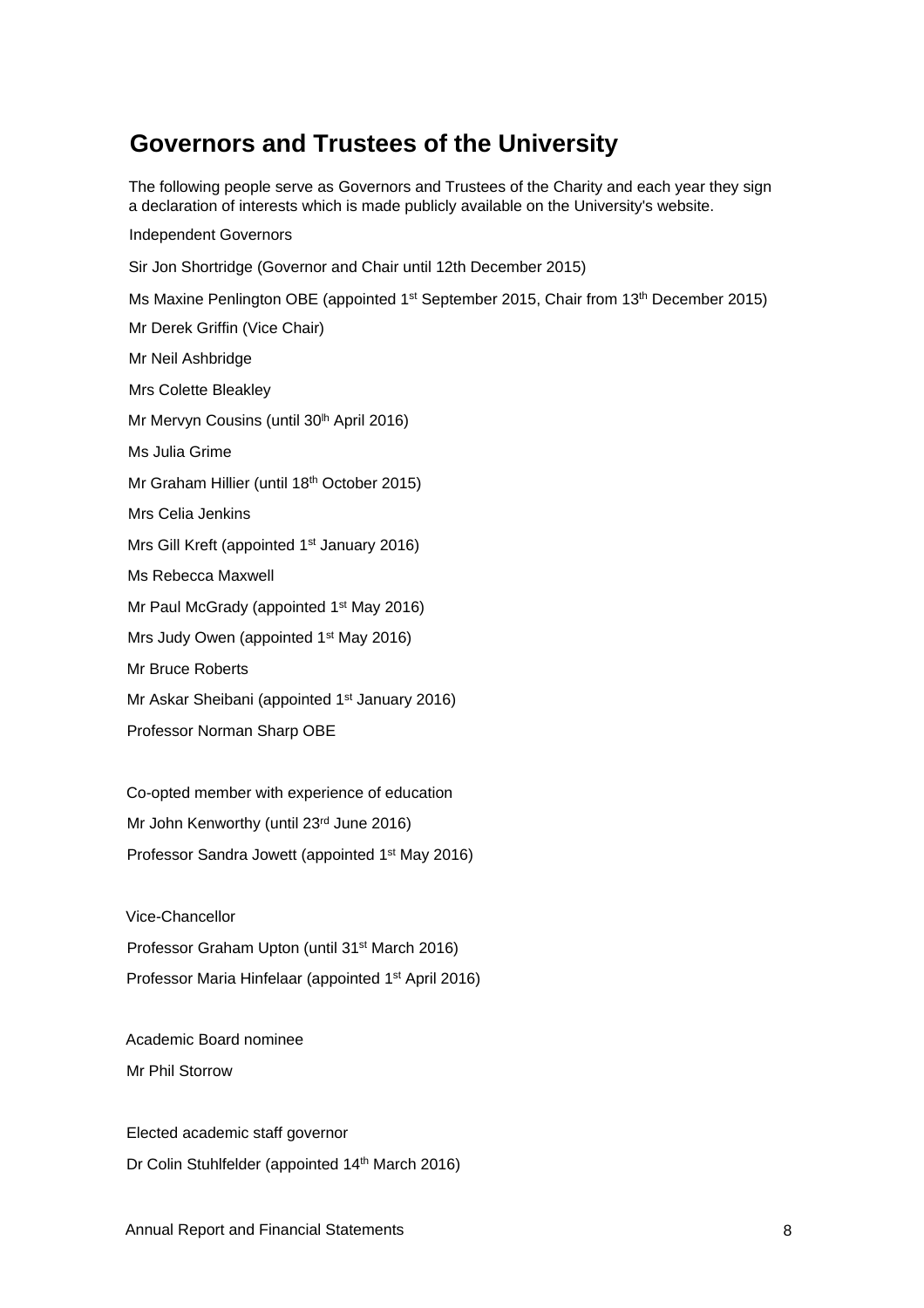Elected professional services staff governor Mrs Joanne Corless

Student Governors Mr Marc Caldecott (until 30<sup>th</sup> June 2016) Mrs Emily Karim Mr T ravis Davies (appointed 1<sup>st</sup> July 2016)

The Clerk to the Board of Governors Mrs Vai Butterworth

Since 31<sup>st</sup> July 2016 the following changes to the Board of Governors have occurred:

Members who have completed their terms of office: Mrs Colette Bleakley (5<sup>th</sup> October 2016) Ms Julia Grime (22nd October 2016) Mr Derek Griffin (31st July 2016) Mr Bruce Roberts (31<sup>st</sup> August 2016)

New members who have been appointed: Mr Paul Barlow (appointed 1<sup>st</sup> November 2016) Mr Barrie Jones (appointed 1<sup>st</sup> November 2016) Mr David Subacchi (appointed 1<sup>st</sup> September 2016)

Other changes

Professor Norman Sharp OBE (appointed as Vice Chair from 1<sup>st</sup> August 2016)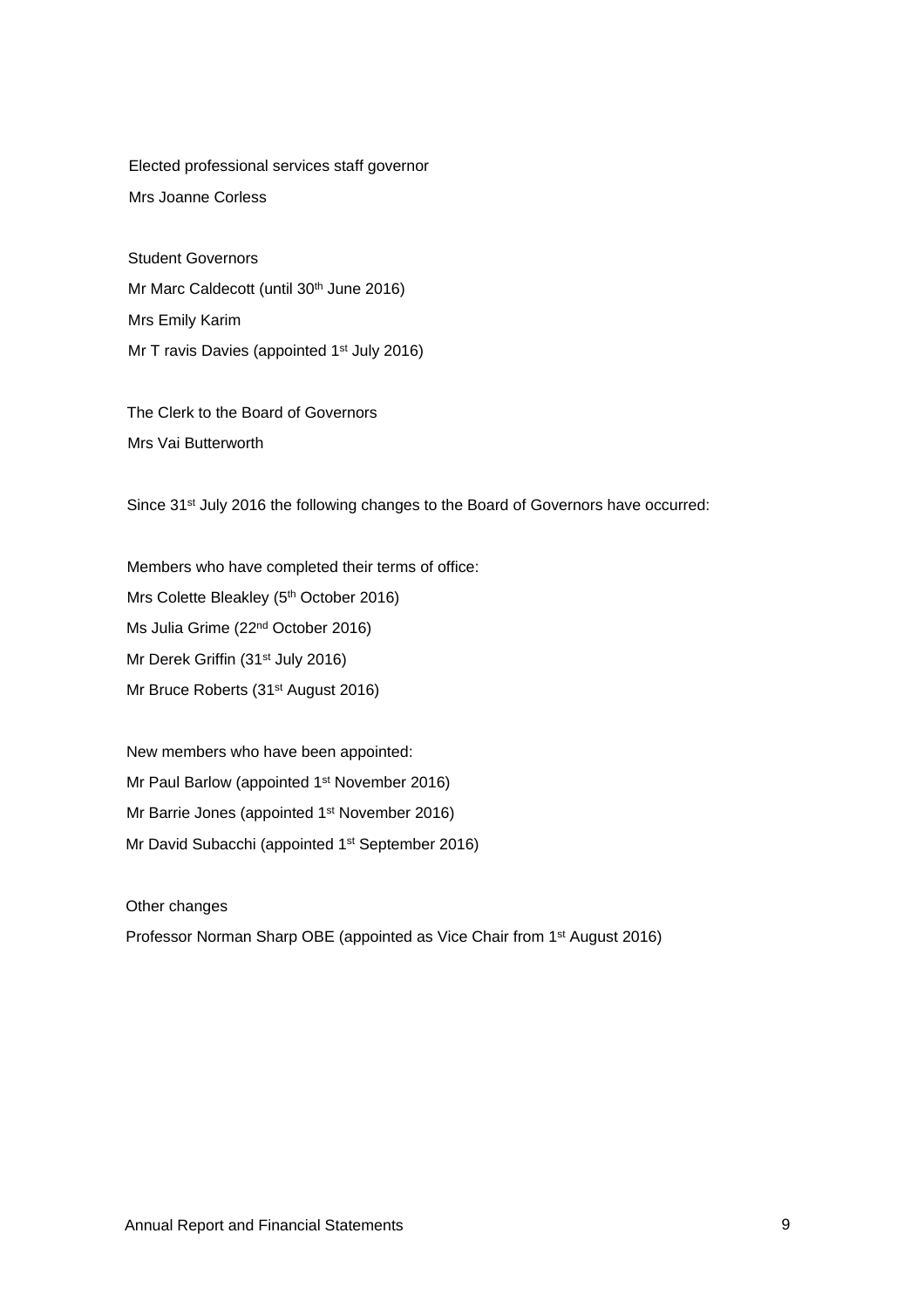# <span id="page-10-0"></span>**The University**

The University's origins can be traced back to 1887 when the Wrexham School of Science and Art first began delivering education and it began offering degrees from the University of London in 1892.

There were several name changes before, in 2008, the North East Wales Institute of Higher Education became Glynd r University, making it one of the youngest universities in the UK.

Named after the Welsh historical figure Owain Glynd r, the University has since established itself as a distinctive and innovative regionally based university. During 2015-16, responding to stakeholder feedback the place identifier 'Wrexham' was added to the university name and it is increasingly referred to as 'WGU'.

The University delivers higher education to the people of north east Wales and the cross-border area, thus playing a crucial role in the social, economic and cultural life of the region. It also attracts significant student enrolments from other parts of the UK and internationally. It works closely with local employers to ensure that they have access to a suitably skilled and qualified workforce as well as providing research and development services in specialised areas.

Key partnerships with industry heavyweights including Carillion, UPM Shotton and Toyota reinforce a new operational and academic structure aimed at strengthening the student experience and commercial ties.

The University is widely recognised as one of the UK's leading universities for supporting students from lower socio-economic backgrounds.

Welsh domiciled students continue to form an important part of the University's student population. A significant number of these are Welsh speaking or wish to improve their Welsh language skills and the University reaffirms its commitment to facilitate this. WGU is working with Y Coleg Cymraeg Cenedlaethol to achieve this, which will involve the development of additional resources and supports, enhancing academic study programmes and work placements. The University is also committed to meeting its obligations under the Welsh language scheme and the proposed Welsh language Standards.

The vast majority of the University's students come to the University's main campus on Mold Road in Wrexham, although it also operates out of the Regent Street campus in Wrexham and sites in St Asaph, Northop and Broughton. The University also has a short-term lease on a site in Kingston- upon-Thames.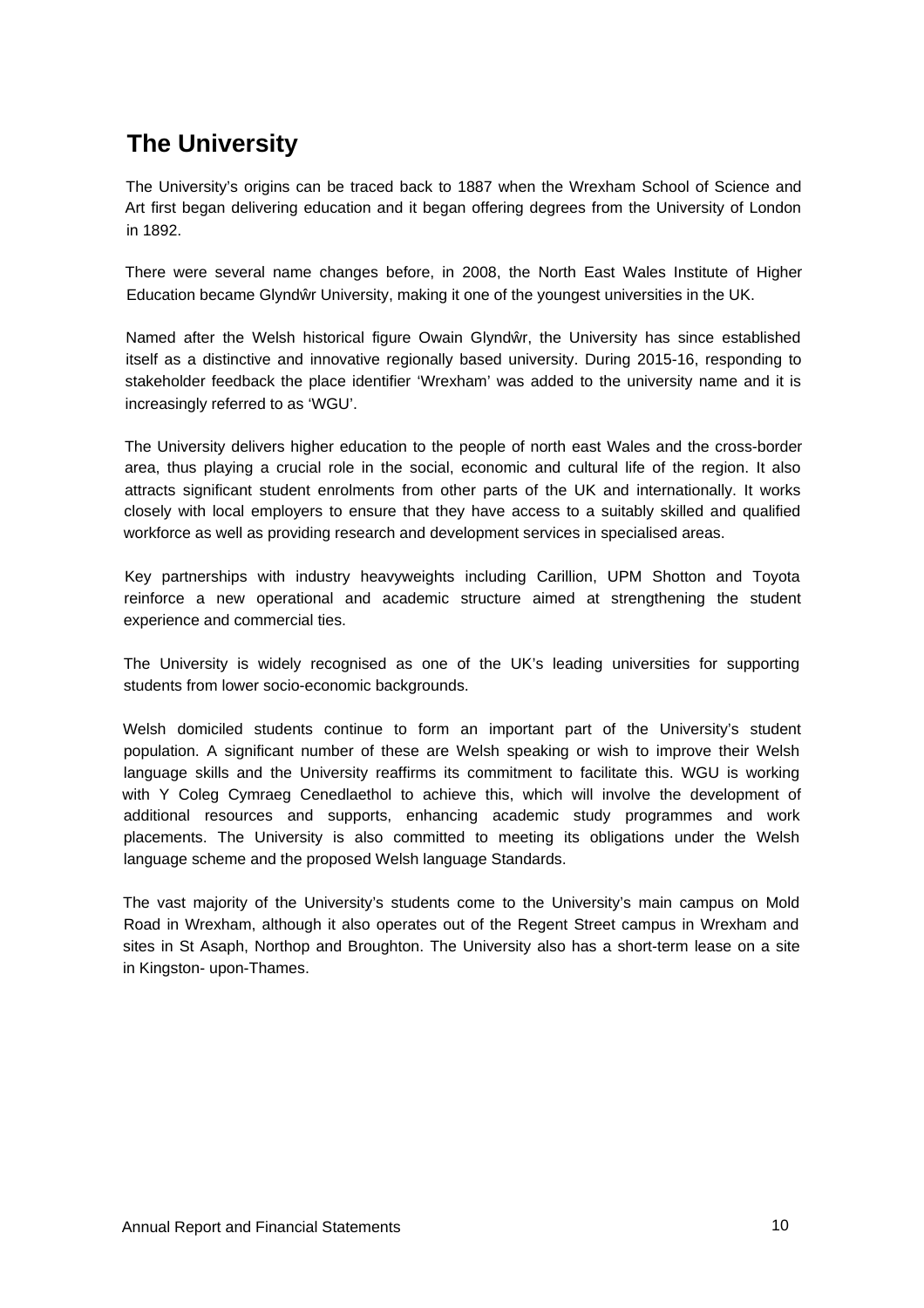# <span id="page-11-0"></span>**Charity information**

Glynd r University is a registered charity under the terms of the Charities Act 2011 (charity registration number 1142048)

Registered Office

Mold Road Wrexham LL11 2AW

Banker

National Westminster Bank pic. 33 Lord Street Wrexham LL11 1LP

External Auditor

KPMG LLP 1 Sovereign Square Leeds LS1 4DA

Internal Auditor

RSM LLP Festival Way Festival Park Stoke-on-Trent ST1 5BB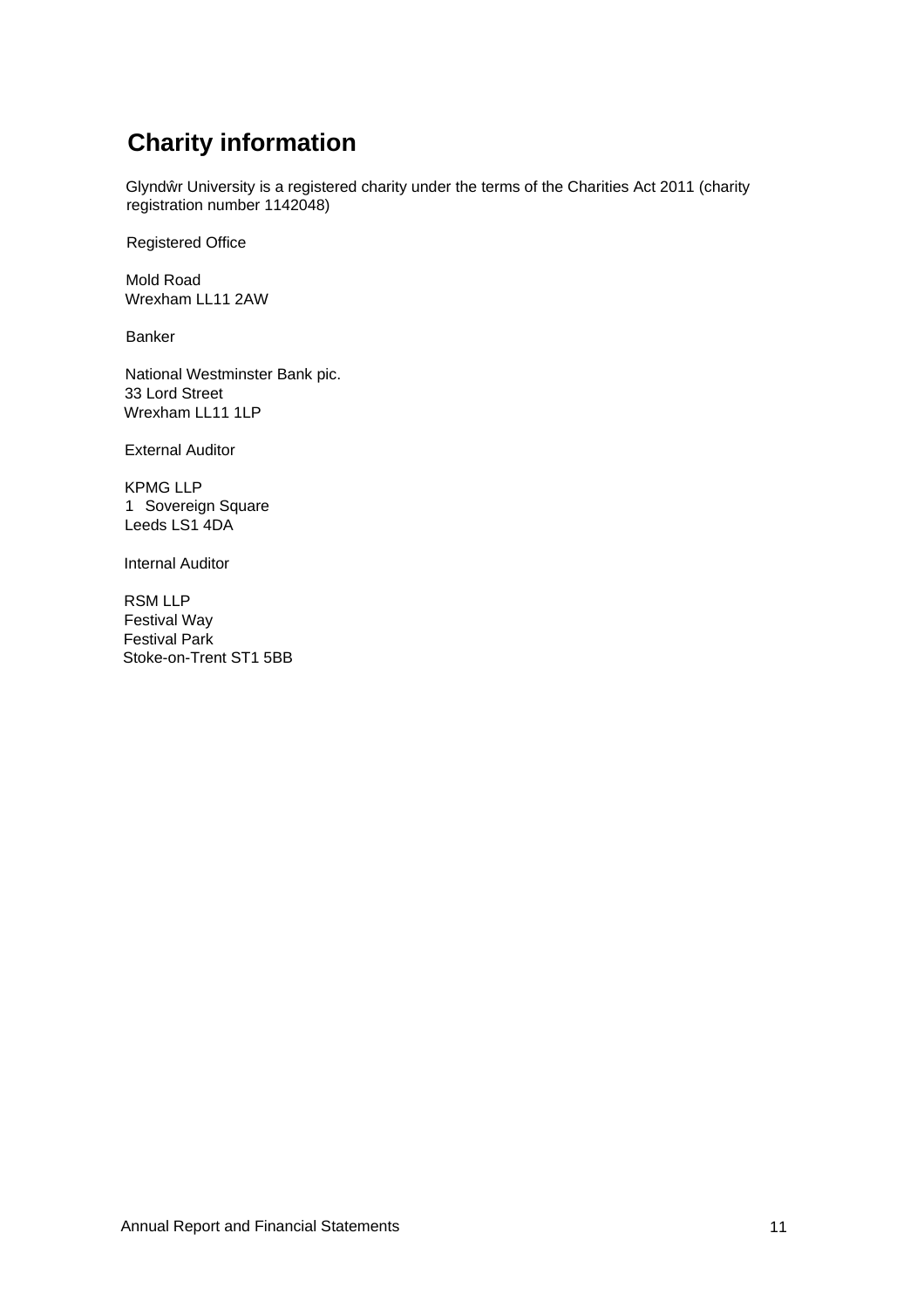# <span id="page-12-0"></span>**Report of the Board of Governors**

The academic year 2015-16 saw considerable changes in the senior management of the University. Professor Graham Upton concluded his period as Interim Vice-Chancellor as Professor Maria Hinfelaar took up post as the permanent Vice-Chancellor and Chief Executive. Her appointment was soon followed by the appointment of Dr Claire Taylor as the new Deputy Vice-Chancellor.

The year also saw a new Chancellor and Chair of Governors, Trefor Jones and Maxine Penlington respectively and the election of Emily Karim as the first President of the new Students' Union, replacing the old Students' Guild. This meant that of the five most senior posts in the University four were held by women and there is a 50/50 gender balance across the entire senior management team; a unique achievement within the UK's university sector.

Official installation ceremonies were held for both the Chancellor and the Vice-Chancellor.

Operationally and academically the University consolidated the progress made under the Vice-Chancellorship of Professor Upton, including the integration of the University's Strategic Framework within the University's operations across its four academic Schools and the professional services departments.

The University continues to value and develop its important links with industry, professional bodies and further and higher education partners.

The Strategic Framework

The Strategic Framework for the period 2015 - 2020 was developed with the Board of Governors, Staff and Students as a working document that sets out the ambition of the University and will guide development over the next few years.

The University Strategic Framework is underpinned by supporting implementation plans, which set out in greater detail the delivery of the commitments and actions outlined in the Framework.

The University's mission is to work in partnership to inspire and educate our students and enable social and economic success. The vision encompasses seven commitments that are carried into the main body of the Framework and supported by actions.

We will be the university of, and for, north east Wales, by:

- 1 Creating an academic community which welcomes learners from all backgrounds, places students at the heart of what we do and equips them for life, for work and for success;
- 2 Working in partnership with learners to understand their needs and drawing upon the creativity, knowledge and commitment of our staff to create excellent learning environments that support students to successful academic outcomes;
- 3 Playing a key role in the economic development of the region, driving growth in the Welsh economy and that of the UK more generally;
- 4 Building mutually beneficial relationships with partner universities and further education colleges to meet regional needs, support our development and meet shared goals;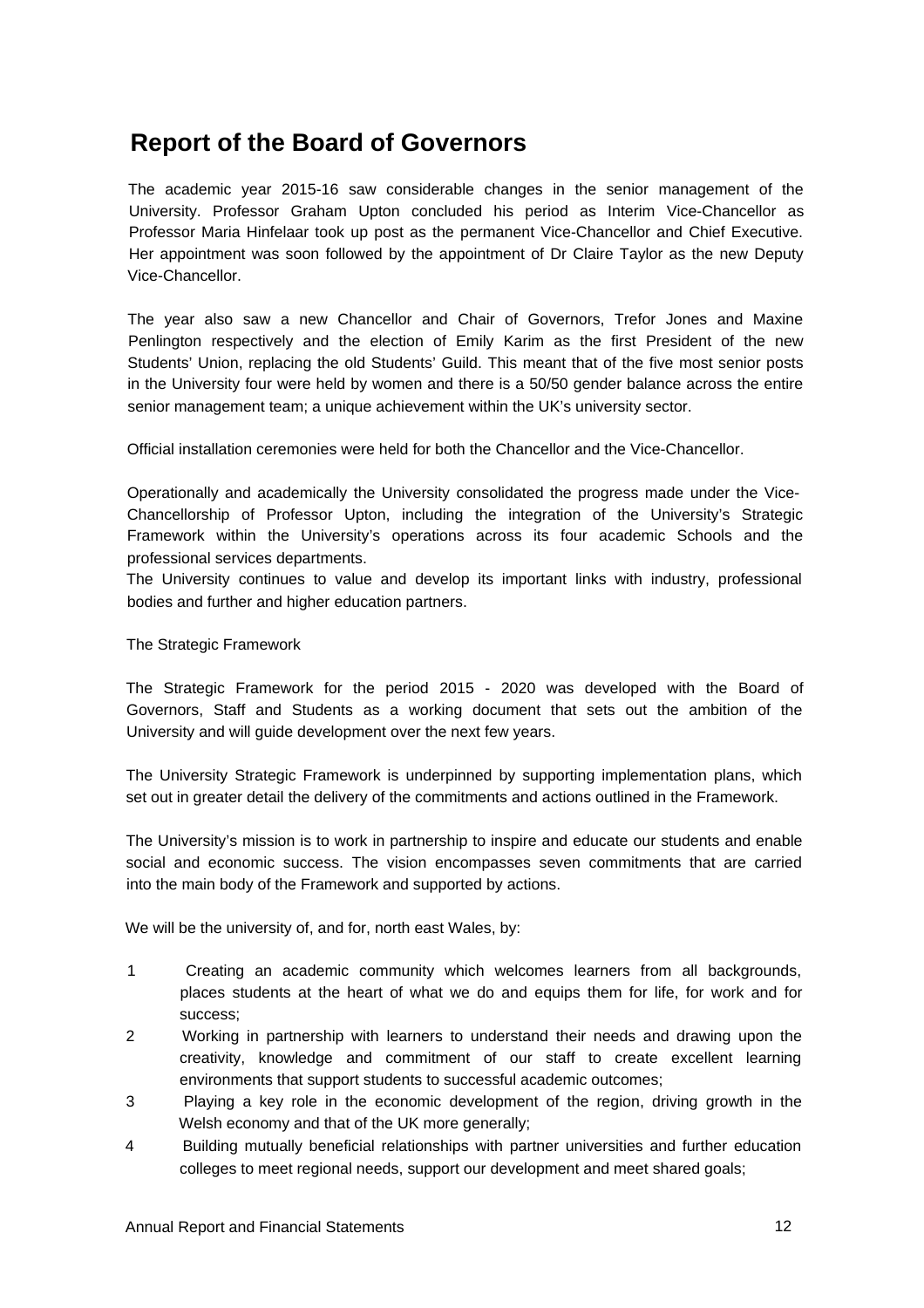- 5 Working together with business, industry and the wider communities we serve, to support greater innovation and growth and enhance student employability;
- 6 Engaging in academic scholarship & research to develop the subjects we teach and to drive innovation and best practice in partnership with business and industry, the public, voluntary and creative sectors;
- 7 Operating in a professional and accessible manner and embedding sustainability, resilience and best practices into our work.

We will engender the confidence, academic vitality and financial sustainability in Wrexham Glynd r University that underpins regional economic success and meets the needs of future generations of students.

# Principal Risks and Uncertainties

Following a review of the University's risk management system a number of changes were introduced to improve the effectiveness and responsiveness of risk management at the University. These changes included the assumption of responsibility for risk management by the Vice-Chancellor's Board and a wholescale review of the corporate risk register.

The main risks facing the University were identified as follows:

# *1 Financial Position*

Liquidity ratios, cash flow, recruitment and retention performance and the University's control of income and expenditure all pose risks to the University unless appropriately managed. During the year under review, the financial position of the university improved significantly and the University is now in much better standing with the Higher Education Funding Council Wales. However, student enrolment figures will need to increase further for this risk to be entirely mitigated.

# *2 Resources and Investment*

The University recognises the risk of failing to invest appropriately across the University or to target resources to enhance the student experience. An important goal in the Strategic Framework is to develop an Estates Strategy and to identify viable funding sources for the delivery of this strategy. This will include a review of utilisation and maintenance backlogs, as well as future proofing the learning environment both in terms of quality and quantity of space.

# *3 Data and Performance*

The University's reliance on accurate information and data to inform strategic decisions is at the heart of this risk. This includes information on the University's own performance and its understanding of the needs of its customers; benchmarking against peers and against sector norms, and the timely identification of deviation from projections. A strengthened Strategic Planning and Business Intelligence unit was put in place and this reports regularly to the Vice-Chancellor's Board and to the Board of Governors.

### *4 External Relations*

Loss of reputation and support from major external stakeholders across the political spectrum, industry, education and the wider community is a risk that the University has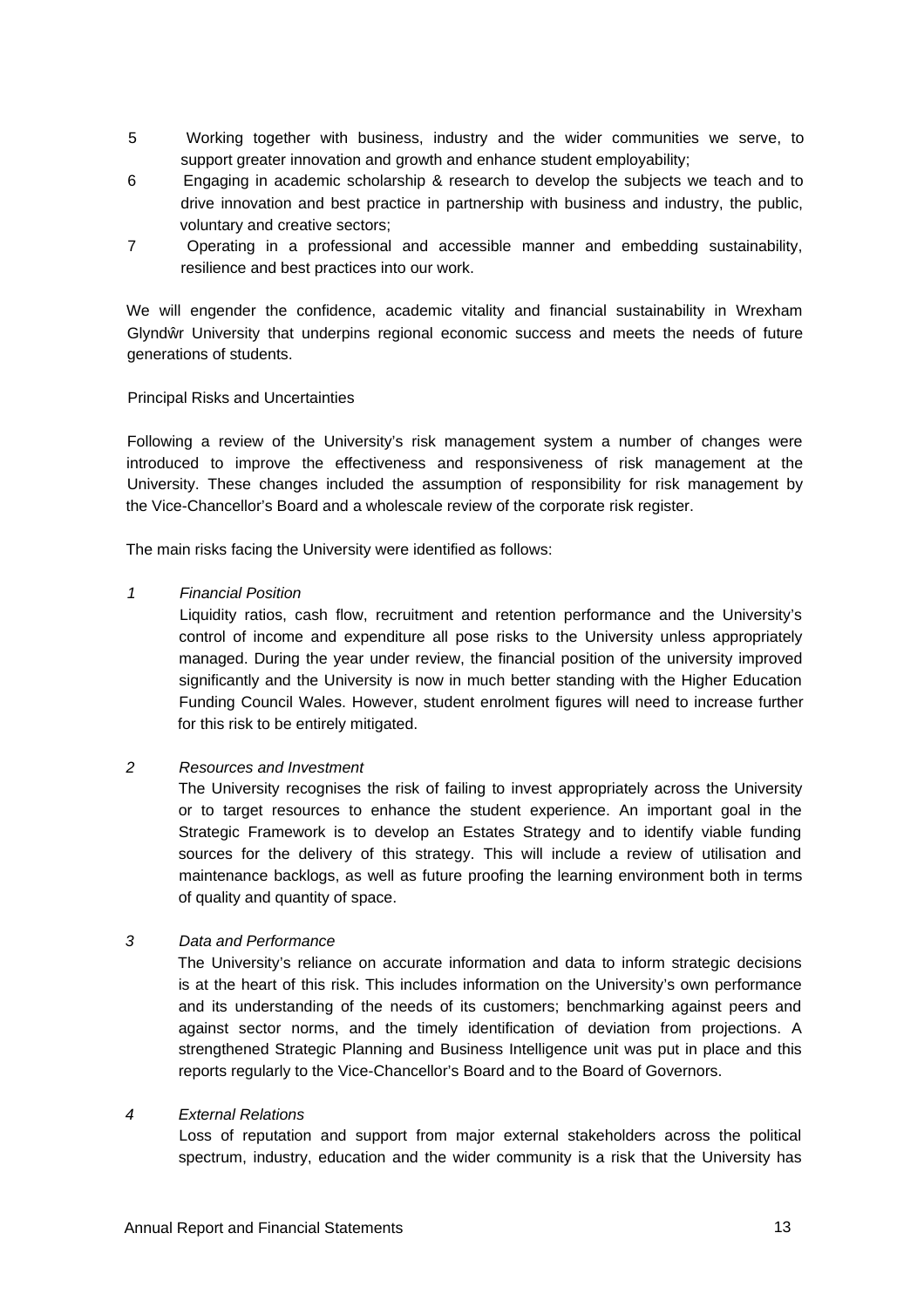been acutely aware of, given the need to focus on addressing internal issues for a period of time. This risk has been managed through prioritisation of some key relationships under the Interim Management team, followed by significant re-engagement under the new management team during 2015-16. WGU once again has a presence on all relevant regional and national platforms and is investing time to ensure that the University is directly involved with regional development, supported by University Court and School Advisory Boards. Partnerships with education and industry partners have been reinvigorated.

# *5 HR Issues*

Poor employee morale or poor relations between management and staff are a key risk area, given the nature of higher education which is driven by the quality of its staff. The University recognises this and ensures it provides up to date policies and procedures, carries out appraisals in a timely fashion and provides a supportive environment for personal and professional development. During 2015/16 a transparent new workload allocation model was piloted, staff awards were presented recognising excellence across a range of categories and a staff survey was developed for the following year.

# *6 Student Support*

The support given to students is an important element for any university. Ensuring the University is able to monitor and respond to students' perceptions of programme, that they receive all the support they need during their studies and that the programmes are closely aligned to their needs and those of their future employers are all important mitigating factors of this risk. During 2015/16 WGU reinforced its commitment to the provision of individual academic tutors for every individual student.

### 7 *Marketing & Recruitment*

The University is always looking at ways of securing existing markets as well as entering new ones. Due to changes in the English HE system where the cap on student numbers was lifted, competition has intensified and this is clearly being felt by Welsh universities in close proximity to the border. A new approach to marketing was adopted during the year, ensuring better communication with prospective students and refreshed materials. Future changes affecting international student recruitment, not only due to the EU referendum vote but also due to UK Home Office policies affecting non-EU students, are being closely monitored.

### *8 The Academic Offer*

Principal risks in this area are a diminished relevance of the curriculum or loss of recognition by relevant bodies. The University has robust QA policies in place such as cyclical reviews and an external examiner system, so that we retain and further build public confidence. Ensuring that the University's programmes are appropriate for the students, employers and professional organisations is a high priority for the University.

### Charitable status & public benefit

The University is a registered charity under the terms of the Charities Act 2011. The objects of the University are those set out in the Education Reform Act 1988, namely: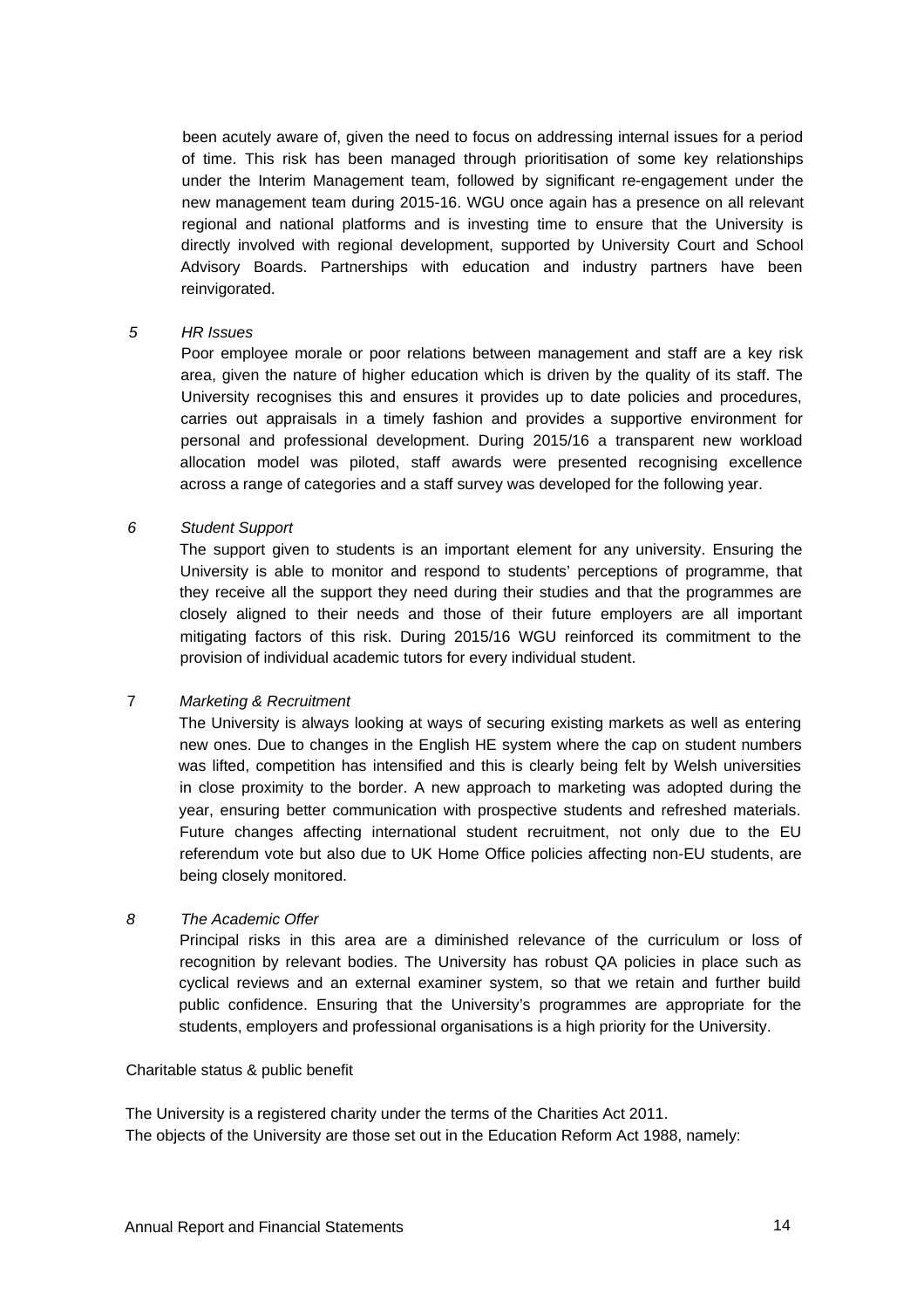- to provide higher education
- to provide further education
- to carry out research and publish the results of research or any other material arising out of or connected with it in such a manner as the corporation thinks fit.

As with all charitable higher education institutions (HEIs) in Wales, the University is registered with the Charity Commission and is subject to the regulatory requirements of the Commission, including the submission of annual accounts and an annual return.

HEIs in Wales are autonomous bodies which are independent of government. They receive their income from a number of sources, including from student fees, through research projects and by generating business. However, HEIs in Wales also receive a portion of their income from public funds.

The Higher Education Funding Council for Wales (HEFCW) distributes these public funds from the Welsh Government and acts as an intermediary between the HE sector and the government.

The Welsh Government also provides the context for developing higher education in Wales through, for example, setting up the student fees and finance framework, and devising strategies for HE in Wales.

# *Public Benefit*

The beneficiaries of the University are many and varied. They range from undergraduate and postgraduate students, from all sections of society, to industrial partners, the public sector and the community at large.

Students are the principal beneficiaries. They gain from participating in the teaching and research of the University, which prepares them for meaningful and rewarding careers. The University's focus on an applied and practical education linked to employers' needs has resulted in the University having one of the best employability rates in Wales for its graduates. The University has worked hard to ensure that the educational opportunities offered by higher education are available to everyone with the potential to benefit regardless of their background.

Benefits to students apply not only to those studying on campus but also to those working at distance from the University. Students at partner institutions, including further education colleges, also benefit from engagement with the University.

Staff at the University benefit through their engagement in the research and scholarly activities of the University. This helps to ensure their knowledge and skills are kept up to date and their academic and professional reputations within the UK and internationally are enhanced.

The staff also benefit from collaboration with academics in other universities within the UK and internationally. There are also benefits to staff at the partner institutions from engagement with University staff. The University's work with FE partner colleges is vital to realising its mission and vision. It allows students from all parts of mid and north Wales to have access to higher education often through the FE colleges.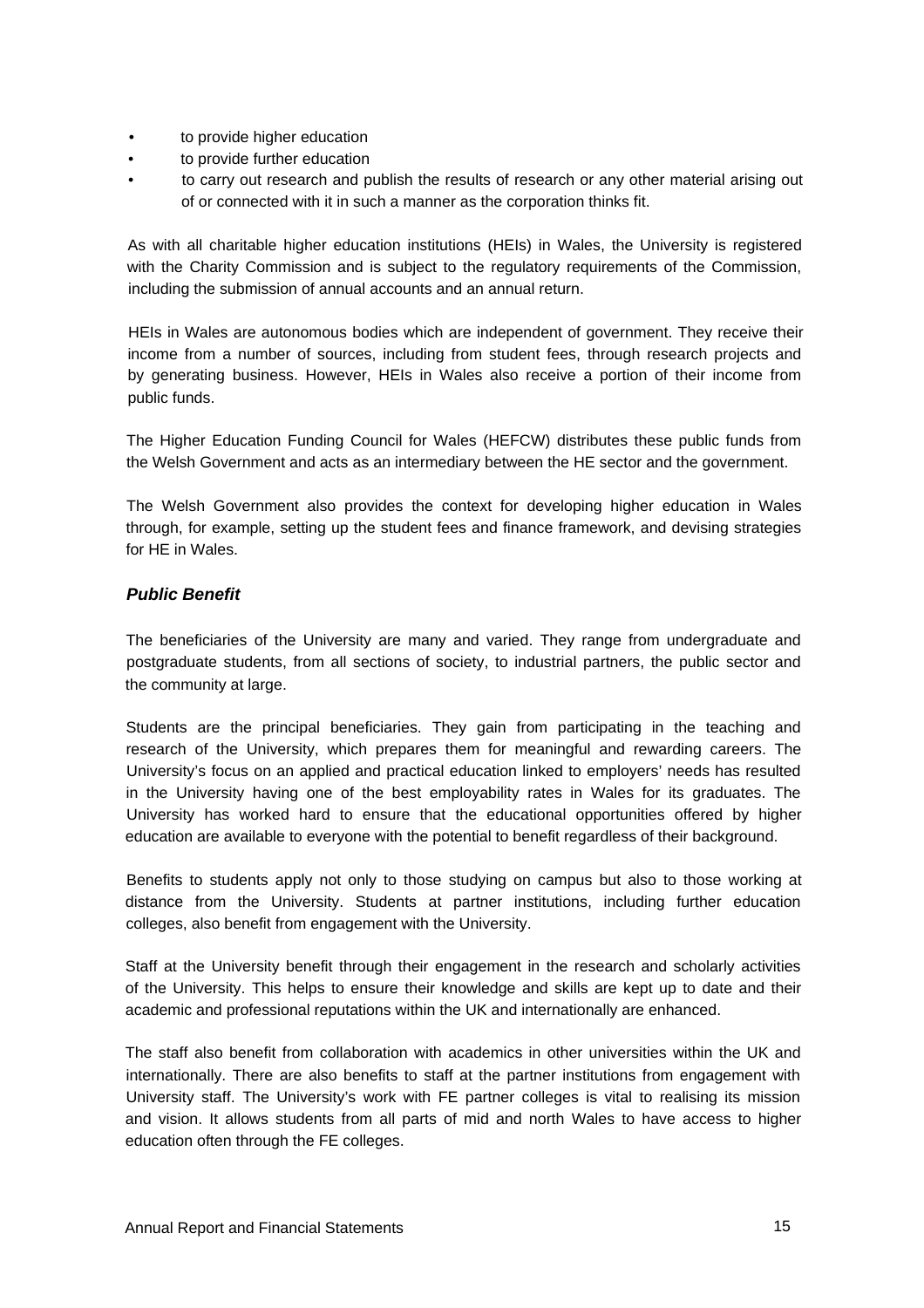Other beneficiaries of the University include industrial partners who benefit from the applied research being undertaken by the University, and the public sector, including the health service, which benefits from the highly skilled graduates who seek employment following the end of their courses at the University. During 2015/16, WGU commenced a review of its portfolio of academic programmes, seeking to align them more closely with the North Wales Employment and Skills Strategy. The University responds to the needs of employers, identifies gaps in provision and offers programmes for the benefit of the country.

The University organises an extensive range of community and outreach activities, including exhibitions, public and professional lectures, concerts, performances and other events. Community and professional organisations are able to use the University's expertise and facilities for their benefit and many sporting clubs have based themselves on the Wrexham campus in order to avail themselves of the facilities on offer at the University's Sports Centre.

Alumni, fellows and friends of the University also have the opportunity to engage with the University on a regular basis, and the University has a University Court providing a further forum for engagement with stakeholders.

Specific benefits to the UK and Welsh Governments as well as the wider community also come through the University's activities in supporting the transformation of the economy of north Wales, making it an attractive location for inward investment and providing and supporting a highly skilled workforce.

# *Widening Access and Admissions*

Widening access is an integral part of the character of the University. Its Widening Access Strategy is founded on a commitment to providing socially inclusive, fair and supportive access to higher education, and to breaking down the barriers to accessing Higher Education for both young and older students from disadvantaged sectors of society.

WGU is ranked first in Wales and  $7<sup>th</sup>$  in the UK for social mobility achieved by its learners; this measures the impact and outcomes of a university education in relation to the student's original socio-economic background.

Widening access and participation is embedded across all areas of the University so as to ensure that it remains integral and continues to be the routine work of the institution. This forms an essential element in the relationship between the University and its learners and potential learners both within the local community and further afield.

The University serves the needs and interests of wider communities and acts as an agent of social cohesion. This includes supporting activities aimed at making north east Wales an attractive prospect for international investment through the promotion of the valuable knowledge-based economic workforce, and the creation of an internationally focused community valuing cultural diversity and integration. The University believes it has an important role to play in the transnational exchange of knowledge and experience.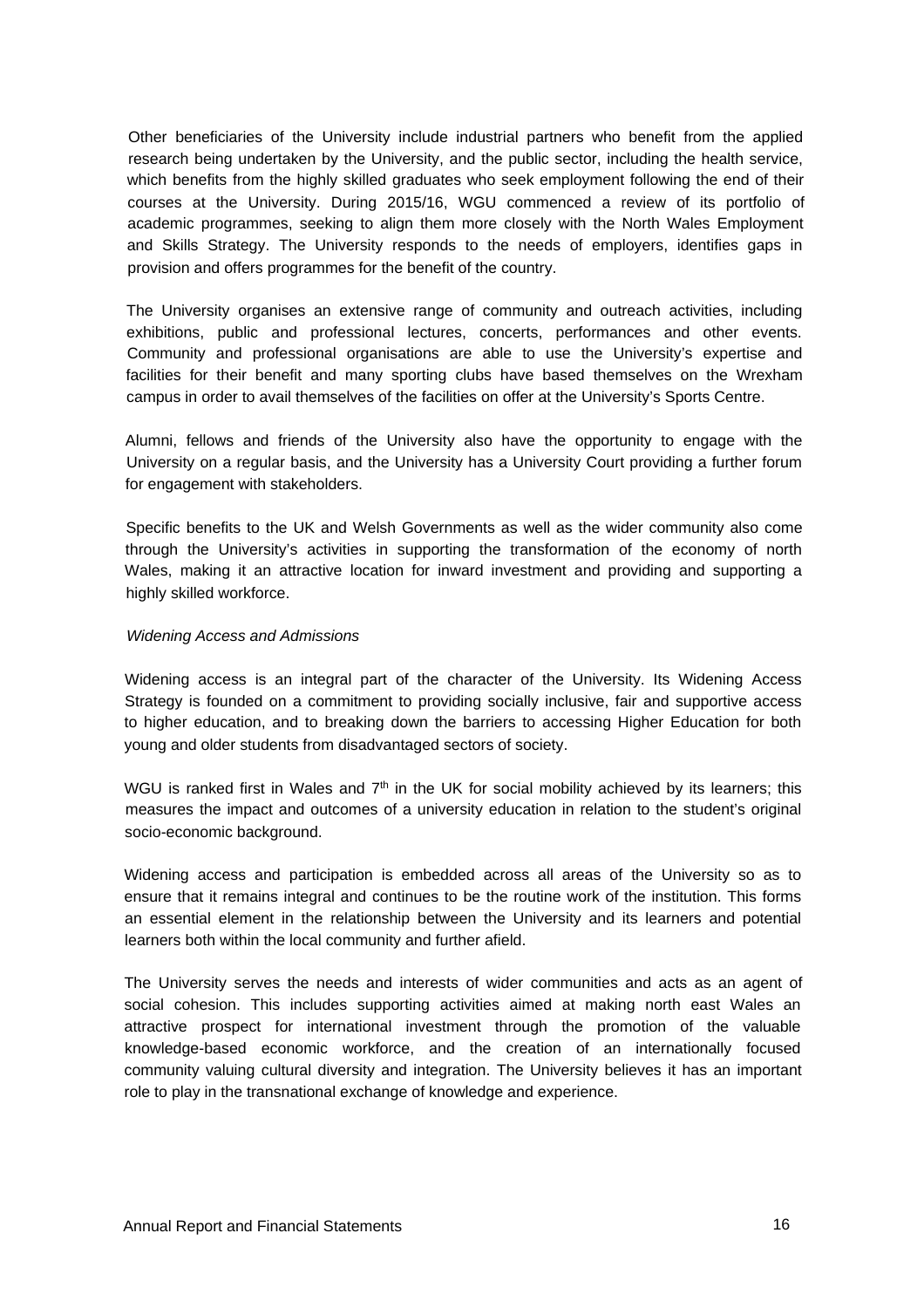The University's admissions team, study support team and programme teams are working together to identify students in need of additional learning support, from the student's point of entry and throughout their time at the University.

Out and About campaigns have been revised to target students more effectively from Communities First areas and Low Participation Neighbourhoods as well as those with disabilities and other protected characteristics.

# *Student Support*

Students are prepared and supported on entry to enable them to participate with confidence in their studies and be successfully retained in higher education.

Students from all backgrounds and of all ages have access to effective academic and pastoral support including study support, and other forms of career/financial support to ensure that they are encouraged to reach their full potential.

Emphasis is placed on the enhancement of the student experience and the retention of students, which is reported on regularly throughout the year at Board level. An effective and strengthened student voice enables feedback and ongoing enhancement of learning and teaching.

Tuition and financial policies in Wales aim to support access to and affordability of participating in Higher Education. During 2015/16, the University engaged with consultation processes as part of a major review of funding policies, which recognised that current models may not be sustainable in the long term either for the Welsh government, the universities or the students themselves. Currently, the university tuition fees are in line with the sector and are approved annually by the Board of Governors. A range of scholarships and bursaries are made available to students and outreach work is done throughout the region, as part of the Widening Access strategies described above and laid down in the annual Fees and Access Agreement with HEFCW.

# *Engagement with Schools and the Community*

The University engages on a weekly basis with school and FE learners and the community through the delivery of a range of activities such as subject taster days, and with local industry offering for example STEM awareness sessions.

Increasing numbers of schoolteachers are engaging with the University, becoming actively involved and aware of the particular role that staff from the University can play. Introductory sessions to Higher Education are arranged in both English and Welsh and delivered to schools in both communities.

Community engagement takes a number of forms at the University. Certain events are arranged throughout the year to which the public is invited. These include the public lectures and exhibitions at the Sycharth Gallery.

The University engages with civic leaders at many levels. The Vice-Chancellor has regular meetings with community leaders.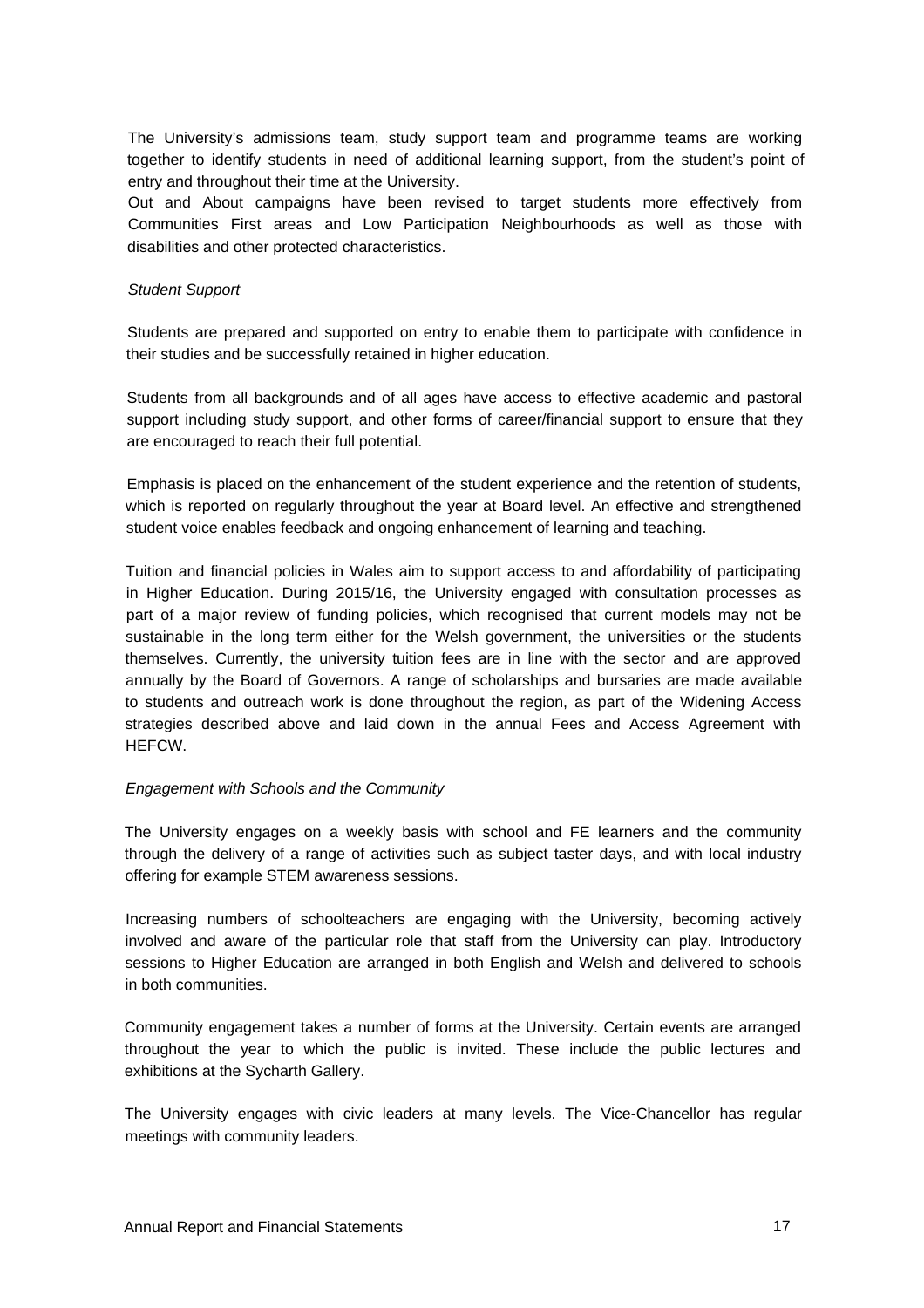# *Research*

*\Ne* need to develop further our research and scholarship across the University, embracing knowledge creation and application and focusing on achieving real impact in society. We currently work with Chester University as a validating partner, and we are aiming to gain our own Research Degree Awarding Powers by 2025. Our research is characterised by strong relationships with business and industry, practitioners, research users and fellow universities and we will build on these strengths through partnerships.

Our recognised areas of strength under the REF are Engineering and Materials Sciences, Media, Computer Science/lnformatics and Psychology. However, there are other emerging fields that need to be supported and that will help to enhance teaching and learning through making the curriculum more research-informed, supported by staff development. All research and commercial development activity should have a positive impact on the taught student experience.

### Conclusion

The University has a specific role in society. That role is clearly articulated not only in its vision and mission, but more particularly in all its actions. Its concentration on vocationally relevant programmes and applied research bring significant public benefit through its core activities, and its role in the community through public events and specific initiatives provide benefit to the wider community through its secondary activities.

The University's Board of Governors as trustees of the University have complied with the duty in section 17 of the Charities Act 2011 having had due regard to the Charity Commission's guidance on the reporting of public benefit and particularly to its supplementary public benefit guidance on the advancement of education.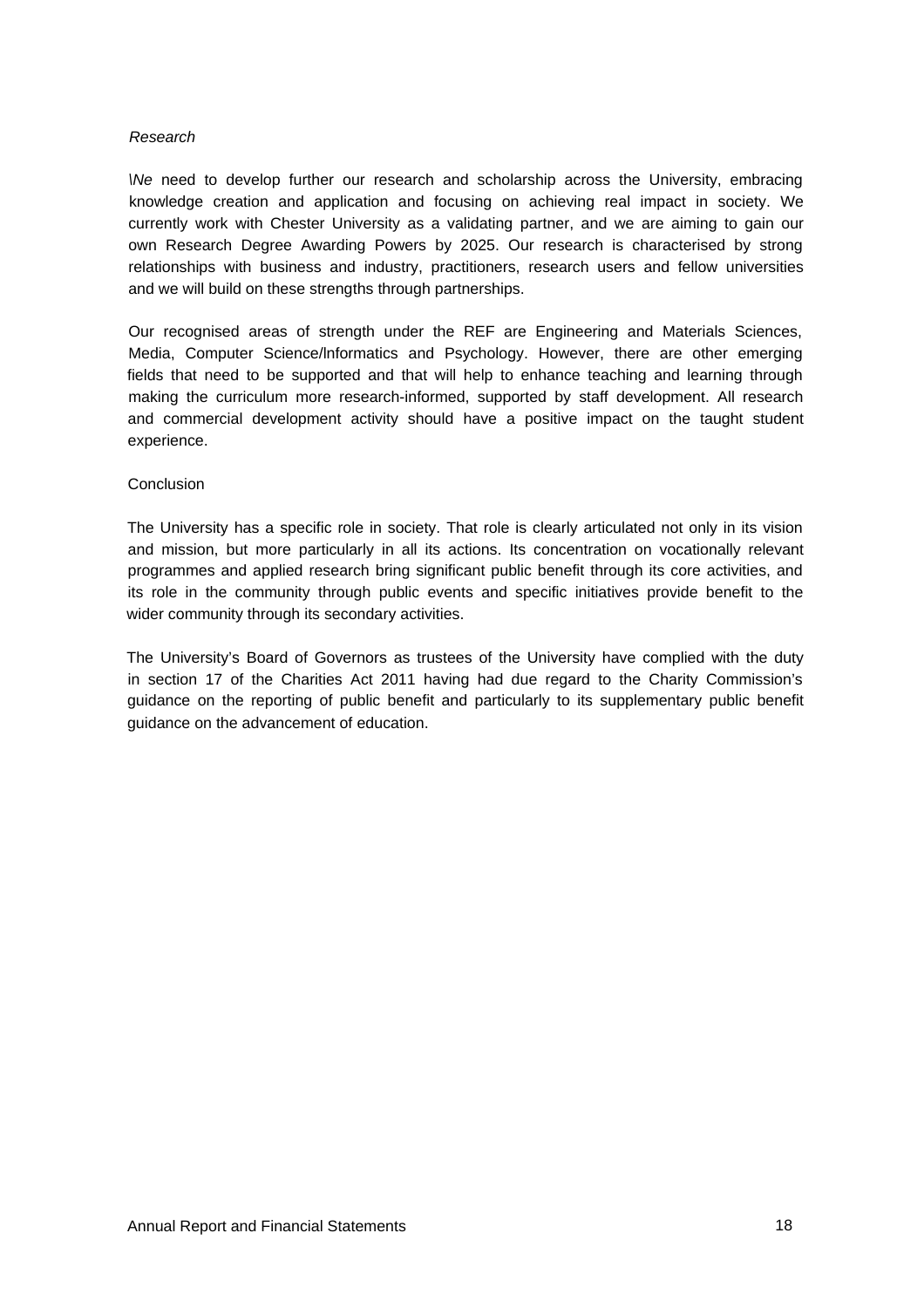# <span id="page-19-0"></span>**Financial Review**

A strong financial performance, in line with our strategy

The University has continued on its road to recovery with its financial performance in 2015/16. It has achieved an operating surplus of £0.9m and has ended the year with more than £3.2m of cash.

This is the first year reporting under the new SORP (FRS102), consequently prior year comparators have been restated. The most significant impact of this on the University reserves being caused by the requirement to accrue for unpaid annual leave (£526k) and the USS pension deficit (£132k).

The 2015/16 year represents the first year of the 2015/20 Financial Strategy underpinning the 2015/20 University's Strategic Framework. This requires, and has delivered in 2015/16, an increasing level of surplus to be attained. Whilst striving towards supporting those areas of business activity that meet all aspects of the University's mission and vision. The University continues to review all activity and will continue to review, monitor and, if required, divest higher risk or non-financially viable operations in the coming years.

Historical income & expenditure profile

|                                                            | 2016      | 2015      | 2014      | 2013      |
|------------------------------------------------------------|-----------|-----------|-----------|-----------|
|                                                            | fOOO's    | EOOO's    | £000's    | EOOO's    |
| Total academic income                                      | 31,865    | 33,888    | 39,807    | 35,943    |
| Total non-academic income                                  | 7,588     | 8,507     | 8,988     | 7,941     |
| Total gross income (No FRS102 adjustments included)        | 39,453    | 42,395    | 48,795    | 43,884    |
| FRS102 Holiday pay provision                               | 39        | 55        | (621)     |           |
| Staff costs - USS Pension                                  | 72        | (119)     | (83)      |           |
| Staff costs - LGPS Pension                                 |           | (70)      |           |           |
| Pay Costs pre FRS102                                       | (23, 555) | (24, 749) | (27, 235) | (26,992)  |
| <b>Total Pay costs</b>                                     | (23, 444) | (24, 883) | (27, 939) | (26,992)  |
| FRS102 Interest - USS Pension provision                    | (5)       | (2)       |           |           |
| Interest - LGPS Pension provision                          |           | (371)     |           |           |
| <b>Operating Lease</b>                                     |           |           |           |           |
| Interest and other finance costs - HP Interest             | (12)      | (15)      |           |           |
| Depreciation - Hire Purchase Asset                         | (55)      | (55)      |           |           |
| Other operating expenses - HP Lease Payments               | 66        | 66        |           |           |
| Non Pay Costs pre FRS102                                   | (15, 136) | (17, 420) | (21, 755) | (20, 729) |
| Total Non pay costs                                        | (15, 142) | (17, 797) | (21, 755) | (20, 729) |
| Total expenditure including FRS 102 adjustments            | (38, 586) | (42,680)  | (49, 694) | (47, 721) |
| Operating surplus/ (deficit) including FRS 102 adjustments | 867       | (285)     | (899)     | (3,837)   |
| Exceptional costs (No FRS102 adjustments included)         |           | (1,760)   | (3,848)   | (117)     |
| Net surplus / (deficit) including FRS 102 adjustments      | 867       | (2,045)   | (4,747)   | (3,954)   |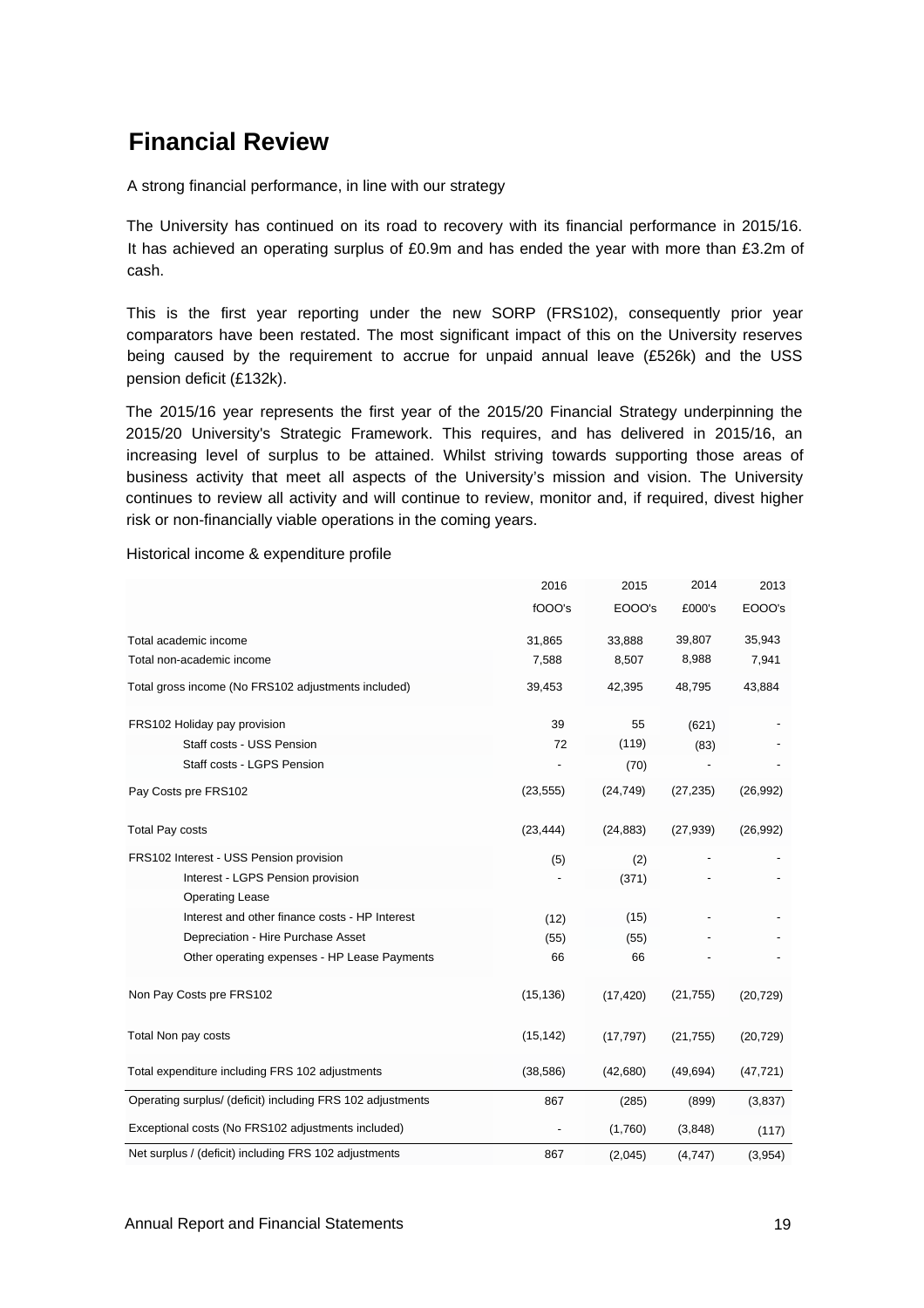### Financial key performance indicators

|                                                | 2016   | 2015   | 2014   | 2013   |
|------------------------------------------------|--------|--------|--------|--------|
| Total Income                                   | 39.453 | 42.395 | 48.795 | 43.884 |
| Net surplus / (deficit) as a % of total income | 2%     | (5%)   | (10%)  | (9%)   |
| Cash balance (£000's)                          | 3.238  | 703    | 486    | 671    |
| Staff costs as a % of gross income             | 59.4%  | 58.7%  | 57.3%  | 61.5%  |

### Income levels diversify



# Analysis of Group Turnover

Total group income decreased by 7% to £39.4m in 2015/2016. This was driven by the divestment process, including the scaling back of the operations in London.

The University's main source of revenue continues to be derived from tuition fees and education contracts which grew from 63% to 68% of total group income in 2015/16.

### Student numbers solid

Overall full-time student numbers were relatively stable, if somewhat reduced from 14/15, with 3,750 students. There was a continued decline in international enrolments at the London Campus down to 394; international students now comprise just 12% of the student body (this was 14% in 2014/15 and 29% in 2013/14).

First degree UK enrolments remained stable at 2,462 and non-UK enrolments were also comparable at 210, whilst new entrants enrolled onto Foundation Year courses rose to 307 (up from 210 the previous year) with a further 25 re-enrolling. If these students are able to stay with their course of study, they are at the University for four years, but the challenges of assuring retention amongst this cohort is recognised.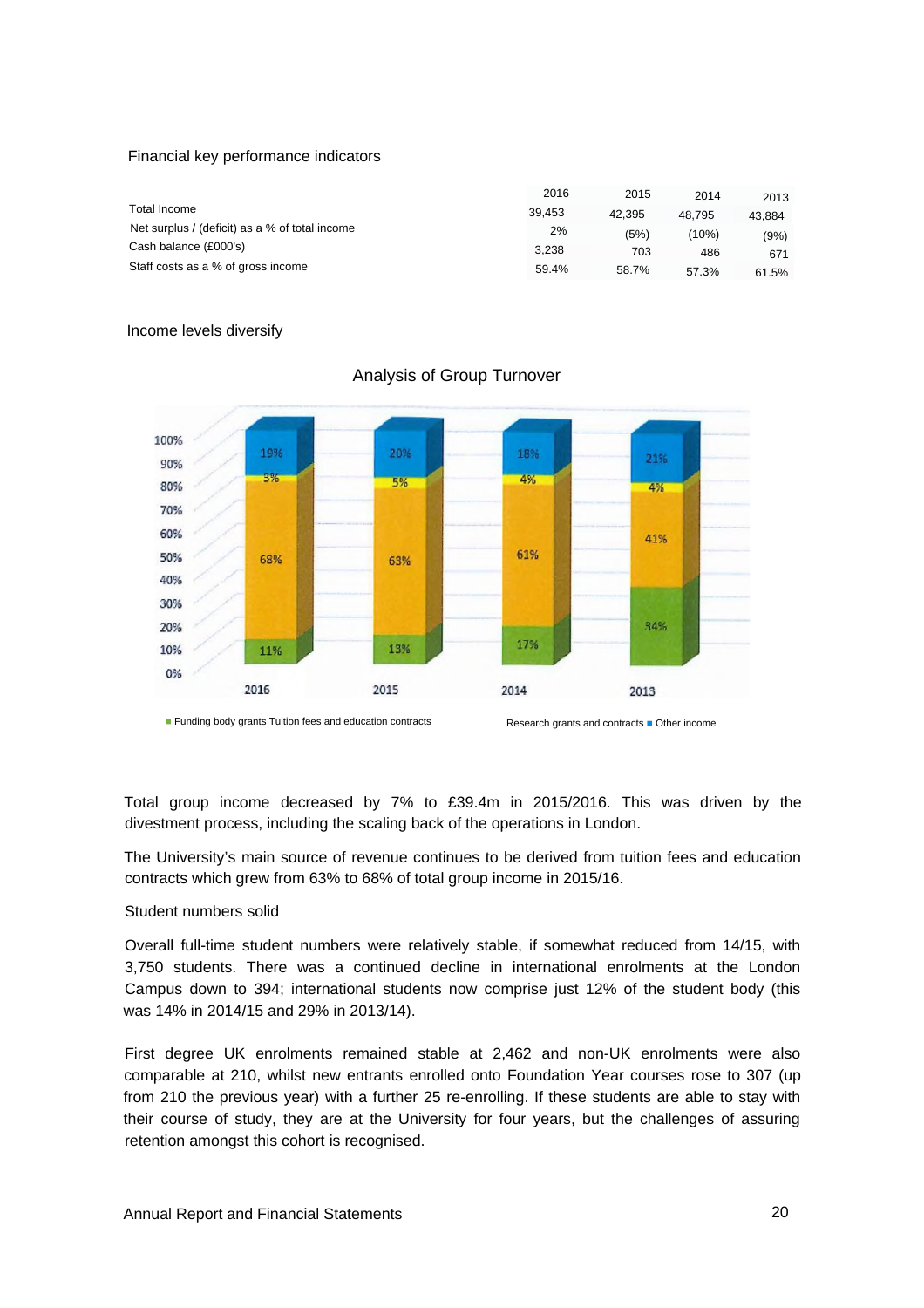In terms of post-graduate (taught) enrolments over the year were 158 full-time postgraduate taught UK/EU enrolments in 2015/16. This represented a near doubling of the previous year's figure

Part-time enrolments reduced from 3,617 to 3,327 which was almost entirely due to reduced international and EU enrolments.

### Operating expenditure contained

Operating expenditure decreased by £5.8m to £38.5m in 2015/16. Staff costs reduced by £1,5m to £23.4m showing the continued impact of the restructuring undertaken in 2013/14. Staff costs represented 59.3% of total group revenue (2014/15: 58.7%).

Non-staff costs have reduced by £2.3m in the year (excluding depreciation and interest costs); this decrease reflects the lower level of activity in the current year following the divestment process. The impact of the Highly Trusted Status (HTS) suspension continued to impact upon the recoverability of debt from overseas students (resulting in an uplift of £0.3m to the bad debt provision in the year).

# Net Assets Movement

Under FRS102, deferred capital grants are now treated as a liability within the balance sheet. The University pension liability has also grown by £9.7m to £32.2m at 31 July 2016. The resulting impact being largely responsible for a net reduction of £8.2m to net assets of the group, which are now valued at £15.5m, as opposed to £23.7m last year. This significant diminution in the value of Net Assets does not reflect the operational performance of the University but is largely the product of market conditions prevalent at the time of the valuation of the LGPS fund.

### Liquidity improves

Significant progress has been made in reducing the core level of trade debtors throughout the year and cost containment has meant that creditors have also reduced. This is evidenced by the improved net liquidity of the University and its better than expected cash position.

The closing cash position was £3.2m at 31 July 2016, which shows a marked improvement on last year's closing cash of 0.7m and has exceeded a budgeted target of £1.1m. This position reflects the University's continued focus on maximising and monitoring cash receipts through improved credit control procedures along with contained and focused minimised expenditure.

### Financial outlook is positive

The University is an important economic driver of success for the Welsh Economy and supports regional and national skills development. It has in recent times experienced financial challenges but with the support of its key stakeholders, it has been able to re-establish itself with a return to operating surplus. The ongoing implementation of the strategic framework will see it return to sustained financial health and continue on its important mission.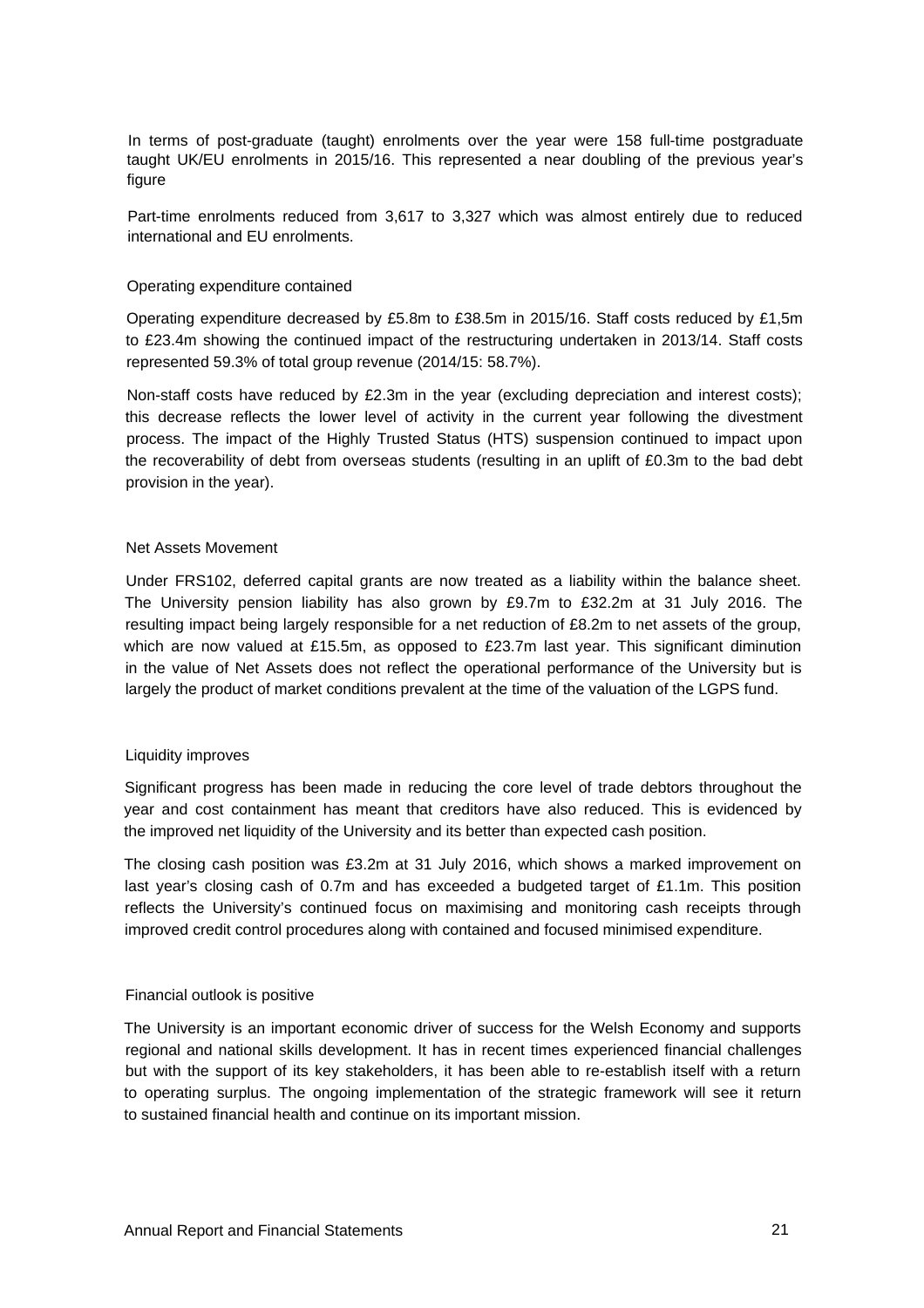The key financial objectives of the strategic framework are to:

- 1 Ensure the long term financial sustainability of the University.
- 2 Ensure funds are available to meet both existing and future operational requirements.
- 3 Undertake appropriate financial planning and risk management activities.
- 4 Ensure appropriate financial control and provide information that encourages financial autonomy and accountability.
- 5 Ensure compliance with the legal and statutory requirements detailed in the HEFCW financial memorandum.
- 6 Ensure appropriate procurement procedures and monitor value for money.

The University has returned to an operating surplus position in 2015/16 and the start of the new academic year's student recruitment and financial performance indicates a continued upward trajectory towards a sustainable future.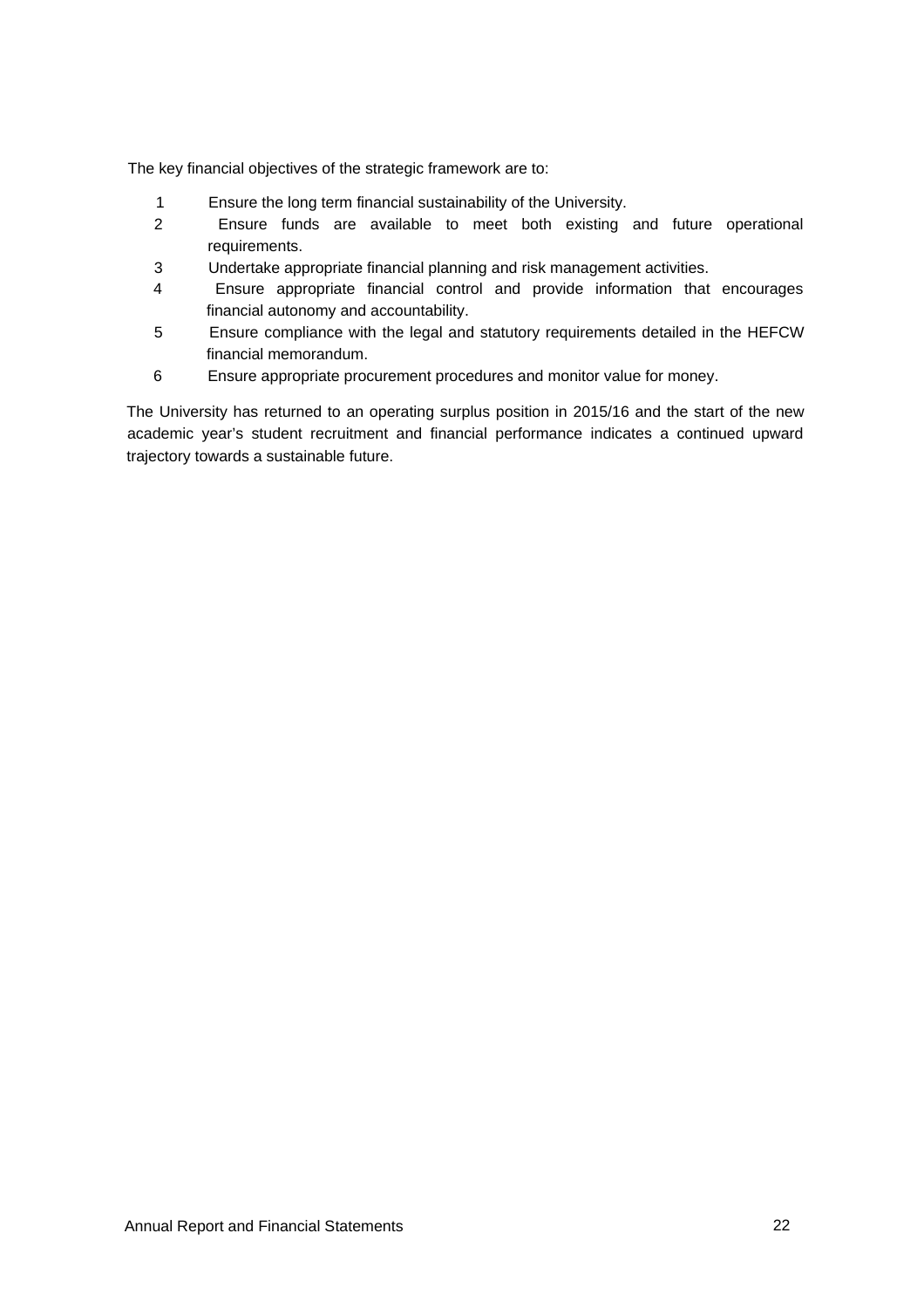# **CORPORATE GOVERNANCE STATEMENT**

Wrexham Glynd r University is committed to demonstrating best practice in all aspects of corporate governance.

The University has a duty to conduct affairs in a responsible and transparent way, and to take into account the requirements of funding bodies, the standards in public life enunciated by the Nolan Committee, the Combined Code, the UK Corporate Governance Code as it applies to Higher Education, and the Committee of University Chairs' Higher Education Code of Governance (2014).

The Higher Education Code of Governance (the Code) is voluntary and it is intended to reflect good practice in the Higher Education sector. Having carried out a review in 2014/15 the Board of Governors determined that the University's practices were consistent with the Code but nevertheless identified areas for further development of its governance processes.

During 2015/16, the Board of Governors has had regard to the Code and has taken forward a number of developments to enhance its practices including the approval of a scheme of delegation and a review of the Board's reporting KPIs aligned to the University's Strategic Framework.

This statement describes the matter in which the University has applied the principles of governance in the year and up to the date of the approval of the financial statements.

The University's Board of Governors is responsible for ensuring a sound system of internal control that supports the achievement of policies, aims and objectives, whilst safeguarding the public and other funds and assets for which the Board of Governors is responsible.

The system of internal control is designed to manage rather than eliminate the risk of failure to achieve policies, aims and objectives. It can therefore only provide reasonable and not absolute assurance of effectiveness against material misstatement or loss.

The Board of Governors has adopted a statement of primary responsibilities, which is published on the University's website. This statement sets out the Board's responsibilities in respect of the proper conduct of public business, strategic planning, monitoring effectiveness and performance, finance, audit, estate management, human resource management, equality and diversity, student welfare, health and safety and the appointment of the University Officers.

The Board of Governors meets at least four times per year and has a number of committees: Audit Committee; Strategy and Finance Committee; Human Resources Committee; and Nominations Committee. All of these committees are formally constituted with terms of reference and are made up of mainly independent members. Each committee is chaired by an independent member. All committees review and reflect on their work and provide an annual report to the Board of Governors.

The Strategy and Finance Committee has financial as well as a strategic remit. In terms of its financial remit, the Committee considers and recommends the University's annual budgets to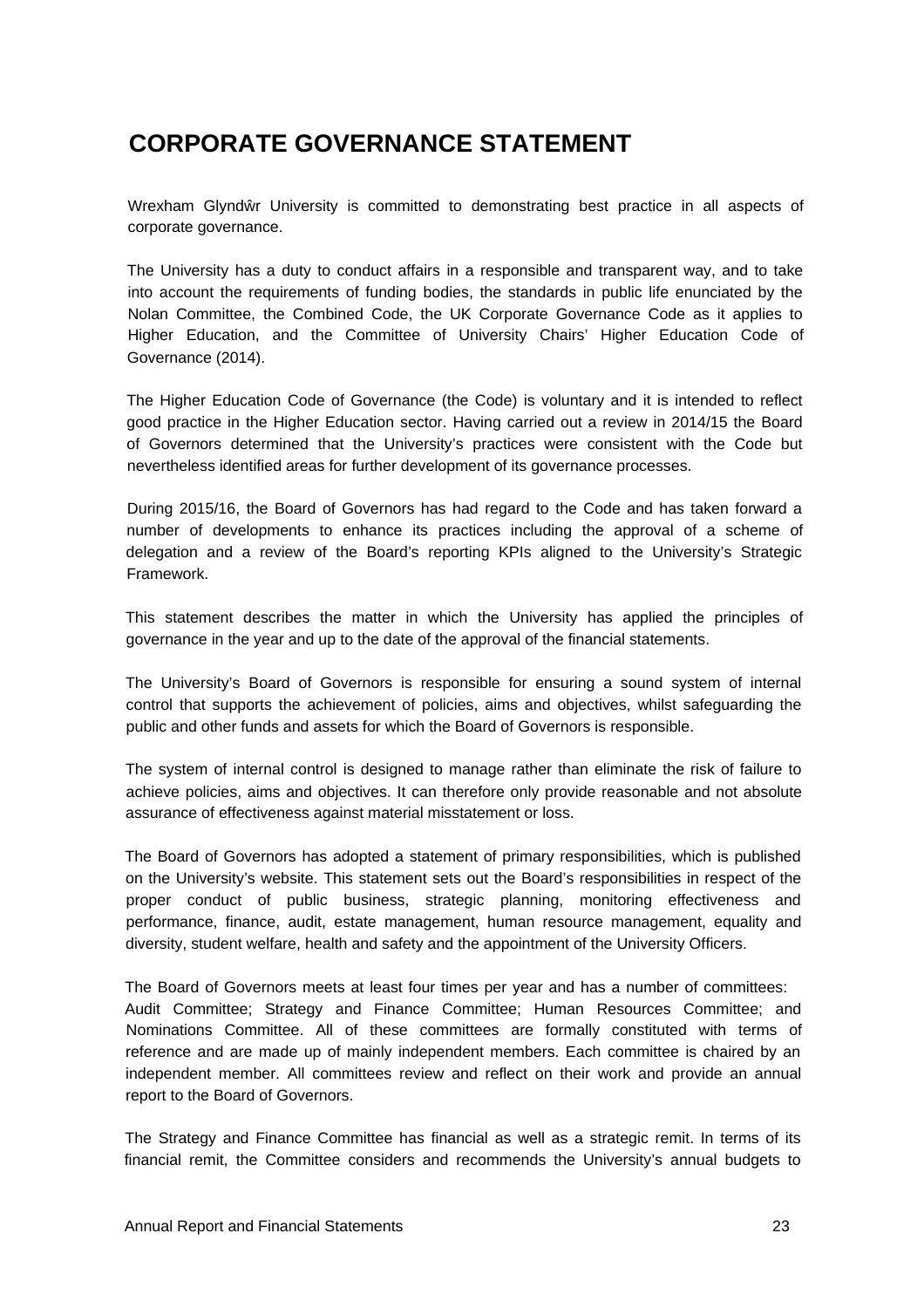the Board of Governors and monitors performance against the budgets. In relation to its strategic remit the Committee monitors strategic matters and advises the Board of Governors on the University's strategic direction as well as giving initial consideration to and advising the Board on business of particular importance or complexity which is not within the remit of other committees of the Board.

The Nominations Committee makes recommendations to the Board of Governors in respect of the appointment of governors in accordance with the Instrument and Articles of Government and the University's standing orders. During 2015/16 on the advice of the Nominations Committee, the Board approved the appointment of seven new independent governors as well as a new co-opted member of the Audit Committee and a new co-opted member of the Human Resources Committee and also the appointment of new members, Chairs and Vice Chairs to the Board's Committees as vacancies arose. In July 2016 on the advice of the Nominations Committee, the Board approved revised terms of reference for the Committee to include a remit to oversee good governance practice.

The Human Resources Committee monitors health and safety, equality and diversity matters, and considers staff related data and policies and procedures. During 2015/16, the Human Resources Committee also met as the Remuneration Committee on three occasions. During these meetings, the Committee considered the roles that are to be designated as 'senior postholders' in line with Instrument and Articles and following the move from an interim to a permanent senior management team. They also discussed the remuneration of the designated 'senior postholders' approved by the Board, and reviewed the Board's remuneration policy and procedure. A report on the work of the Remuneration Committee was made to the full Board. On the advice of the Human Resources Committee in July 2016, the Board approved the establishment of a stand-alone Remuneration Committee with separate terms of reference and the inclusion of the Chair of the Strategy and Finance Committee within the Remuneration Committee's membership.

The Audit Committee meets four times a year, with internal and external auditors in attendance. The Committee includes three external co-opted members from the public and private sector who are not members of the Board of Governors who provide externality to the Committee's deliberations. The University's senior managers attend meetings of the Audit Committee as necessary but are not members of it. The Audit Committee considers detailed internal audit reports with recommendations for the improvement of the University's systems of internal control and monitors implementation of the recommendations. At the start of every meeting, the members meet privately with the University's internal and external auditors without officers present.

A Register of Interests is maintained and declarations of any conflicts of interest are made at the start of each Committee and Board meeting. The Audit Committee conducts an annual assessment of its own effectiveness. The Board conducts effectiveness reviews at least every four years.

A strategic corporate risk register has been in place all year up to 31 July 2016 designed to identify the principal risks to the achievement of policies, aims and objectives, to evaluate the nature and extent of those risks and to manage them efficiently, effectively and economically.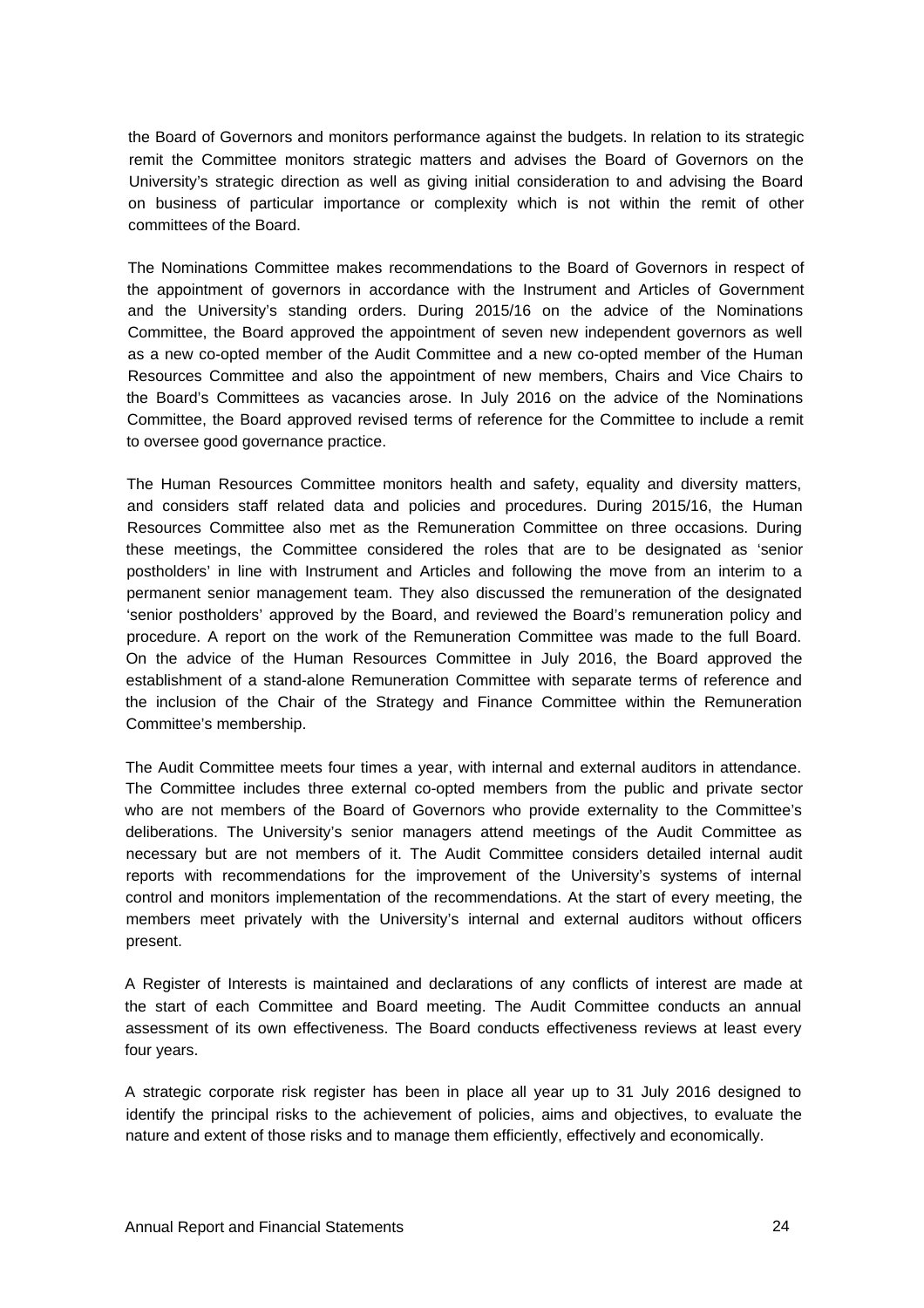Risk management and control processes have been in place throughout the period and risk review is embedded within the management culture and applied to the risks on the register and to all new initiatives identified during the year. The Board reviewed the key risks to the University during the year and the format of reporting to both the Audit Committee and the Board. Risk management processes have been applied up to the date of approval of the financial statements and accords with HEFCW guidance.

Audit Committee provides oversight of the University's risk management process and considers regular reports from the University's independent internal audit provider RSM LLP, which includes the internal auditors' independent opinion on the adequacy and effectiveness of the University's system of internal control.

The Board of Governors' view of the effectiveness of the system of internal control is also informed by the work of the senior management within the University, who have responsibility for the development and maintenance of the internal control framework, and by comments made by the external auditors in their management letter.

# Internal control

The key elements of the University's system of internal controls, which is designed to discharge the responsibilities set out above included the following:

- Clear definitions of the responsibilities of, and the authority delegated to, senior managers and head of academic and operational areas.
- A medium and short-term planning process, supplemented by detailed annual income, expenditure, capital and cash flow budgets;
- Regular reviews of student recruitment and regular reviews of financial results involving variance reporting and updates of forecast outturns;
- Clearly defined and formalised requirements for approval and control of expenditure, with investment decisions involving capital or revenue expenditure being subject to formal detailed appraisal and review according to approved levels set by the Board of Governors;
- Comprehensive Financial Regulations, detailing financial controls and procedures, approved by the Board of Governors;
- A professional independent Internal Audit team whose annual programme is approved by the Audit Committee;
- Linking the identification and management of risk to the achievement of the University's strategic objectives through the planning process;
- Evaluating the likelihood and impact of risks becoming a reality as part of that same process and establishing mitigating controls;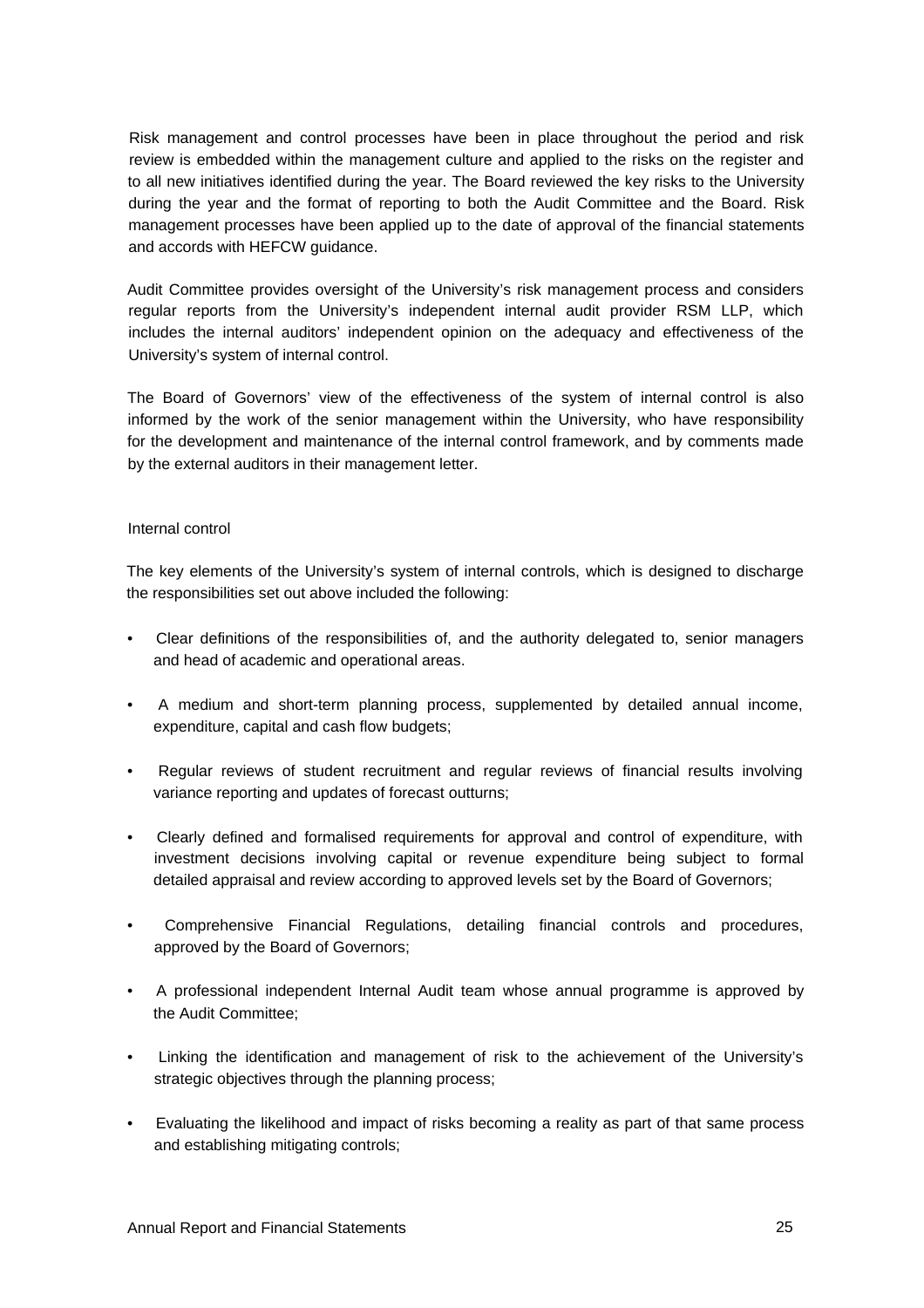- Embedding risk management and internal control processes in the ongoing operation of all units;
- Regular reporting to Audit Committee, and then to the Board of Governors, on internal control and risk; and
- Reporting to the Board of Governors the principal results of risk identification, evaluation and management review

The Audit Committee, on behalf of the Board of Governors, has reviewed the effectiveness of the system of internal control of the University.

There were no significant issues arising during 2015/16 in respect of Corporate Governance.

Going Concern

Following an analysis of planned operational activity and contingent liabilities and their consequent estimated cash flows, including all foreseeable income and expenditure streams; the Board of Governors has considered the detailed financial forecasts and cash demands of the University and group for the foreseeable future. Taking account of these, it is forecast that the University can manage cash resource requirements utilising its cash reserves and overdraft facility, which the University's bank has agreed and for which HEFCW have confirmed that the University can continue to use its assets as security for the facility. There are detailed monitoring activities undertaken of required resource levels against expenditure plans, which will be an ongoing activity during the financial year.

For this reason, the Board of Governors considers that the University has adequate resources to continue in operational existence for the foreseeable future and they continue to adopt the going concern basis in preparation of the financial statements.

Glyndwr University has committed to continue to support the ongoing activities of its subsidiaries for the foreseeable future and has issued letters of support to the subsidiary companies confirming this.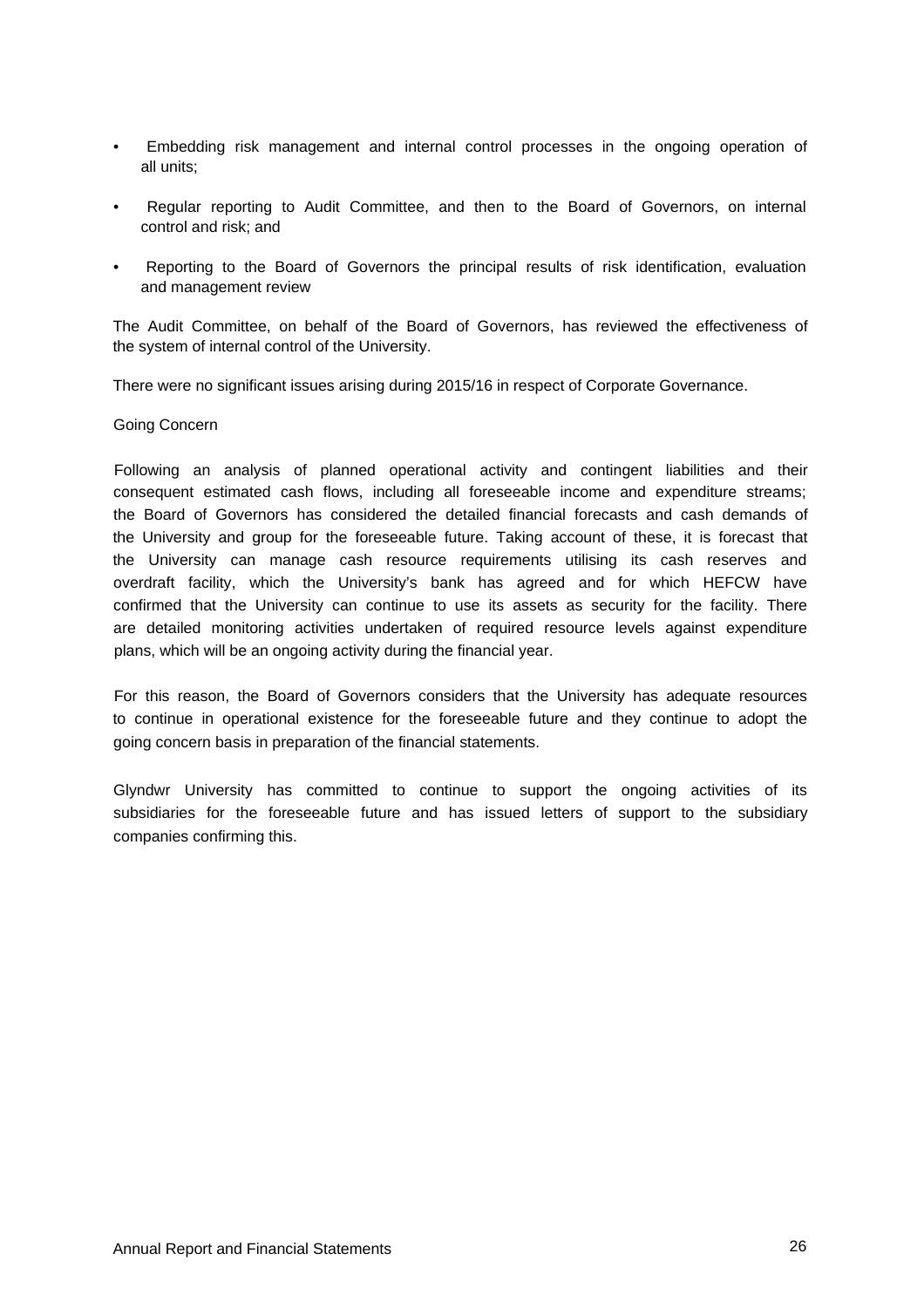# **RESPONSIBILITIES OF THE UNIVERSITY'S BOARD OF GOVERNORS**

In accordance with the Education Reform Act 1988 and the University's Memorandum of Assurance and Accountability the Board of Governors of Glyndwr University is responsible for the administration and management of the affairs of the University and Group and is required to present audited financial statements for each financial year.

The Board of Governors is responsible for ensuring that proper accounting records are kept, which disclose with reasonable accuracy at any time, the financial position of the University and Group and to enable it to ensure that the financial statements are prepared in accordance, with the Statement of Recommended Practice (SORP) on Accounting in Further and Higher Education Institutions and other relevant accounting standards. In addition, within the terms and conditions of a Memorandum of Assurance and Accountability agreed between the Higher Education Funding Council for Wales and the Board of Governors of the University, the Board of Governors, through its accountable office holder, is required to prepare financial statements for each financial year which give a true and fair view of the state of affairs of the University and Group and of the surplus or deficit, total recognised gains or losses and and cash flows for that year.

In causing the financial statements to be prepared, the Board of Governors has ensured that:

- suitable accounting policies are selected and applied consistently;
- judgements and estimates are made that are reasonable and prudent;
- applicable accounting standards have been followed, subject to any material departures disclosed and explained in the financial statements;
- financial statements are prepared on the going concern basis unless it is inappropriate to presume that the University and Group will continue in operation.

The Board of Governors has taken reasonable steps to:

- ensure that funds from the Higher Education Funding Council for Wales are used only for the purposes for which they have been given and in accordance with the Financial Memorandum and any other conditions, which the Funding Council may from time to time prescribe;
- ensure that there are appropriate financial and management controls in place to safeguard public funds and funds from other sources;
- safeguard the assets of the University and prevent and detect fraud;
- secure the economical, efficient and effective management of the University's resources and expenditure.

Professor Maria Hinfelaar Vice-Chancellor and Chief Executive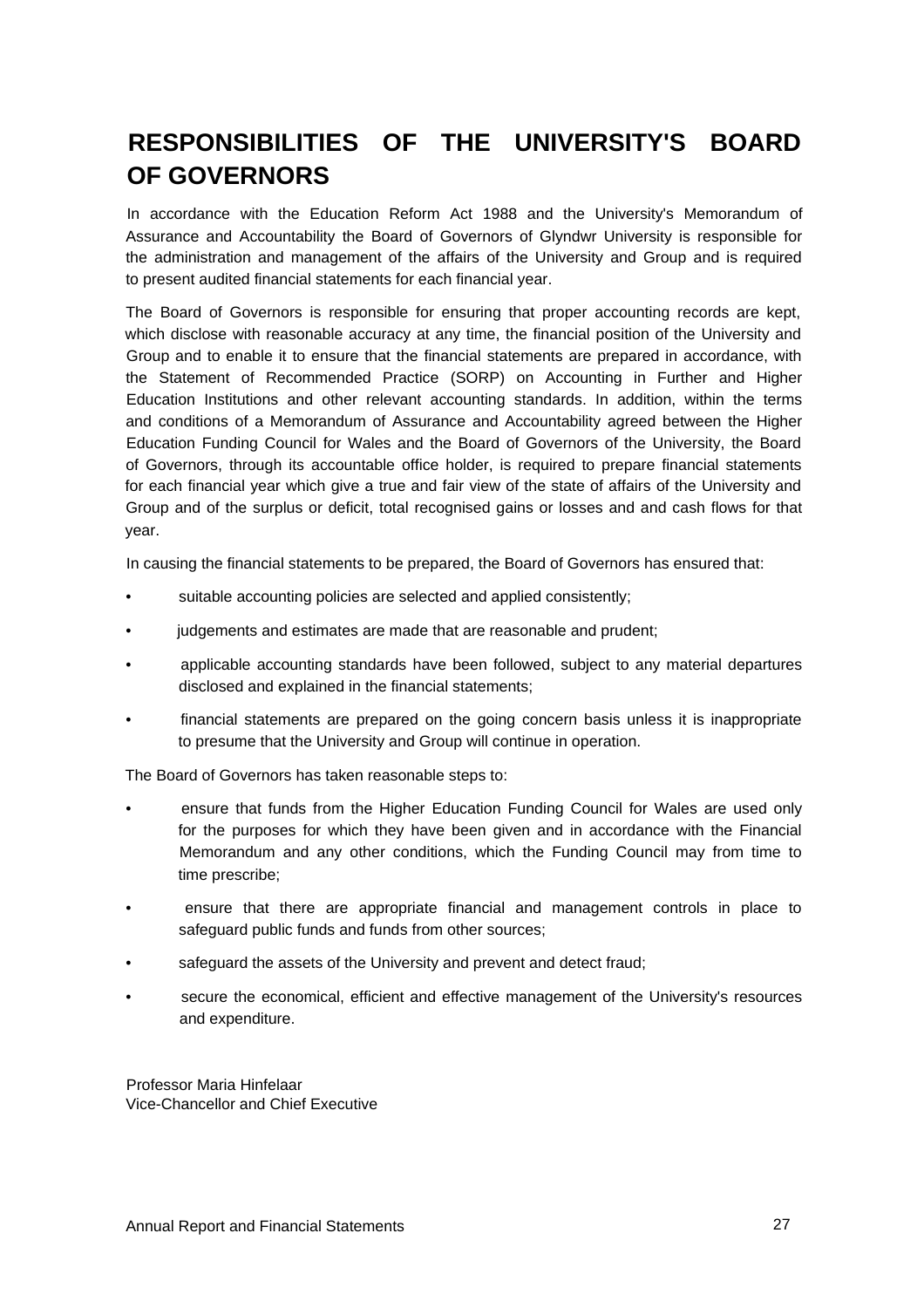# INDEPENDENT AUDITOR'S REPORT TO THE BOARD OF GOVERNORS OF GLYNDWR UNIVERSITY.

We have audited the financial statements of Glyndwr University for the year ended 31 July 2016 set out on pages 30 to 63. The financial reporting framework that has been applied in their preparation is applicable law and United Kingdom Accounting Standards (United Kingdom Generally Accepted Accounting Practice) including FRS 102 *The Financial Reporting Standard applicable in the UK and Republic of Ireland.*

This report is made solely to the Board of Governors, in accordance with paragraph 13(2) of the University's Articles of Government and section 124B of the Education Reform Act 1988. Our audit work has been undertaken so that we might state to the Board of Governors those matters we are required to state to it in an auditor's report and for no other purpose. To the fullest extent permitted by law, we do not accept or assume responsibility to anyone other than the Board of Governors for our audit work, for this report, or for the opinions we have formed.

# Respective responsibilities of the Governing Board of Governors and auditor

As explained more fully in the Statement of Responsibilities of Board of Governors Statement set out on page 27 the Board of Governors is responsible for the preparation of financial statements which give a true and fair view.

Our responsibility is to audit, and express an opinion, on the financial statements in accordance with applicable law and International Standards on Auditing (UK and Ireland). Those standards require us to comply with the Auditing Practices Board's Ethical Standards for Auditors.

### Scope of the audit of the financial statements

An audit involves obtaining evidence about the amounts and disclosures in the financial statements sufficient to give reasonable assurance that the financial statements are free from material misstatement, whether caused by fraud or error. This includes an assessment of: whether the accounting policies are appropriate to the Group's and University's circumstances and have been consistently applied and adequately disclosed; the reasonableness of significant accounting estimates made by the Board of Governors; and the overall presentation of the financial statements.

In addition, we read all the financial and non-financial information in the Annual Report<sup>1</sup> to identify material inconsistencies with the audited financial statements and to identify any information that is apparently materially incorrect based on, or materially inconsistent with, the knowledge acquired by us in the course of performing the audit. If we become aware of any apparent material misstatements or inconsistencies we consider the implications for our report.

# Opinion on financial statements

In our opinion the financial statements: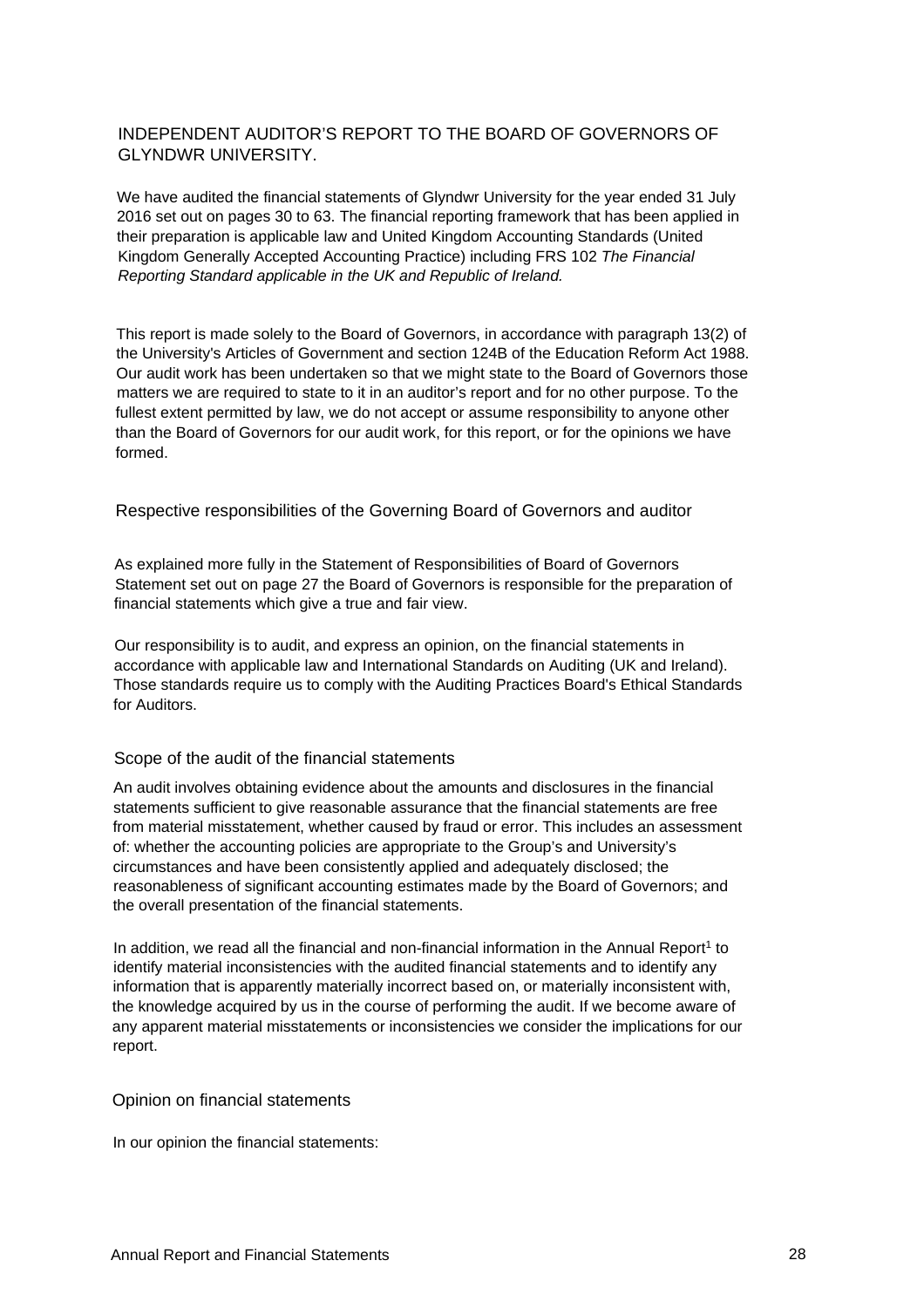- give a true and fair view of the state of the Group's and the University's affairs as at 31 July 16 and of the Group's and University's income and expenditure, gains and losses, changes in reserves and cash flows for the year then ended;
- have been properly prepared in accordance with United Kingdom Generally Accepted Accounting Practice and with the *2015 Statement of Recommended Practice -* Accounting for Further and Higher Education; and
- meet the requirements of HEFCW's Accounts *direction to higher education institutions for 2015-16 financial statements.*

Opinion on other matters prescribed in the HEFCW Audit Code of Practice (effective 1 August 2014) issued under the Further and Higher Education Act 1992

In our opinion, in all material respects:

- funds from whatever source administered by the Group and the University for specific purposes have been properly applied to those purposes and managed in accordance with relevant legislation;
- income has been applied in accordance with the University's *articles of government ;*
- funds provided by HEFCW have been applied in accordance with the Memorandum of Assurance and Accountability and any other terms and conditions attached to them; and
- the corporate governance and internal control requirements of HEFCW's *Accounts direction to higher education institutions for 2015-16 financial statements* have been met.

Clare Partridge (Senior Statutory Auditor) For and on behalf of KPMG LLP, Statutory Auditor Chartered Accountants 1 Sovereign Square, Leeds, LS1 4DA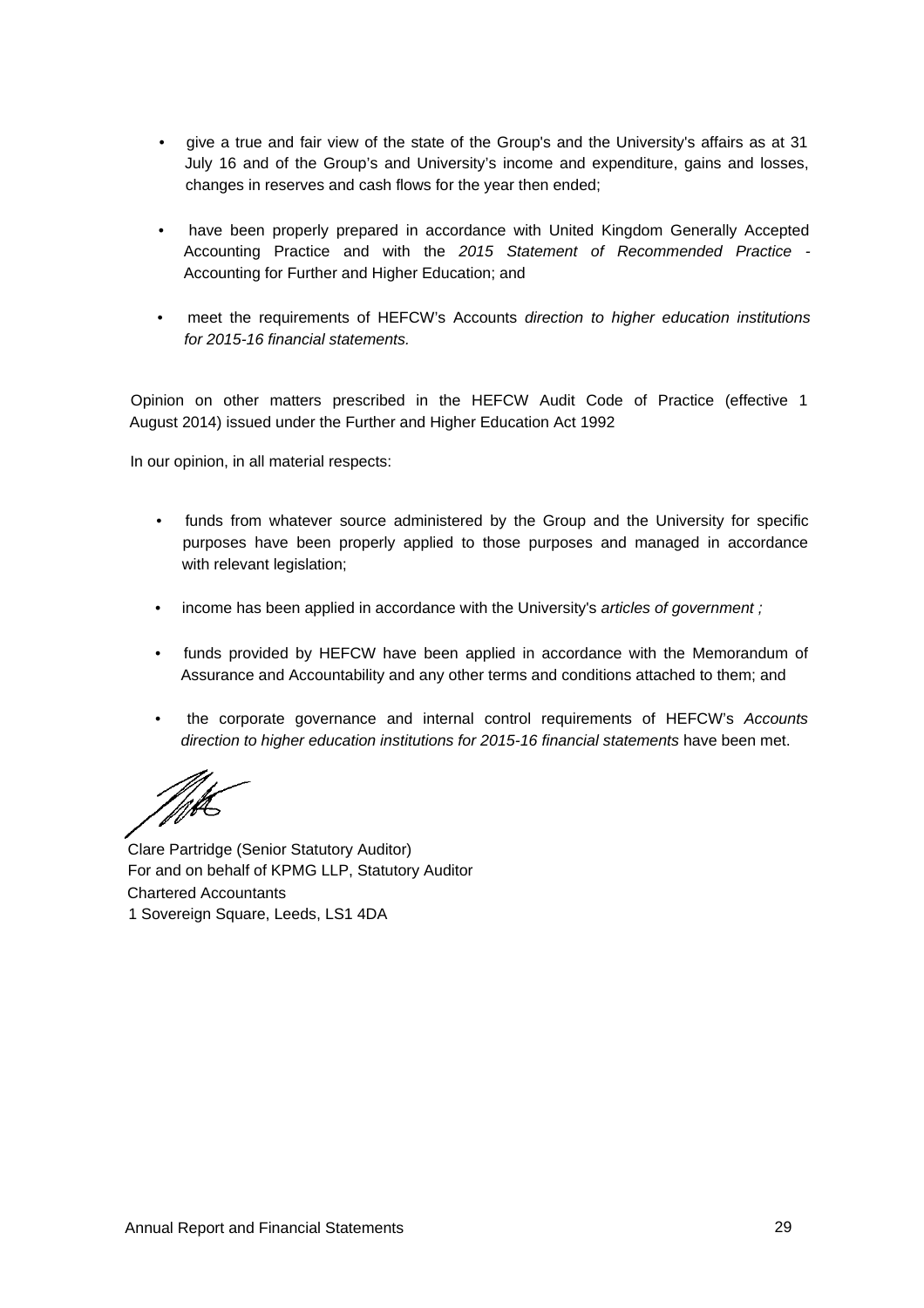# <span id="page-30-0"></span>**Financial accounts**

Statement of principal accounting policies

Basis of preparation

The financial statements have been prepared in accordance with the Statement of Recommended Practice (SORP): Accounting for Further and Higher Education (2015): and in accordance with Financial Reporting Standard 102. The University is a public benefit entity and therefore has applied the relevant public benefit requirements of FRS102. Where relevant the financial statements adhere to the accounting directives of HEFCW.

# Basis of accounting

The financial statements have been prepared under the historical cost convention, as modified by the revaluation of certain fixed assets.

The Board of Governors has considered the detailed financial forecasts and cash demands of the University and group for the foreseeable future. Taking account of these, it has agreed with HEFCW that it can continue to use its assets as security for an overdraft facility which the University's bank has agreed. This facility will allow the University to meet its forecast peak forecast funding requirements.

For this reason the Board of Governors considers that the University has adequate resources to continue in operational existence for the foreseeable future and they continue to adopt the going concern basis in preparation of the financial statements.

Basis of consolidation

The consolidated financial statements include the University and its subsidiary undertakings. Intra-group sales, profits and debts between undertakings are eliminated fully on consolidation.

Details of the University's subsidiary undertakings are provided in note 19 to the financial statements.

# Recognition of income

Funding Council block grants are accounted for in the period to which they relate.

Income from the sale of goods or services is credited to the income and expenditure account when the goods or services are supplied to external customers or the terms of the contract have been satisfied.

Fee income is stated gross and credited to the income and expenditure account over the period in which students are studying. Where the amount of the tuition fee is reduced, by a discount for prompt payment, income receivable is shown net of the discount. Bursaries and scholarships are accounted for gross as expenditure and not deducted from income.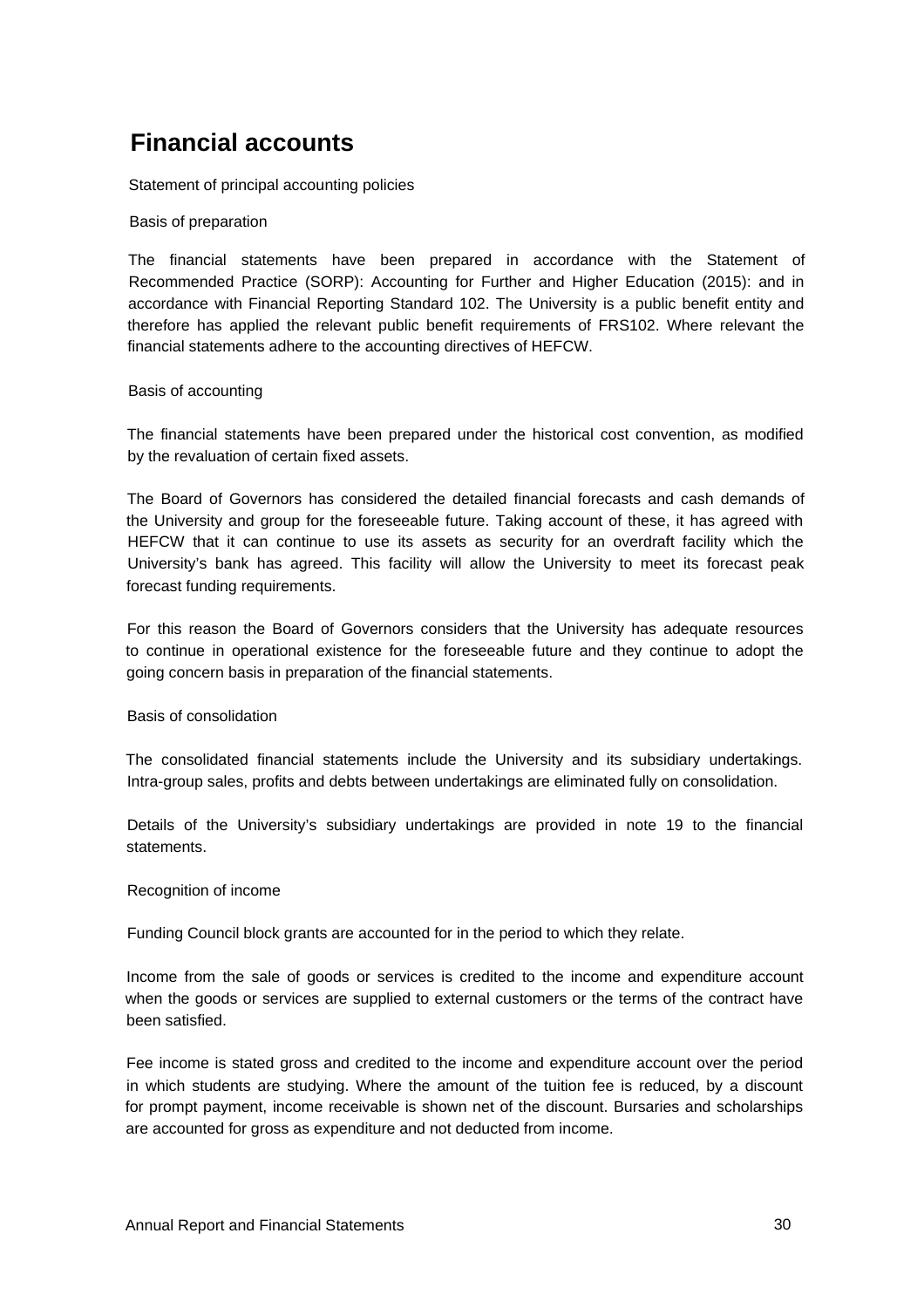# Governmental Grant Funding

Recurrent income from grants, contracts and other services rendered is accounted for on an accruals basis and included to the extent the contract or service has been completed; any payments received in advance of such performance are recognised on the balance sheet as liabilities.

# Governmental Capital Grants

Non-recurrent grants received in respect of the acquisition or construction of fixed assets are treated as deferred capital grants. Such grants are credited to deferred capital grants and an annual transfer made to the income and expenditure account over the useful economic life of the asset, at the same rate as the depreciation charge on the asset for which the grant was awarded.

### Non-Governmental Grant Funding

Recurrent income from grants, contracts and other services rendered is accounted for on a performance basis and included to the extent the contract or service has been completed; any payments received in advance of such performance are recognised on the balance sheet as liabilities.

## Donations and Endowments

Donations with restrictions are recognised when relevant conditions have been met; in many cases recognition is directly related to expenditure incurred on specific purposes. Donations which are retained for the benefit of the University are recognised in the statement of total gains and losses and in endowments; other donations are recognised by inclusion as other income in the income and expenditure account.

Endowment and investment income is credited to the income and expenditure account on a receivable basis. Income from restricted endowments not expended in accordance with the restrictions of the endowment is transferred from the income and expenditure account to restricted endowments. Any realised gains or losses from dealing in the related assets are retained within the endowment in the balance sheet.

Increase or decreases in value arising on the revaluation or disposal of endowment assets, such as the appreciation or depreciation of endowment assets, is added to or subtracted from the funds concerned and accounted for through the balance sheet by debiting or crediting the endowment asset, crediting or debiting the endowment fund and is reported in the total statement of recognised gains and losses.

### Endowment funds

Where charitable donations are to be retained for the benefit of the University as specified by the donors, these are accounted for as endowments. There are three main types:

• Unrestricted permanent endowments - the donor has specified that the fund is to be permanently invested to generate an income stream for the general benefit of the University;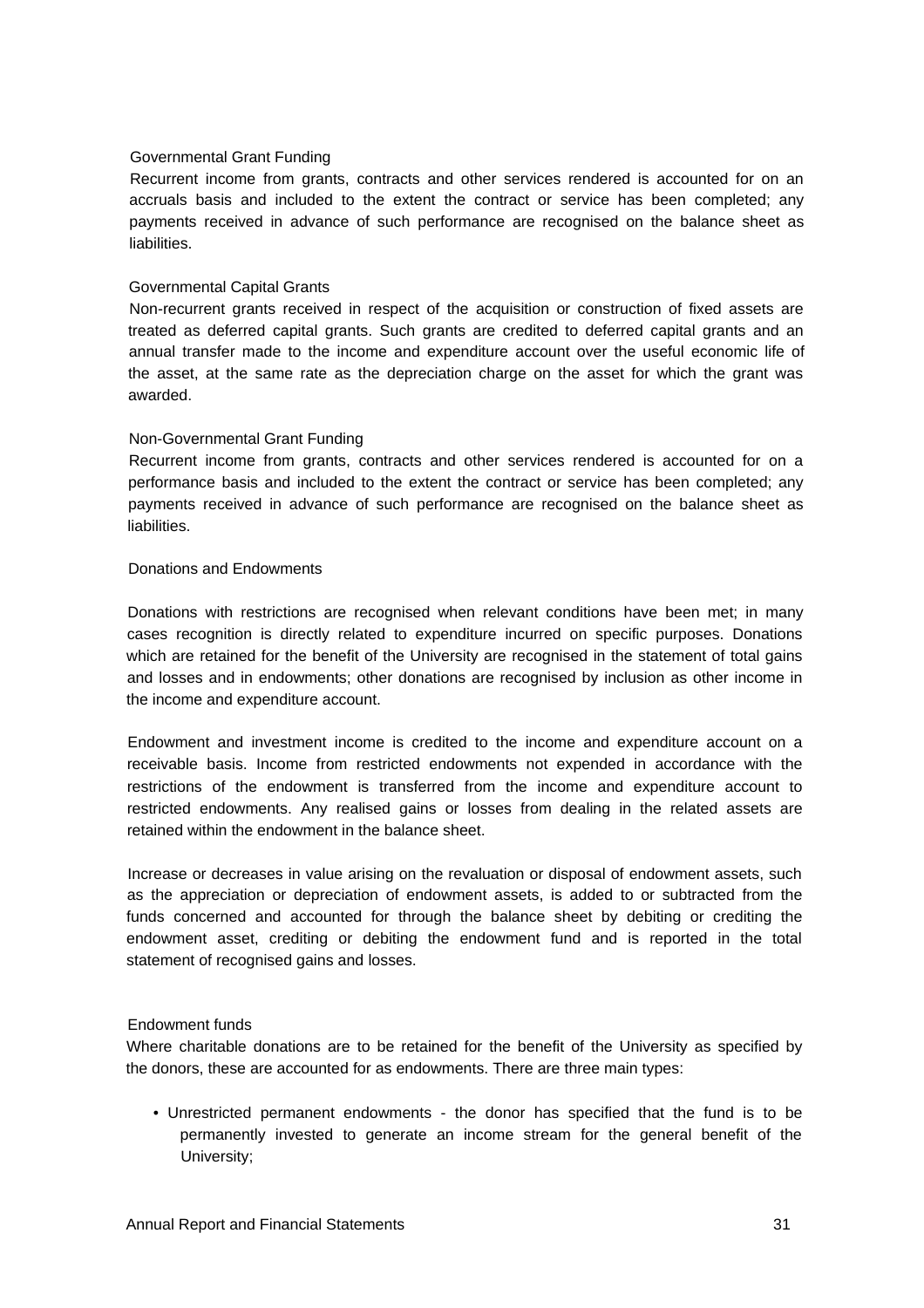- Restricted expendable endowments the donor has specified a particular objective other than the purchase or construction of tangible fixed assets, and the University has the power to use the capital;
- Restricted permanent endowments the donor has specified that the fund is to be permanently invested to generate an income stream to be applied to a particular objective.

# Agency arrangements

Funds the University receives and disburses as paying agent on behalf of a funding body are excluded from the income and expenditure of the University where the University is exposed to minimal risk or enjoys minimal economic benefit related to the transaction.

### Leases and hire purchase contracts

Costs in respect of operating leases are charged on a straight-line basis over the lease term. Finance leases, which substantially transfer all the benefits and risk of ownership of an asset to the University, are treated as if the asset had been purchased outright. The assets are included in fixed assets and the capital elements of the leasing commitments are shown as obligations under finance leases.

The lease rentals are treated as consisting of capital and interest elements. The capital element is applied in order to reduce outstanding obligations, and the interest element is charged to the income and expenditure account in proportion to the reducing capital element outstanding.

Assets held under finance leases are depreciated over the shorter of the lease term or the useful economic lives of equivalent-owned assets.

### **Taxation**

The University is an excepted charity within the meaning of Schedule 2 of the Charities Act 2011 and as such is a charity within the meaning the Section 506(1) of the Income & Corporation Taxes Act 1988. Accordingly, the University is potentially exempt from taxation in respect of income or capital gains received within categories covered by Section 505 of the Income & Corporation Taxes Act 1988 or Section 256 of the Taxation of Charitable Gains Act 1992 to the extent that such income or gains are applied to exclusively charitable purposes.

All UK subsidiary companies are liable to corporation tax in the same way as any commercial organisation.

The University receives no similar exemption in respect of Value Added Tax. Irrecoverable VAT on inputs is included in the costs of such inputs. Any irrecoverable VAT allocated to tangible fixed assets is included in their cost.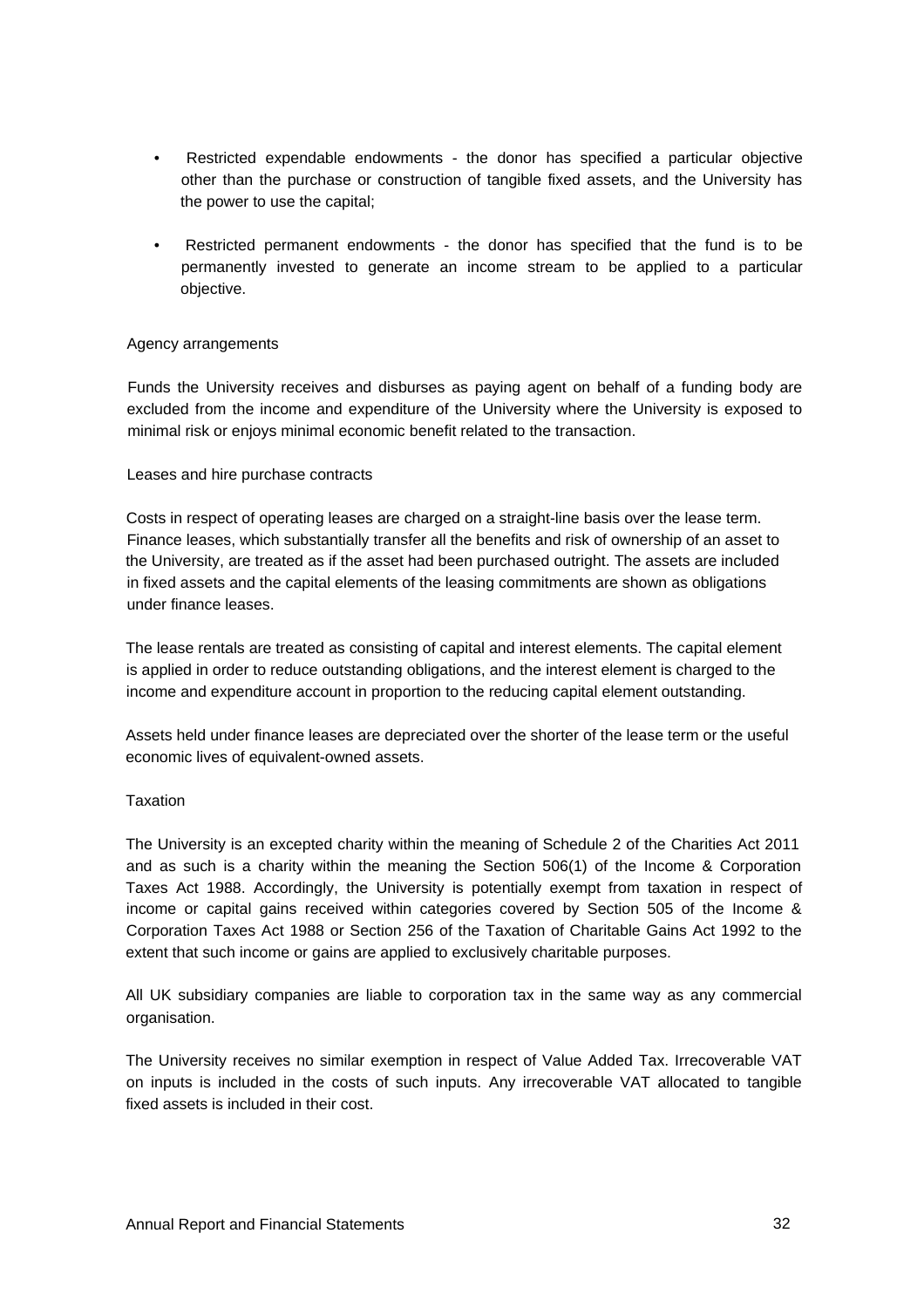All UK subsidiary companies are liable to VAT in the same way as any other commercial organisation except that any education or training provided by a university subsidiary is an exempt supply of education.

# Tangible fixed assets

Freehold land and buildings are stated at deemed cost. Under the transition to FRS102 a full revaluation of the University's Land and Buildings was carried out on 31 July 14 by independent Chartered Surveyors Edward Symmons and first time adoption has been applied. The basis of valuation, is a combination of depreciated replacement cost and open market value for existing use. Cost includes the original purchase price of the asset and the costs attributable to bringing the asset to its working condition for its intended use.

Freehold land is not depreciated. Freehold buildings are depreciated over their expected useful economic life of 50 years. The hockey pitch is depreciated over its expected useful life of 10 years. Capital expenditure applied to existing buildings is depreciated over its estimated useful life of 10 years.

Where buildings are acquired with the aid of specific government grants they are capitalised and depreciated as above. The related grants are credited to a deferred capital grant account and are released to the income and expenditure account over the expected useful economic life of the related asset on a basis consistent with the depreciation policy.

Fixtures, fittings and equipment costing less than £10,000 per individual item or group of related items is written off to the income and expenditure account in the period of acquisition. All other fixtures, fittings and equipment is capitalised at cost. Motor vehicles are capitalised at cost.

All assets are depreciated over their estimated useful economic life as follows:

- Fixtures, fittings and equipment five years
- Motor vehicles three years

Where equipment is acquired with the aid of specific government grants it is capitalised and depreciated in accordance with the above policy, with the related grant being credited to a deferred capital grant account, released to the income and expenditure account over the expected useful life of the related equipment. It is University policy not to revalue this class of assets.

A review for impairment of a fixed asset is carried out if events or changes in circumstances indicate that the carrying amount of the fixed asset may not be recoverable.

Any impairments which are due to the clear consumption of economic benefits are recognised in the income and expenditure account in the period when they occur.

Any downward revaluations which are not due to the clear consumption of economic benefits are also recognised in the statement of comprehensive income and expenditure account in the period when they occur.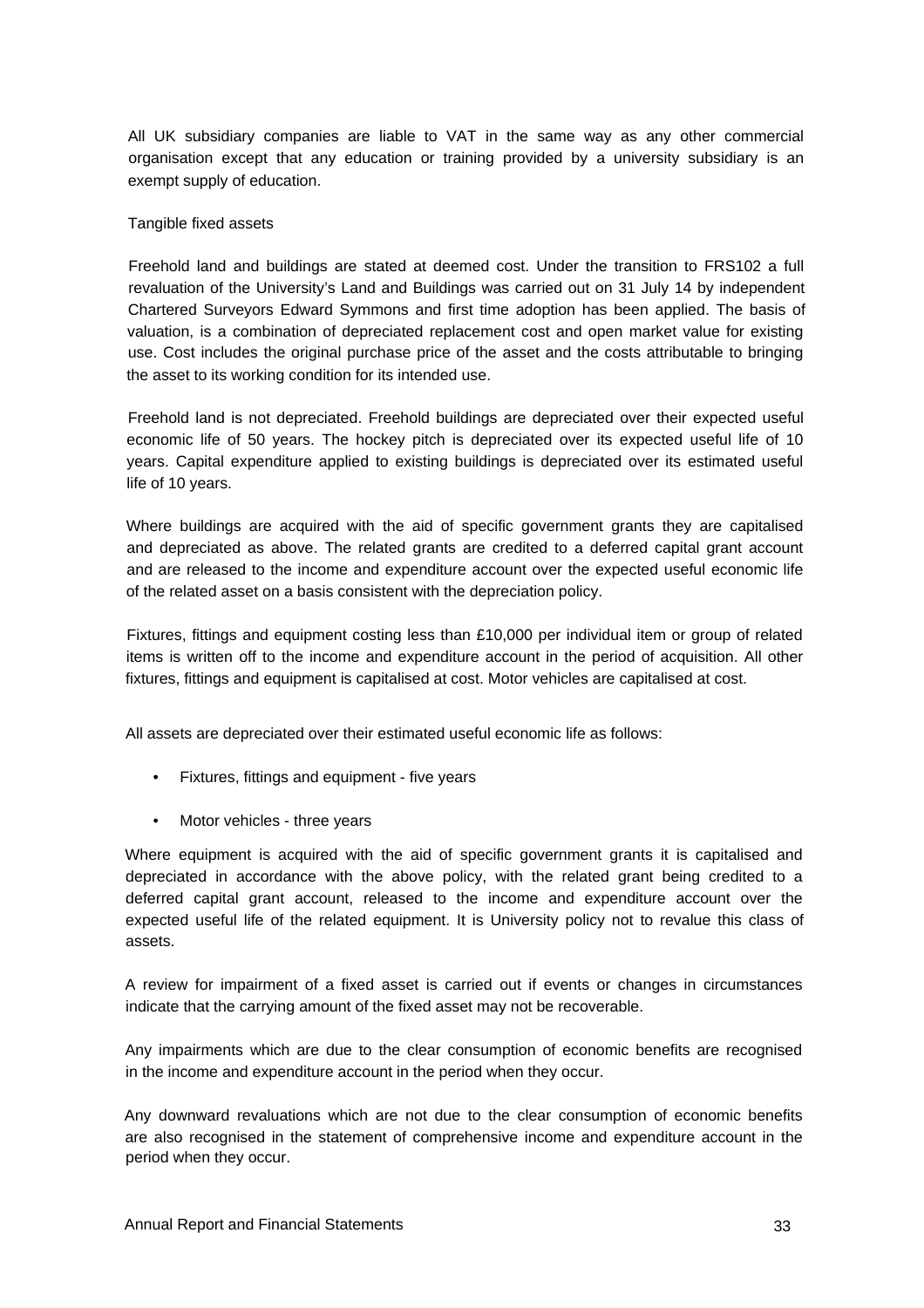Expenditure to ensure that a tangible fixed asset maintains its previously recognised standard of performance is recognised in the income and expenditure account in the period it is incurred.

The University has a planned maintenance programme, which is reviewed on an annual basis.

# Investments

Listed investments held as endowment assets are shown at market value. Investments in subsidiary undertakings and non-listed entities are shown at the lower of cost or net realisable value.

Current asset investments are included at the lower of cost and net realisable value.

### **Stock**

Stock is stated at the lower of their cost and net realisable value.

### Cash and cash equivalents

Cash flows comprise increases or decreases in cash. Cash includes cash in hand, cash at bank and deposits repayable on demand. Deposits are repayable on demand if they are in practice available within 24 hours without penalty. No other investments, however liquid, are included as cash.

Liquid resources comprise sums on short-term deposit with recognised banks. They exclude any such assets held as endowment assets.

Under FRS102, the exemption from the requirement to prepare a separate cash flow statement for the University has been applied.

### Foreign currency translations

Assets and liabilities denominated in foreign currencies are translated to the group's presentational currency (Sterling) at the rates of exchange ruling at the end of the financial year, with all resulting exchange differences being taken to the income and expenditure account in the period in which they arise.

### Financial instruments

The University's principal financial instruments are cash, investments and loans. The core objective of these financial instruments is to meet the financing needs of the University's operations. Additionally, the University has other financial assets and liabilities arising directly from its operations i.e. trade debtors and creditors.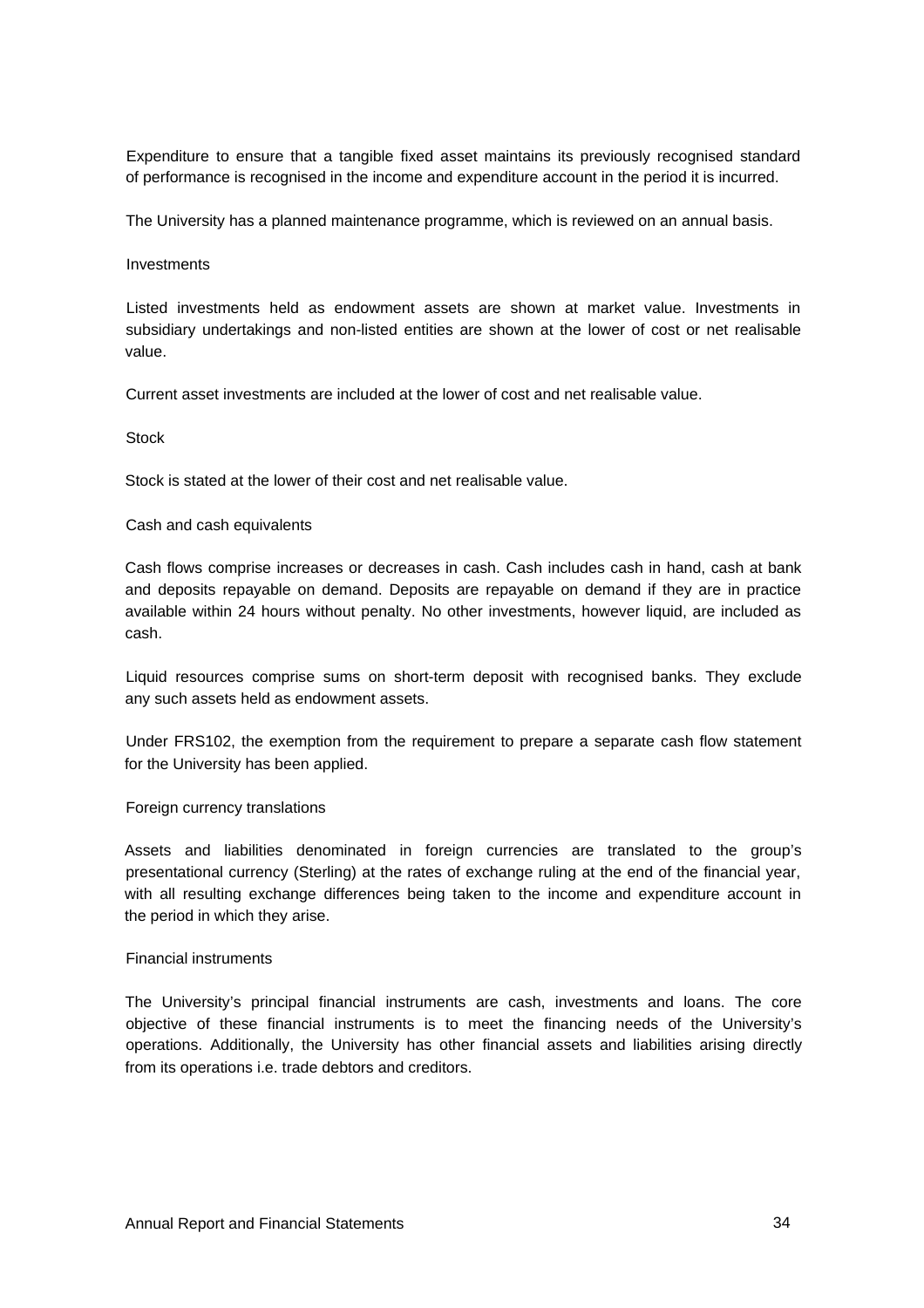# Credit risk

Credit risk refers to the risk that a counterparty will default on its contractual obligations resulting in a financial loss to the University.

Student and commercial debtors are reviewed on an-ongoing basis and a bad debt provision is made if recovery becomes uncertain. If a debtor is deemed irrecoverable it is written off. The concentration of risk is limited due to a large number of diverse customers across both students and commercial customer populations.

# Liquidity risk

Liquidity risk refers to the risk that the University will not be able to meet its financial obligations as they fall due. Regular monitoring of liquidity risk is an essential feature of treasury management activities.

Cash flow forecasts form part of the University 5 year planning process and are revised during the financial year.

Foreign currency risk refers to the risk that unfavourable movement in exchange rates may cause financial loss to the University. The University's principal foreign currency exposure is to the euro. The operating level of euros is reviewed on a regular basis to mitigate the risk of adverse exchange rate movements.

# Accounting for charitable donations

# Unrestricted donations

Charitable donations are recognised in the accounts when the charitable donation has been received or, if before receipt, there is sufficient evidence to provide the necessary certainty that the donation will be received and the value of the incoming resources can be measured with sufficient reliability.

# Accounting for retirement benefits

The three principle pension schemes for the University staff are:

- 1. Teachers' Pension Scheme (TPS)
- 2. Universities Superannuation Scheme (USS)
- 3. Local Government Pension Scheme (LGPS).

All schemes are defined benefit schemes which are externally managed and contracted out of the State Earnings Related Pension Scheme, however Glynd r University's financial element of the TPS and USS cannot be determined and as such these are treated as defined cost schemes under FRS102.

Contributions to the schemes are charged to the income and expenditure account so as to spread the cost of pensions over the employees' working lives with the University in such a way that the pension cost is a substantially level percentage of current and future pensionable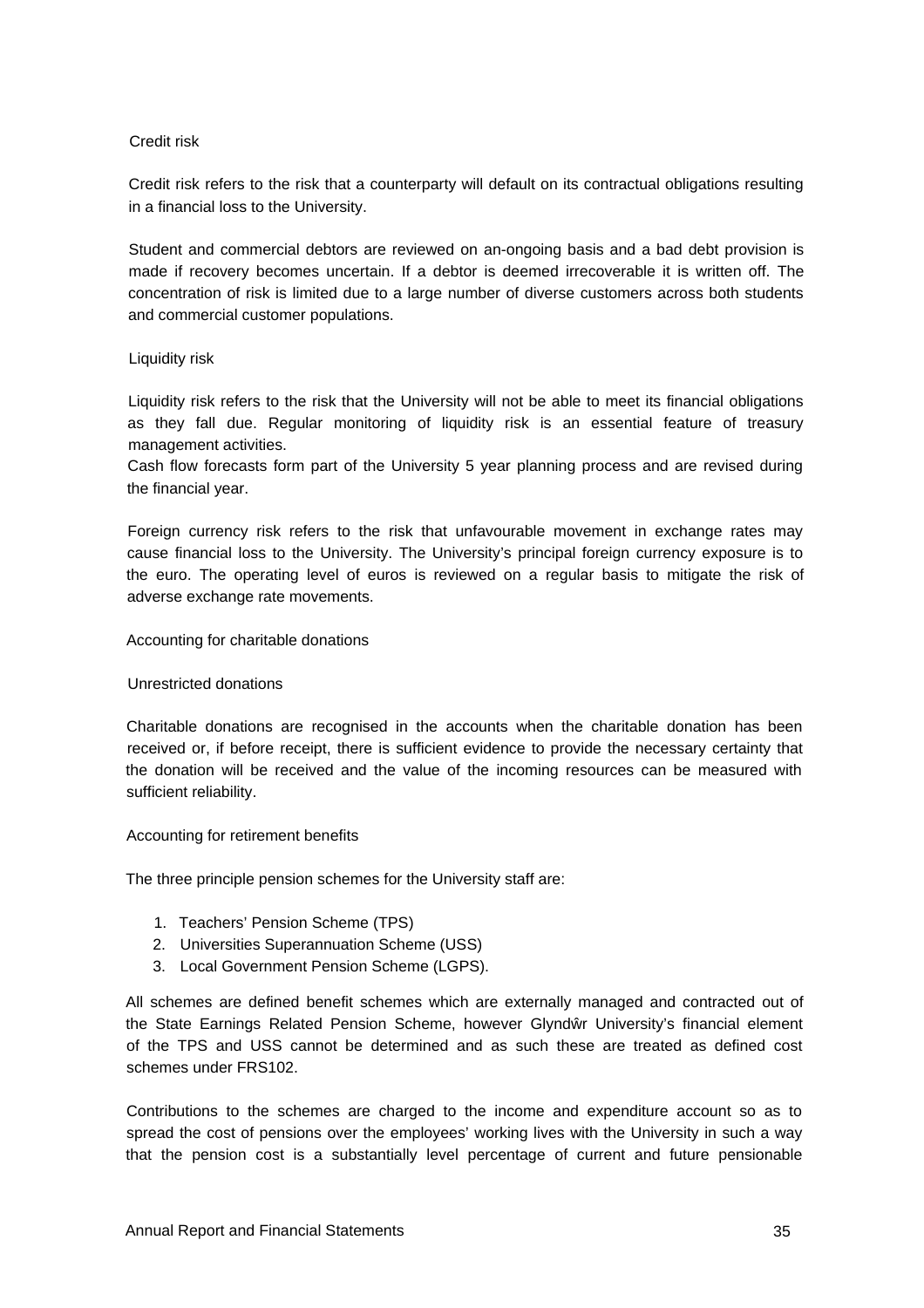payroll. Variations from regular costs are spread over the expected average remaining working lifetime of members of the schemes after making allowances for further withdrawals.

The contributions are determined by qualified actuaries on the basis of triennial valuations using the projected unit method. Glyndwr University's financial element of the TPS and USS cannot be determined and as such these are treated as defined cost schemes under FRS 102.

The LGPS surplus or deficit is recognised as an asset or liability on the balance sheet. The current service cost and the past service costs are recorded within staff costs.

The interest element is calculated based on the year end deficit (net liability) multiplied by the discount rate. All changes in pension surplus or deficit due to changes in actuarial assumptions or differences between actuarial forecasts and the actual out-turn are reported in the statement of Comprehensive Income and Expenditure.

A liability is recorded within provisions for any contractual commitment to fund past deficits within the USS scheme.

Provisions, contingent liabilities and contingent assets

Provisions are recognised in the financial statements when:

- a) the University has a present legal or constructive obligation as a result of a past event;
- b) it is probable that a transfer of economic benefits will be required to settle the obligation; and
- c) a reliable estimate can be made of the amount of the obligation.

The amount recognised as a provision is discounted to present value where the time value of money is material.

A contingent liability arises from a past event that gives the University a possible obligation whose existence will only be confirmed by the occurrence of otherwise uncertain future events not wholly within the control of the University. Contingent liabilities also arise in circumstances where a provision would otherwise be made but either it is not probable that an outflow of resources will be required or the amount of the obligation cannot be measured reliably.

A contingent asset arises where an event has taken place that gives the University a possible asset whose existence will only be confirmed by the occurrence of otherwise uncertain future events not wholly within the control of the University

Contingent assets and liabilities are not recognised in the Balance Sheet but are disclosed by way of a note.

Transition to the 2015 SORP

The University is preparing its financial statements in accordance with FRS102 for the first time and consequently has applied the first time adoption requirements. An explanation of how the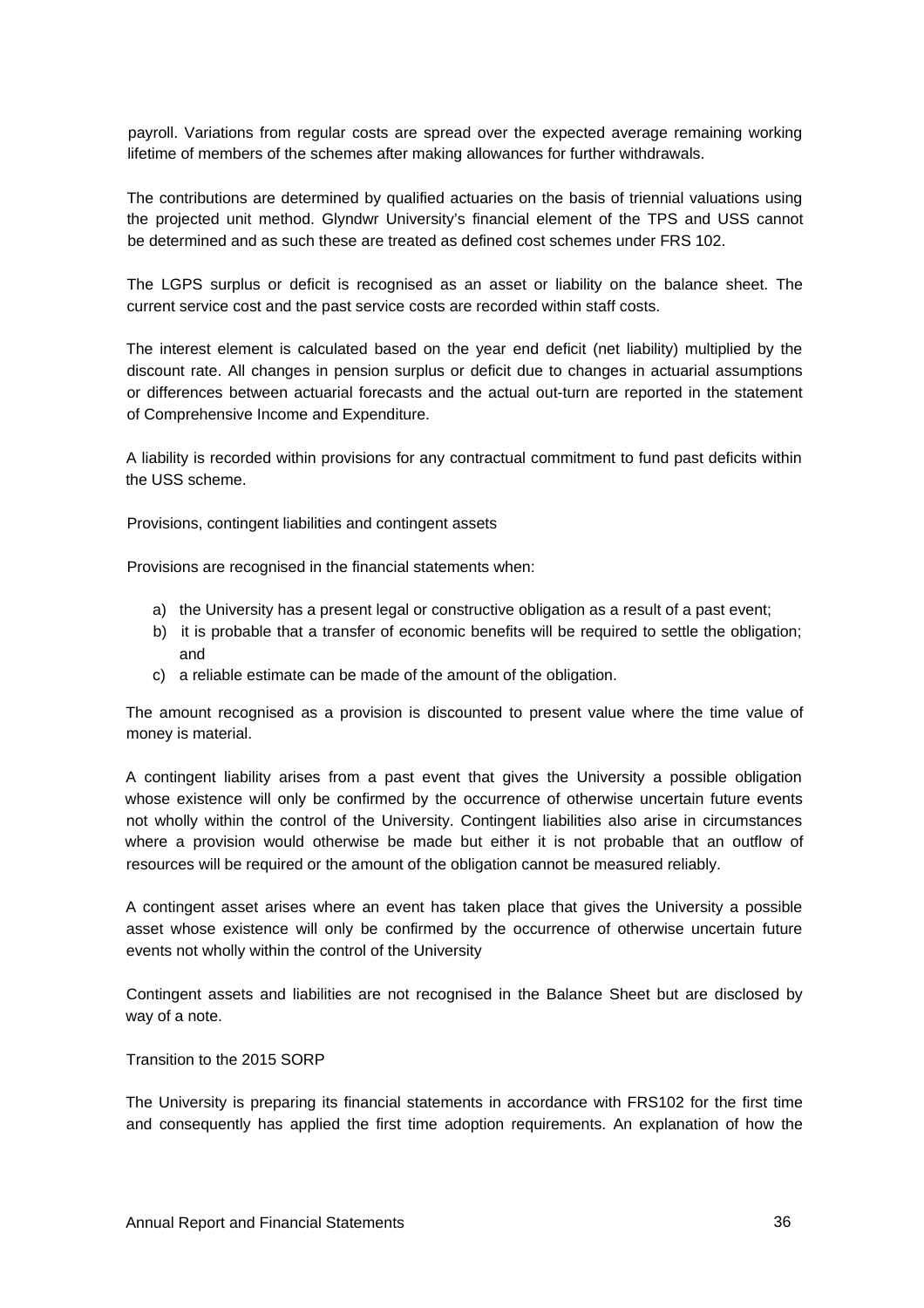transition to SORP has affected the reported financial position and financial performance of the results of the University is provided in note 21.

# Accounting judgements and estimates

The following key judgements and estimates have been applied in these financial statements.

- USS Pension Scheme accounting judgements have been applied using the BUFDG standard USS modelling tool at a discount rate consistent with BUFDG guidance and in line with the University group's future salary roll increase expectations.
- Local Government Pension scheme accounting judgements have been supplied by our scheme actuaries Mercers.
- Holiday pay accrual was estimated using a direct sample methodology from the University Group's (academic and non-academic) departments taking actual leave levels as at 31st July 2016 and applied as a percentage basis.

The decision on accounting treatment relating to deferred governmental grants was made following considerable consideration and with scrutiny from the Universities relevant committees.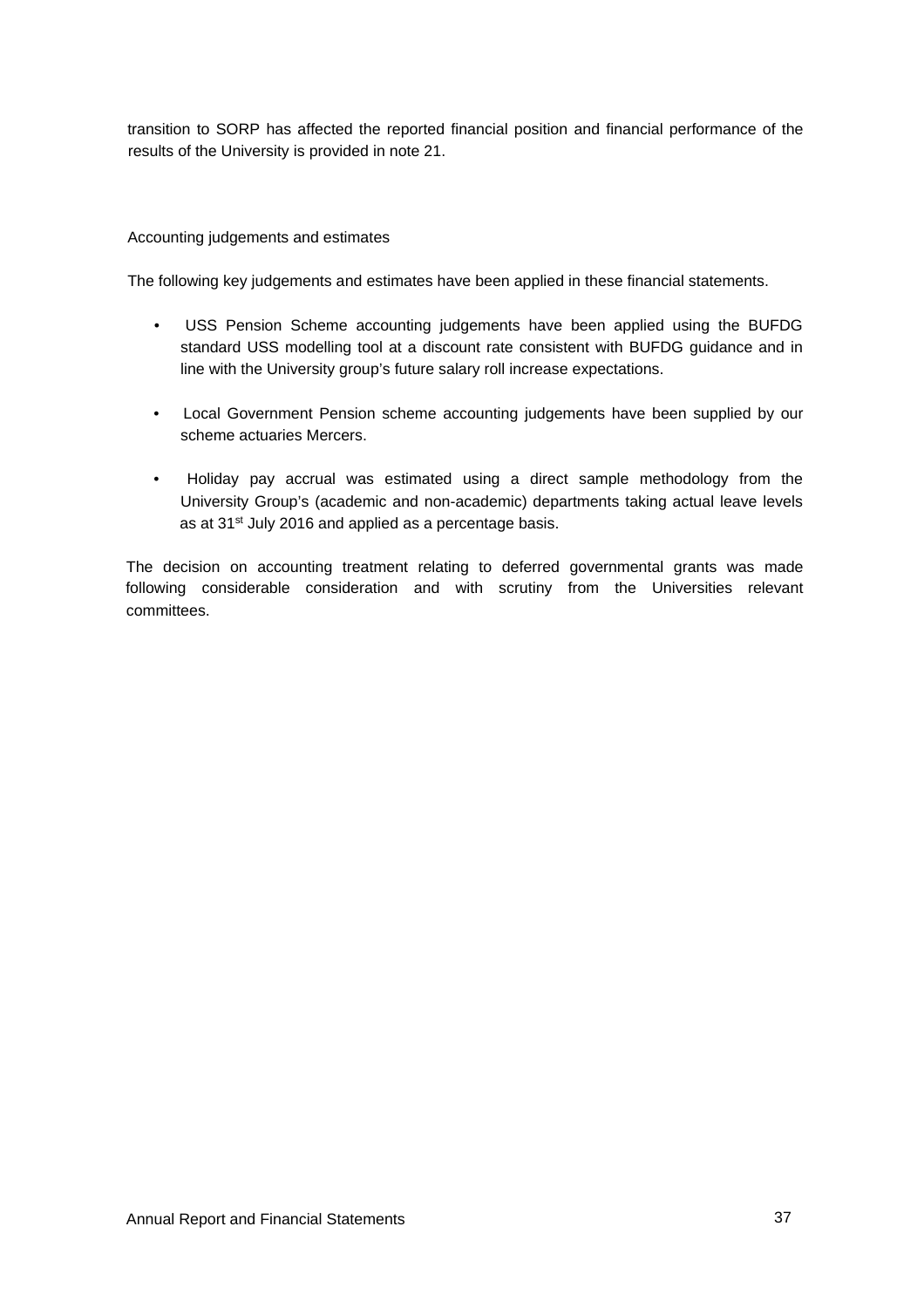# Consolidated and University Statement of Comprehensive Income and Expenditure Year Ended 31 July 2016

|                                                         |                  | Year ended 31 July 2016 |                 | Year ended 31 July 2015 |                |
|---------------------------------------------------------|------------------|-------------------------|-----------------|-------------------------|----------------|
|                                                         | Notes            | Consolidated            | University      | Consolidated            | University     |
|                                                         |                  | £'000                   | £ 000           | £'000                   | £'000          |
| Income                                                  |                  |                         |                 |                         |                |
| Tuition fees and education contracts                    | $\mathbf{1}$     | 26,640                  |                 |                         | 22,857         |
| Funding body grants                                     | $\overline{2}$   | 4,227                   | 26,598<br>4,227 | 26,537<br>5,375         | 5,315          |
| Research grants and contracts                           | 3                | 997                     | 645             | 1,976                   | 1,719          |
| Other income                                            | 4                | 7,577                   | 5,840           | 8,503                   | 6,886          |
| Investment income                                       | 5                | 12                      | 9               | $\overline{4}$          | $\overline{4}$ |
|                                                         |                  |                         |                 |                         |                |
| Total income                                            |                  | 39,453                  | 37,319          | 42,395                  | 36,781         |
| Expenditure                                             |                  |                         |                 |                         |                |
| Staff costs                                             | 6                | 23,444                  | 22,436          | 24,883                  | 22,105         |
| Other operating expenses                                | 8                | 12,820                  | 11,543          | 15,148                  | 13,382         |
| Depreciation                                            | 10               | 1,585                   | 1,585           | 1,957                   | 1,853          |
| Interest and other finance costs                        | $\overline{7}$   | 737                     | 737             | 692                     | 691            |
| Fundamental restructuring costs                         | 8                |                         | l.              | 1,760                   |                |
| Total expenditure                                       |                  | 38,586                  | 36,301          | 44,440                  | 38,031         |
|                                                         |                  |                         |                 |                         |                |
| Gift aid from subsidiary                                | 25/26            |                         | 165             |                         |                |
| Surplus / (Deficit) before tax                          |                  | 867                     | 1,183           | (2,045)                 | (1, 250)       |
| Taxation                                                | $\boldsymbol{9}$ |                         |                 |                         |                |
| Surplus 1 (Deficit) for the year                        |                  | 867                     | 1,183           | (2,045)                 | (1.250)        |
| Actuarial (loss) in respect of pension schemes          |                  | (9,052)                 | (9,052)         | (2,661)                 | (2,661)        |
| Total comprehensive income / (expenditure) for the year |                  | (8, 185)                | (7, 869)        | (4,706)                 | (3,911)        |
| Represented by:                                         |                  |                         |                 |                         |                |
| Endowment comprehensive income for the year             |                  |                         |                 | (18)                    | (18)           |
| Unrestricted comprehensive expenditure for the year     |                  | (8, 185)                | (7, 869)        | (4,706)                 | (3,911)        |
| Attributable to the University Group                    |                  | (8, 185)                | (7, 869)        | (4, 724)                | (3,929)        |
|                                                         |                  |                         |                 |                         |                |
| Surplus for the year attributable to:                   |                  |                         |                 |                         |                |
| Non controlling interest                                |                  |                         |                 |                         |                |
| University Group                                        |                  | 867                     | 1,183           | (2,045)                 | (1,250)        |

All items of income and expenditure relate to continuing activities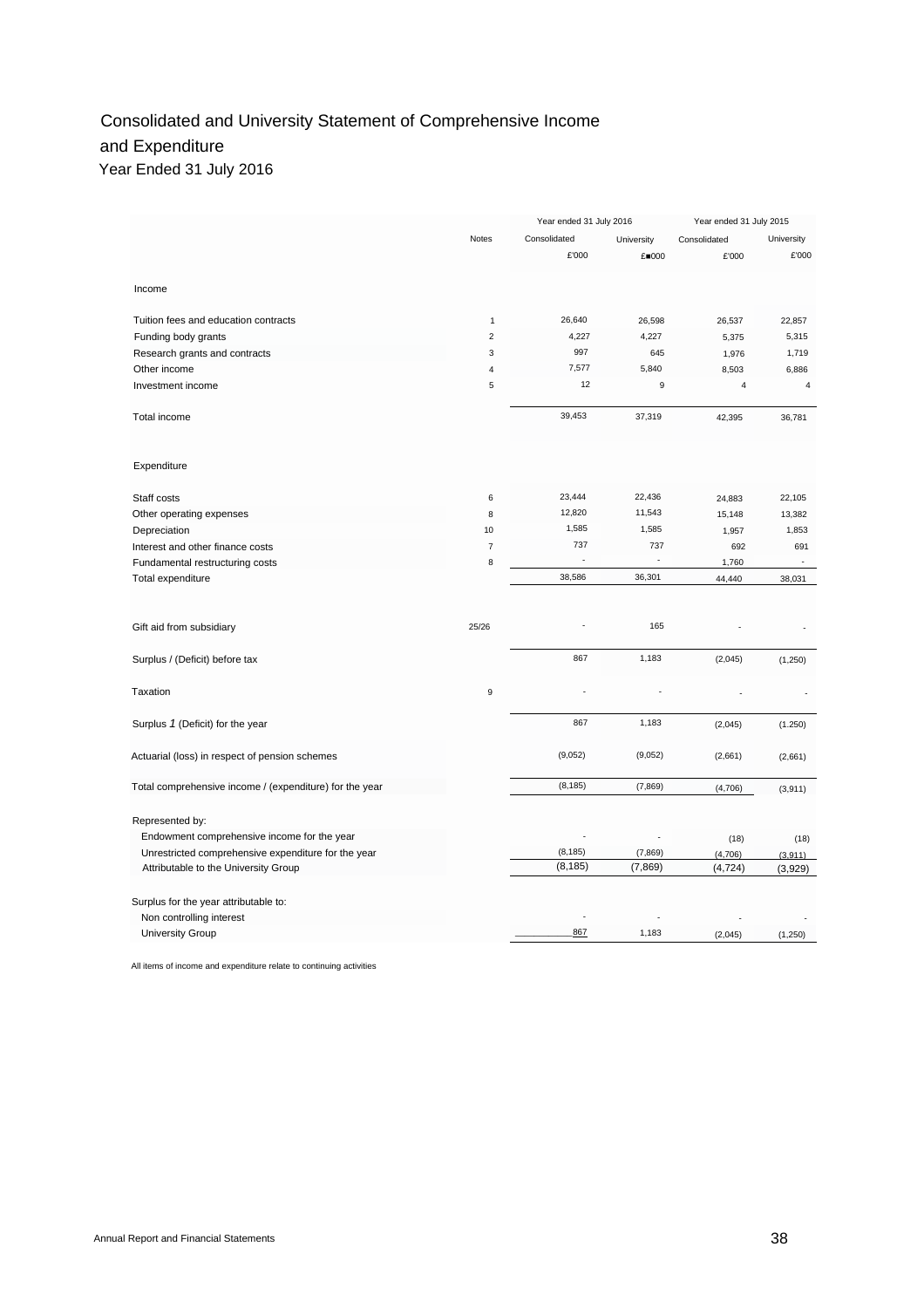# Consolidated and University Statement of Changes in Reserves

Year ended 31 July 2016

| Consolidated                                                     |                          | Income and expenditure account |              | Revaluation reserve      | Total       |
|------------------------------------------------------------------|--------------------------|--------------------------------|--------------|--------------------------|-------------|
|                                                                  | Endowment                | Restricted                     | Unrestricted |                          |             |
|                                                                  | £.'000                   | £'000                          | £'000        | £'000                    | £'000       |
| Balance at 1 August 2014                                         | 18                       | 200                            | (2, 133)     | 30,185                   | 28,270      |
| (Deficit) from the income and expenditure statement              | (18)                     |                                | (2,045)      | $\overline{\phantom{a}}$ | (2,063)     |
| Transfers between revaluation and income and expenditure reserve | $\overline{\phantom{a}}$ | ۰                              | 837          | (837)                    |             |
| Actuarial (loss) in respect of pension schemes                   |                          | $\sim$                         | (2,661)      |                          | (2,661)     |
| Release of deferred Capital Grant                                |                          |                                | 131          | $\overline{a}$           | 131         |
| Total comprehensive income for the year                          | (18)                     | ٠                              | (3,738)      | (837)                    | (4,593)     |
| Balance at 1 August 2015                                         |                          | 200                            | (5,871)      | 29,348                   | 23,677      |
| Surplus from the income and expenditure statement                |                          | ٠                              | 867          |                          | 867         |
| Transfers between revaluation and income and expenditure reserve |                          |                                | 837          | (837)                    | $\mathbf 0$ |
| Other comprehensive income                                       |                          | $\overline{\phantom{a}}$       | (9,052)      |                          | (9,052)     |
| Total comprehensive income for the year                          |                          | ٠                              | (7, 348)     | (837)                    | (8, 185)    |
| Balance at 31 July 2016                                          |                          | 200                            | (13, 219)    | 28,511                   | 15,492      |

| University                                                       | Income and expenditure account |                          |              | Revaluation reserve | Total        |
|------------------------------------------------------------------|--------------------------------|--------------------------|--------------|---------------------|--------------|
|                                                                  | Endowment                      | Restricted               | Unrestricted |                     |              |
|                                                                  | £.'000                         | £'000                    | £'000        | £'000               | £.000        |
| Balance at 1 August 2014                                         | 18                             | 200                      | (1,727)      | 29,942              | 28,433       |
| (Deficit) from the income and expenditure statement              | (18)                           | ٠                        | (1,250)      |                     | (1.268)      |
| Transfers between revaluation and income and expenditure reserve | $\overline{\phantom{a}}$       | $\overline{\phantom{a}}$ | 829          | (829)               | $\mathbf 0$  |
| Actuarial (loss) in respect of pension schemes                   | $\overline{\phantom{a}}$       | ٠                        | (2,661)      |                     | (2.661)      |
| Release of deferred Capital Grant                                |                                |                          | 131          |                     | 131          |
| Total comprehensive income for the year                          | (18)                           | 7                        | (2,951)      | (829)               | (3,798)      |
| Balance at 1 August 2015                                         |                                | 200                      | (4,678)      | 29,113              | 24,635       |
| Surplus from the income and expenditure statement                | $\sim$                         | $\overline{\phantom{a}}$ | 1,182        |                     | 1,182        |
| Transfers between revaluation and income and expenditure reserve | $\sim$                         | ٠                        | 829          | (829)               | $\mathbf{0}$ |
| Other comprehensive income                                       | $\sim$                         | ٠                        | (9,052)      | ٠                   | (9.052)      |
| Total comprehensive income for the year                          |                                | $\overline{\phantom{a}}$ | (7,041)      | (829)               | (7, 870)     |
| Balance at 31 July 2016                                          |                                | 200                      | (11.719)     | 28,284              | 16,765       |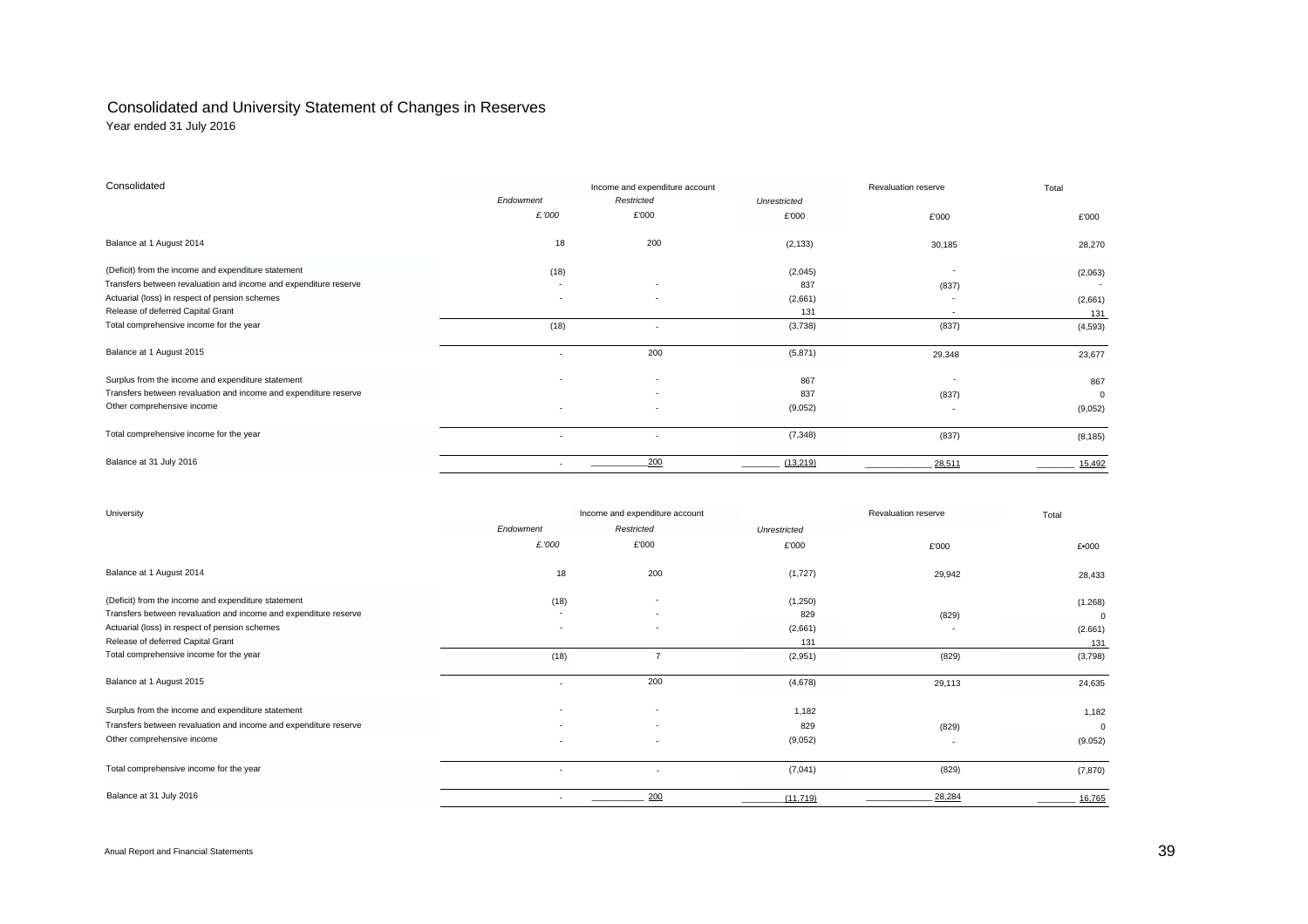# Consolidated and University Balance Sheet

|                                                         | Notes | Consolidated | University | Consolidated | University |
|---------------------------------------------------------|-------|--------------|------------|--------------|------------|
|                                                         |       | £'000        | £'000      | £'000        | £'000      |
| Non-current assets                                      |       |              |            |              |            |
| <b>Fixed assets</b>                                     | 10    | 56,131       | 56,131     | 57,716       | 57,304     |
| <b>Current assets</b>                                   |       |              |            |              |            |
| <b>Stock</b>                                            | 11    | 52           | 50         | 57           | 52         |
| Trade and other receivables                             | 12    | 3,428        | 3,230      | 4,893        | 4,693      |
| Investments                                             | 13    | 65           | 65         | 102          | 102        |
| Cash and cash equivalents                               | 17    | 3,238        | 3,124      | 703          | 246        |
|                                                         |       | 6,783        | 6,469      | 5,755        | 5,093      |
| Less: Creditors: amounts falling                        |       |              |            |              |            |
| due within one year                                     | 14    | (6,809)      | (5, 254)   | (9,051)      | (7.212)    |
| Net current (liabilities)fassets                        |       | (26)         | 1,214      | (3,296)      | (2, 119)   |
| Total assets less current liabilities                   |       | 56,105       | 57,346     | 54,420       | 55,185     |
| Creditors: amounts falling due after more than one year | 15    | (6, 838)     | (6, 838)   | (7, 355)     | (7, 228)   |
| Provisions                                              |       |              |            |              |            |
| Pension provisions                                      | 16    | (32, 226)    | (32, 226)  | (22, 559)    | (22, 559)  |
| Other provisions                                        | 16    | (1, 549)     | (1, 517)   | (829)        | (763)      |
| Total net assets                                        |       | 15,492       | 16,765     | 23,677       | 24,635     |
|                                                         |       |              |            |              |            |
| <b>Restricted Reserves</b>                              |       |              |            |              |            |
| Income and expenditure reserve - restricted reserve     |       | 200          | 200        | 200          | 200        |
| <b>Unrestricted Reserves</b>                            |       |              |            |              |            |
| Income and expenditure reserve - unrestricted           |       | (13, 219)    | (11.719)   | (5,871)      | (4,678)    |
| Revaluation reserve                                     |       | 28,511       | 28,284     | 29,348       | 29,113     |
|                                                         |       | 15,492       | 16,765     | 23,677       | 24,635     |
| Non-controlling interest                                |       |              |            |              |            |
| <b>Total Reserves</b>                                   |       | 15,492       | 16,765     | 23,677       | 24,635     |

The financial statements were approved by the Governing Body on 9th December 2016 and were signed on its behalf on that date bj

Mai

Maria Hinfelaar Vice-Chancellor

Maxine Penlington, Chair of Governors

David Elcock, Finance Director<br>Mally Milly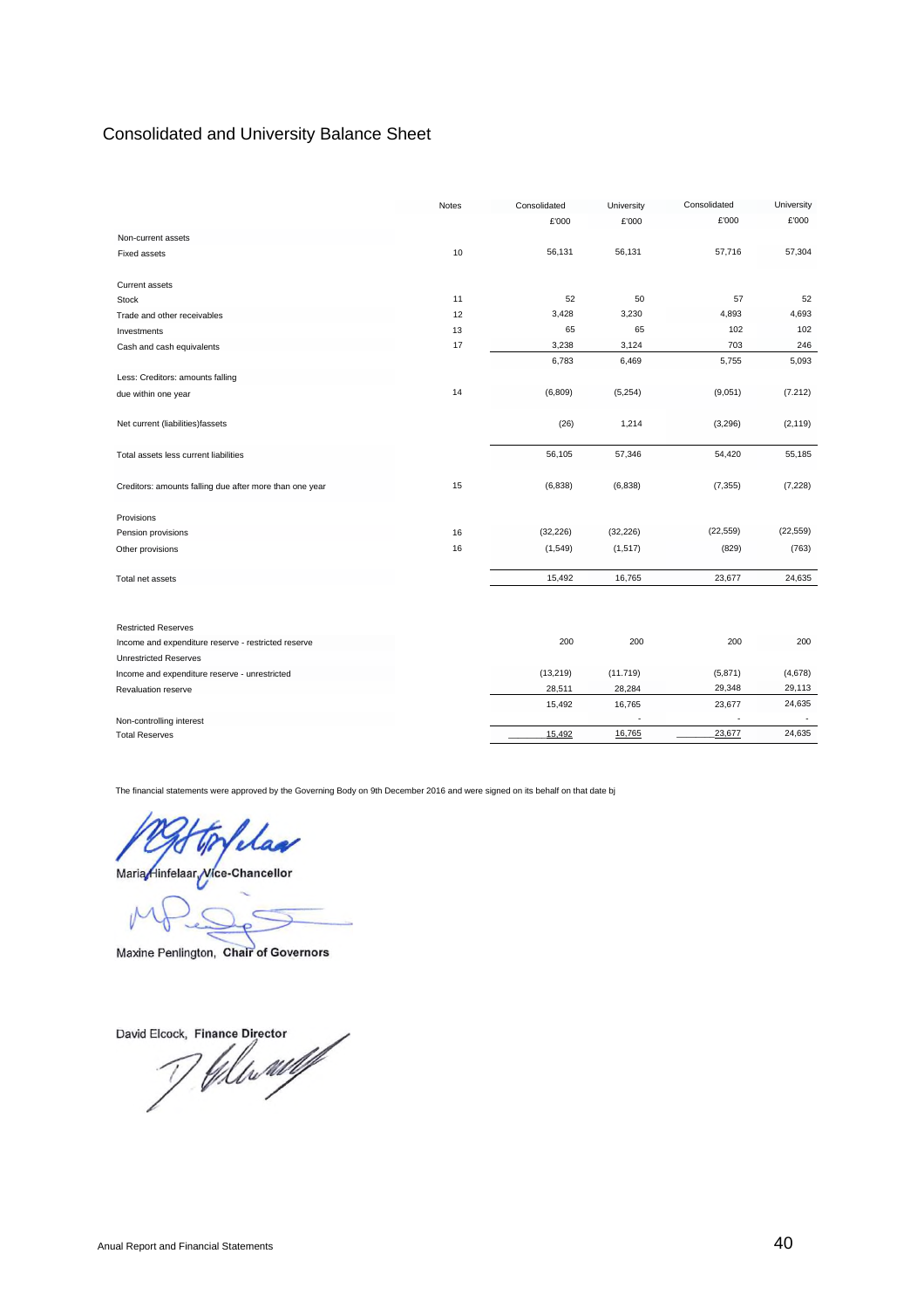# Consolidated Cash Flow Year ended 31 July 2016

|                                                          |                | Year ended   | Year ended 31    |
|----------------------------------------------------------|----------------|--------------|------------------|
|                                                          | <b>Notes</b>   | 31 July 2016 | <b>July 2015</b> |
|                                                          |                | £'000        | £'000            |
| Cash flow from operating activities                      |                |              |                  |
| Surplus / (loss) for the year                            |                | 867          | (2,044.71)       |
| Adjustment for non-cash items                            |                |              |                  |
| Depreciation                                             | 10             | 1,585        | 1,957            |
| Decrease in stock                                        | 11             | 4            | 0                |
| Decrease in debtors                                      | 12             | 1,465        | 3,766            |
| (Decrease) in creditors < 1 Yr                           | 14             | (2, 245)     | (4, 149)         |
| (Decrease) in creditors > 1 Yr - Deferred Capital Grants | 15             | (460)        | (567)            |
| IncreaseZ(decrease) in pension provision                 | 16             | 616          | 405              |
| IncreaseZ(decrease) in other provisions                  | 16             | 721          | (468)            |
| Adjustment for investing or financing activities         |                |              |                  |
| Investment income                                        | 5              | (12)         | (4)              |
| Interest payable                                         | $\overline{7}$ | $\mathbf 0$  | 304              |
| Interest element of finance lease                        | $\overline{7}$ | 12           | 15               |
| Loss on the sale of fixed assets                         |                | $\mathbf 0$  | 24               |
| Net cash inflow from operating activities                |                | 2,553        | (762)            |
| Cash flows from investing activities                     |                |              |                  |
| Proceeds from sales of fixed assets                      |                |              | 1080             |
| Withdrawal of deposits                                   |                | 37           | 13               |
| Investment income                                        |                | 12           | $\overline{4}$   |
| Payments made to acquire fixed assets                    |                |              | (30)             |
|                                                          |                | 49           | 1,067            |
| Cash flows from financing activities                     |                |              |                  |
| Interest element of finance lease                        |                | (12)         | (15)             |
| Capital element of finance lease                         |                | (55)         | (51)             |
|                                                          |                | (67)         | (66)             |
| Increase in cash and cash equivalents in the year        |                | 2,535        | 239              |
| Cash and cash equivalents at beginning of the year       | 17             | 703          | 464              |
| Cash and cash equivalents at end of the year             | 17             | 3,238        | 703              |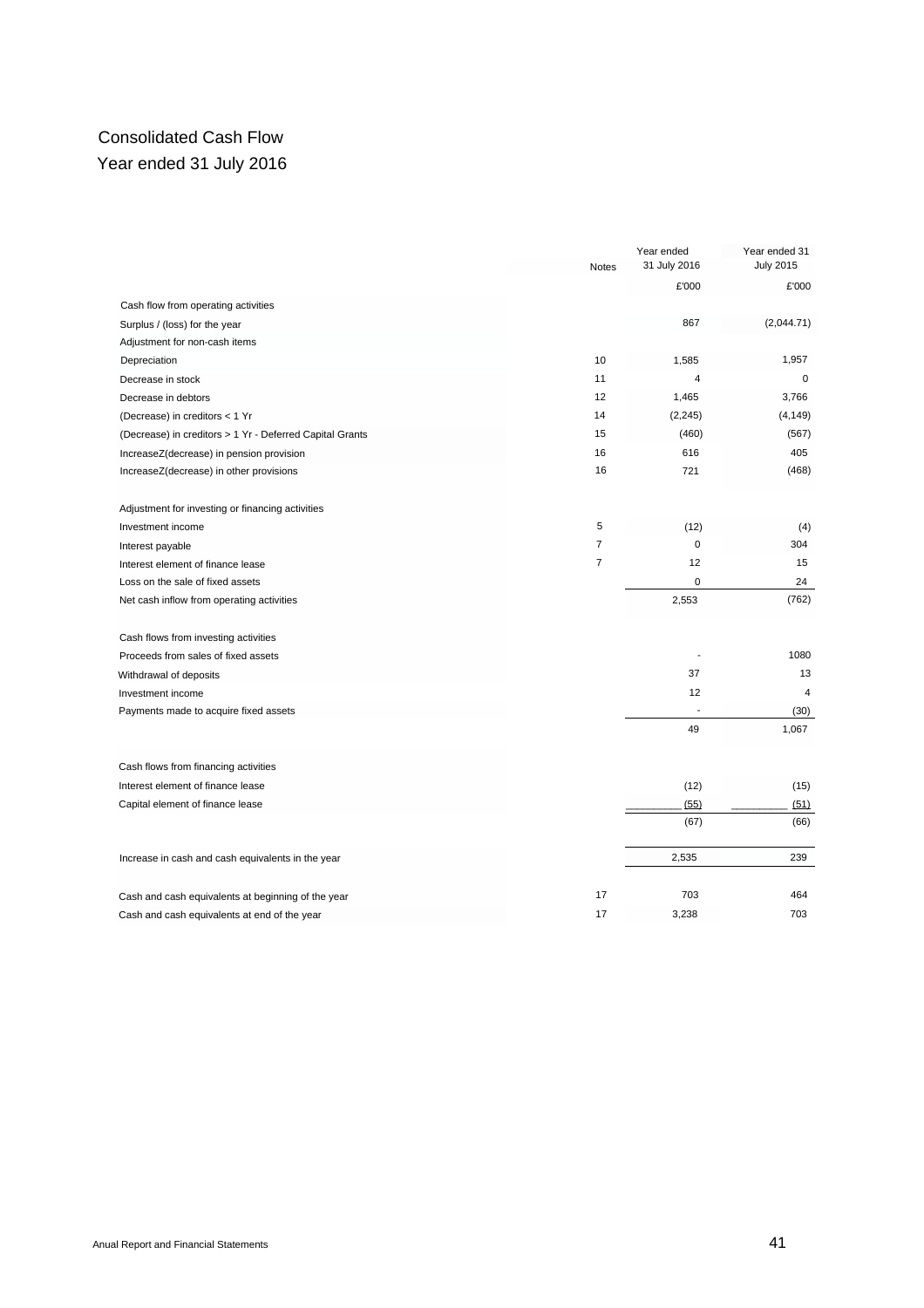# Notes to the Accounts for the year ended 31 July 2016

|                                        | Year Ended 31 July 2016 |            | Year Ended 31 July 2015 |            |
|----------------------------------------|-------------------------|------------|-------------------------|------------|
|                                        | Consolidated            | University | Consolidated            | University |
| 1 Tuition fees and education contracts | £'000                   | £'000      | £'000                   | £'000      |
| Full-time home and EU students         | 20.809                  | 20,809     | 18.842                  | 18.490     |
| Full-time international students       | 2.178                   | 2.136      | 4.507                   | 1.178      |
| Part-time students                     | 1.854                   | 1.854      | 1.717                   | 1.717      |
| Academic Contracts                     | 1.799                   | 1.799      | 1.472                   | 1,472      |
|                                        | 26,640                  | 26,598     | 26,538                  | 22.857     |

#### 2 Funding body grants

| Recurrent grant                         |                                                  |       |       |       |       |
|-----------------------------------------|--------------------------------------------------|-------|-------|-------|-------|
| <b>Higher Education Funding Council</b> |                                                  | 2.876 | 2.876 | 3.884 | 3,882 |
|                                         |                                                  |       |       |       |       |
| Specific grants                         |                                                  |       |       |       |       |
|                                         | <b>Higher Education Academic Subject Centres</b> | 108   | 108   | 290   | 290   |
| Higher Education Innovation Fund        |                                                  | 630   | 630   | 759   | 758   |
|                                         | National College for Teaching and Leadership     | 226   | 226   | 0     | 0     |
| Capital grant                           | <b>Buildings</b>                                 | 387   | 387   | 404   | 347   |
|                                         | Equipment                                        | ٠     | ٠     | 38    | 38    |
|                                         |                                                  | 4.227 | 4,227 | 5.375 | 5.315 |

# 3 Research grants and contracts

| Research councils            | 182 | 182 | 352   | 352   |
|------------------------------|-----|-----|-------|-------|
| Research charities           | 133 | 133 |       | 8     |
| Government (UK and overseas) | 30  | 30  | 26    | 26    |
| Industry and commerce        | 652 | 300 | 1.590 | 1.333 |
|                              | 997 | 645 | 1.976 | 1.719 |

#### 4 Other income

| Residences, catering and conferences | 2,274 | 2,235 | 3,065 | 2.876 |
|--------------------------------------|-------|-------|-------|-------|
| Other revenue grants                 | 5.246 | 3,548 | 5,314 | 4.010 |
| Other capital grants                 | 57    | 57    | 124   |       |
|                                      | 7.577 | 5.840 | 8,503 | 6.886 |

#### **5** Investment income

| Other<br>≏וזו |  |  |
|---------------|--|--|
|               |  |  |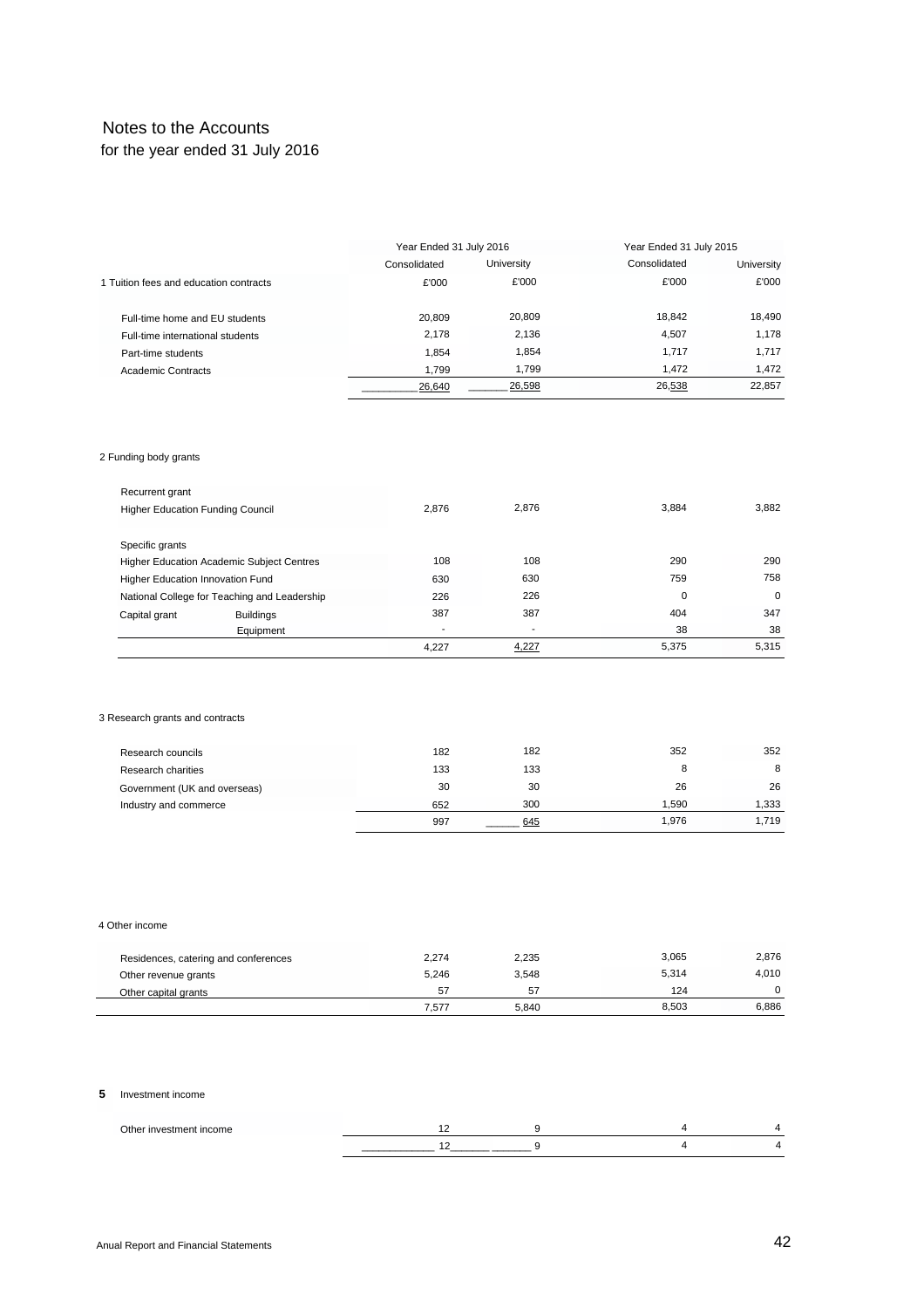# **for the year ended 31 July 2016**

|                       | Year Ended<br>Year Ended 31 July 2016 |            | Year Ended 31 July 2015 | Year Ended       |
|-----------------------|---------------------------------------|------------|-------------------------|------------------|
|                       | Consolidated                          | University | Consolidated            | University       |
|                       | £'000                                 | £'000      | £'000                   | £'000            |
| 6 Staff costs         |                                       |            |                         |                  |
|                       |                                       |            |                         |                  |
| Staff Costs:          |                                       |            |                         |                  |
| <b>Salaries</b>       | 18,314                                | 17,501     | 20,185                  | 17,780           |
| Social security costs | 1,524                                 | 1,457      | 1,537                   | 1,342            |
| Other pension costs   | 3,248                                 | 3,126      | 2,988                   | 2,848            |
| Restructuring costs   | 358                                   | 352        | 173                     | 135              |
| Total                 | 23,444                                | 22,436     |                         | 24,883<br>22,105 |

|                                    | 2016                     | 2015                     |
|------------------------------------|--------------------------|--------------------------|
| Emoluments of the Vice-Chancellor: | c.                       | £                        |
| Salary                             | 61,667                   | 292,922                  |
| <b>Benefits</b>                    | $\overline{\phantom{a}}$ | 8,626                    |
| <b>Relocation costs</b>            | 1,414                    | $\sim$                   |
| Pension contributions to TPS       | 10,163                   | $\overline{\phantom{a}}$ |
|                                    | 73,244                   | 301,548                  |

#### 2016

The emoluments paid to the Vice-Chancellor, Professor Maria Hinfelaar, who has been remunerated in line with her contractual terms. Professor Hinfelaar commenced employment on 1 April 2016. Prior to that date, the University continued with the engagement of an interim Vice-Chancellor, Professor Graham Upton, who has been remunerated via payments to an agency disclosed as other operating costs to the net sum of £270,581 covering the period 1 August 2015 to 31 March 2016.

2015

The emoluments were paid to the former Vice-Chancellor, Professor Michael Scott, who has been remunerated in line with his contractual terms.

The University also engaged an interim Vice - Chancellor, Professor Graham Upton, who has been remunerated via payments to the recruitment agency disclosed as other operating costs to the net sum of £189,435 covering the period February 2015 to 31 July 2015.

#### Key management personnel

Key management personnel are those persons having authority and responsibility for planning, directing and controlling the activities of the University. Staff costs includes compensation paid to key management personnel.

Key management are the Universities Executive team who consist of Vice-Chancellor, Deputy Vice-Chancellor, Pro Vice-Chancellor, Director of Finance, Director of HR and Director of Operations.

Compensation consists of salary and benefits including any employer's pension contribution.

|                                       | 2016    | 2015    |
|---------------------------------------|---------|---------|
|                                       |         | c       |
|                                       |         |         |
| Key management personnel compensation | 306,000 | 620,000 |

The University also engaged an interim Vice - Chancellor, Deputy Vice-Chancellor and Director of Finance, who were remunerated via payments to the recruitment agency disclosed as other operating costs to the net sum of £594k to 31st July 2016 (2015 : £397k).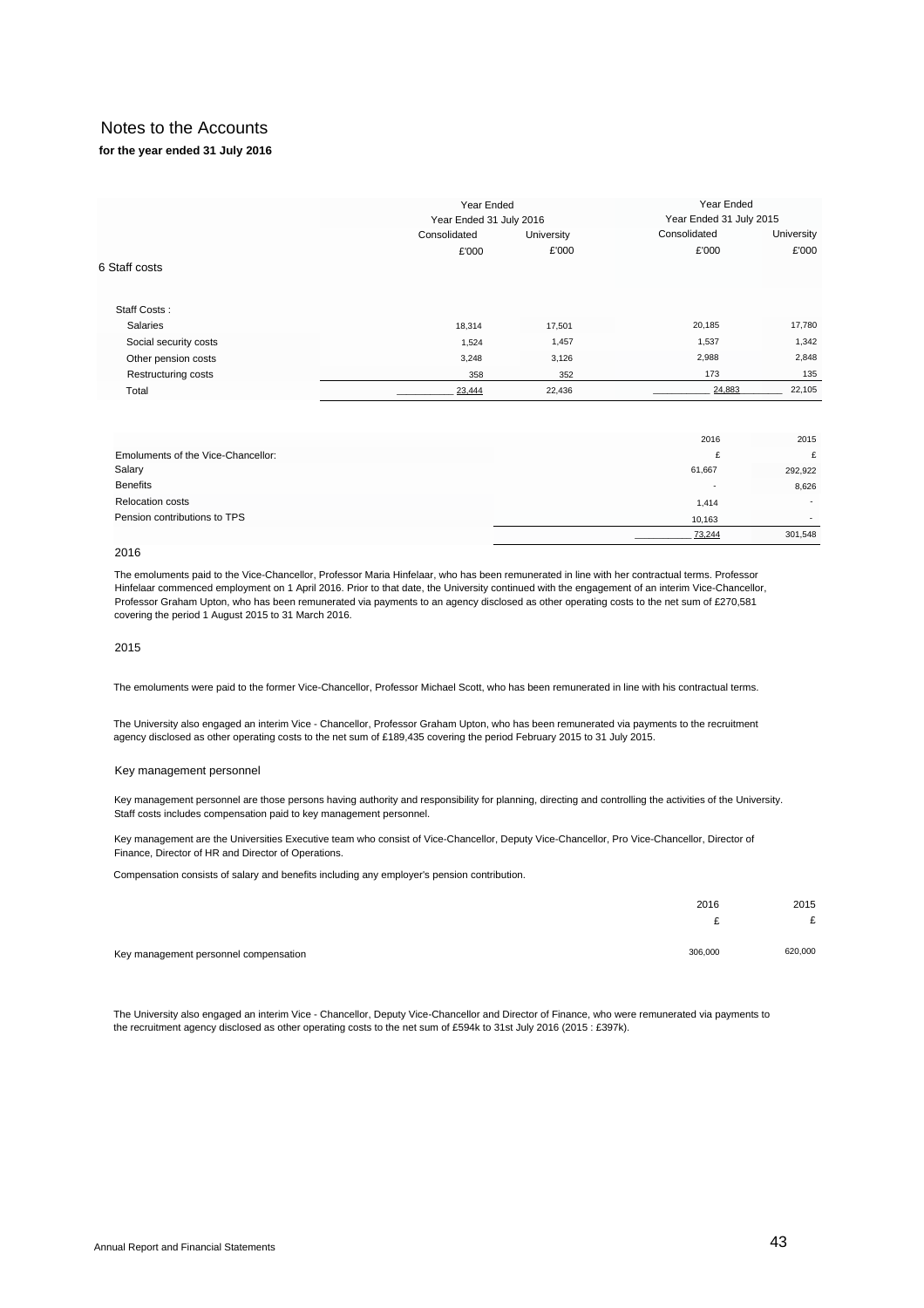for the year ended 31 July 2016

# 6 Staff costs (continued)

# 2015

Remuneration of other higher paid staff, excluding employer's pension contributions (subject to relevant accounts direction) [all shown before any salary sacrifice]:

| 2016  | 2015    |
|-------|---------|
| No.   | No.     |
|       | $1_{-}$ |
|       | $-i$    |
| 2016  | 2015    |
| No.   | No.     |
| 220   | 222     |
| 245   | 277     |
| 25 25 |         |
| 490   | 524     |
|       |         |
|       |         |

Compensation for loss of office payable to a senior post-holder:

|                      |                            | 2016     | 2015   |
|----------------------|----------------------------|----------|--------|
|                      |                            |          | $\sim$ |
| Compensation payable | recordedwithin staff costs | -156,000 |        |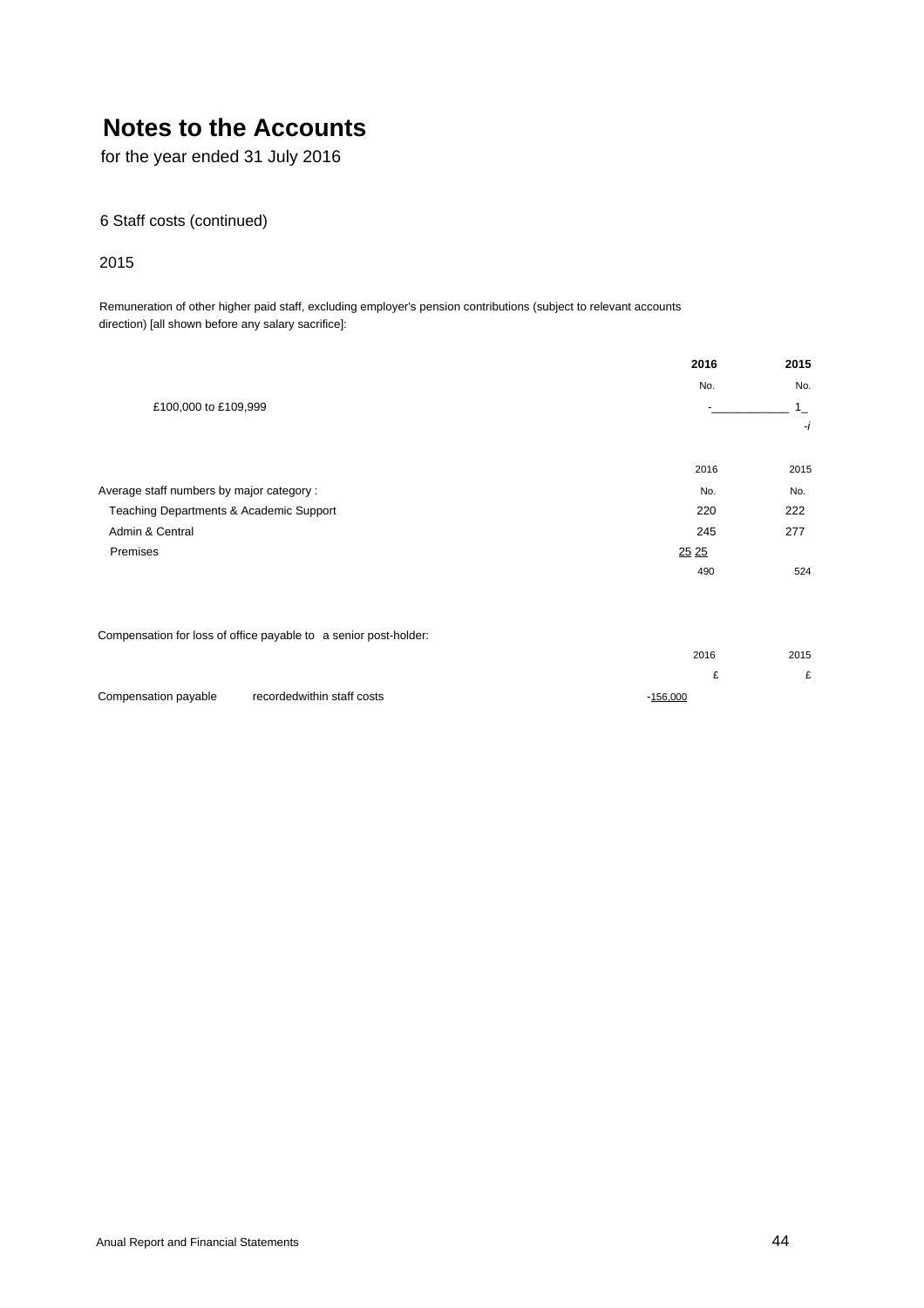# for the year ended 31 July 2016

|                                    | Year Ended 31 July 2016 |            | Year Ended 31 July 2015 |            |
|------------------------------------|-------------------------|------------|-------------------------|------------|
|                                    | Consolidated            | University |                         | University |
|                                    | £'000                   | £'000      | £'000                   | £'000      |
| 7 Interest and other finance costs |                         |            |                         |            |
| Finance lease interest             | 12                      | 12         | 15                      | 15         |
| Net charge on pension scheme       | 725                     | 725        | 677                     | 676        |
|                                    | 737                     | 737        | 692                     | 691        |

#### 8 Analysis of operating expenditure by activity

| Academic & Related Expenditure                              | 2,817  | 2,523  | 3,286  | 2,653  |
|-------------------------------------------------------------|--------|--------|--------|--------|
| <b>Administration &amp; Central Services</b>                | 3,230  | 2,915  | 2,953  | 3,098  |
| Premises                                                    | 2,720  | 2,721  | 2,806  | 2,075  |
| Residences, Catering & Conferences                          | 597    | 597    | 1,535  | 1,536  |
| <b>Research Grants &amp; Contracts</b>                      | 297    | 229    | 785    | 926    |
| <b>Other Expenses</b>                                       | 3,159  | 2,558  | 5,543  | 3,094  |
|                                                             | 12,820 | 11,543 | 16,908 | 13,382 |
|                                                             |        |        |        |        |
| Other operating expenses include:                           |        |        |        |        |
| External auditors remuneration in respect of audit services | 71     | 52     | 84     | 51     |
| Operating lease rentals                                     |        |        |        |        |
| Land and buildings                                          | 176    |        | 176    |        |
| Other                                                       | 44     | 44     |        |        |
| Fundamental restructuring costs                             |        |        | 1.760  |        |

#### 9 Taxation

Recognised in the statement of comprehensive income Current tax Current tax expense Adjustment in respect of previous years Current tax expense

Deferred tax Origination and reversal of timing differences Reduction in tax rate Recognition of previously unrecognised tax losses Deferred tax expense

Total tax expense

In the opinion of the Board of Goverenors, the criteria of the s505 ICTA 1998 and s256 TCGA 1992 are fulfilled and there is no Corporation Tax liability arising on the University's activities for the period ended 31 July 2016.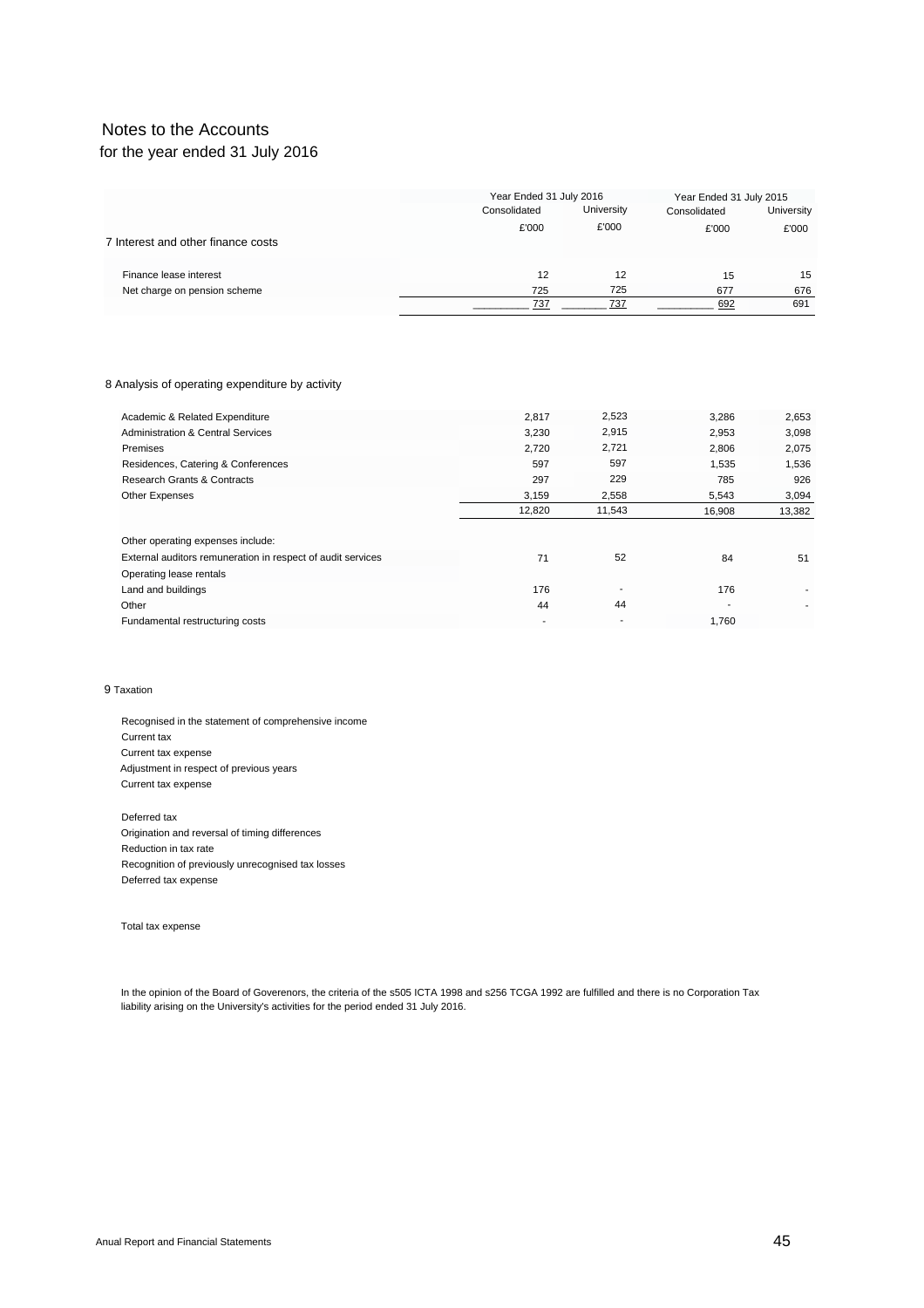for the year ended 31 July 2016

#### 10 Fixed Assets

#### Consolidated

|                             | Freehold Land<br>and Buildings | Fixtures, Fittings<br>and Equipment | Total       |
|-----------------------------|--------------------------------|-------------------------------------|-------------|
|                             | £'000                          | £'000                               | £'000       |
| Deemed Cost                 |                                |                                     |             |
| At 1 August 2015            | 58,145                         | 6,495                               | 64,640      |
| At 31 July 2016             | 58,145                         | 6,495                               | 64,640      |
|                             |                                |                                     |             |
| Depreciation                |                                |                                     |             |
| At 1 August 2015            | 1,430                          | 5,494                               | 6,924       |
| Charge for the year         | 1,119                          | 466                                 | 1,585       |
| Written back on revaluation |                                |                                     | $\mathbf 0$ |
| Disposals                   |                                |                                     | $\mathbf 0$ |
| At 31 July 2016             | 2,549                          | 5,960                               | 8,509       |
| Net book value              |                                |                                     |             |
| At 31 July 2016             | 55,596                         | 535                                 | 56,131      |
|                             |                                |                                     |             |
| At 31 July 2015             | 56,715                         | 1,001                               | 57,716      |
|                             |                                |                                     |             |
|                             |                                |                                     |             |
|                             |                                |                                     |             |

#### University

| Deemed Cost         |        |       |        |
|---------------------|--------|-------|--------|
| At 1 August 2015    | 57,370 | 6,355 | 63,725 |
| Additions           | 775    | 123   | 898    |
| At 31 July 2016     | 58,145 | 6,478 | 64,623 |
| Depreciation        |        |       |        |
| At 1 August 2015    | 1,042  | 5,379 | 6,421  |
| Charge for the year | 1,119  | 466   | 1,585  |
| Additions           | 387    | 99    | 486    |
| At 31 July 2016     | 2,548  | 5,944 | 8,492  |
| Net book value      |        |       |        |
| At 31 July 2016     | 55,597 | 534   | 56,131 |
| At 31 July 2015     | 56,328 | 976   | 57,304 |

At 31 July 2016, freehold land and buildings included £4.9m (2015 - £4.9m) in respect of freehold land and is not depreciated.

| Leased assets included<br>above:   |     |     |
|------------------------------------|-----|-----|
| Net Book Value:<br>At 31 July 2016 | 162 | 162 |
| At 31 July 2015                    | 217 | 217 |

Consolidated fixtures, fittings and equipment include assets held under finance leases as follows:

|                          | Year Ended   |
|--------------------------|--------------|
|                          | 31 July 2016 |
|                          | £'000        |
| Cost                     | 272          |
| Accumulated depreciation | (55)         |
| Charge for year          | (55)         |
| Nel book value           | 162          |

A full valuation of academic, office, ancillary and support buildings was carried out on 31st July 2014 by Edward Symmons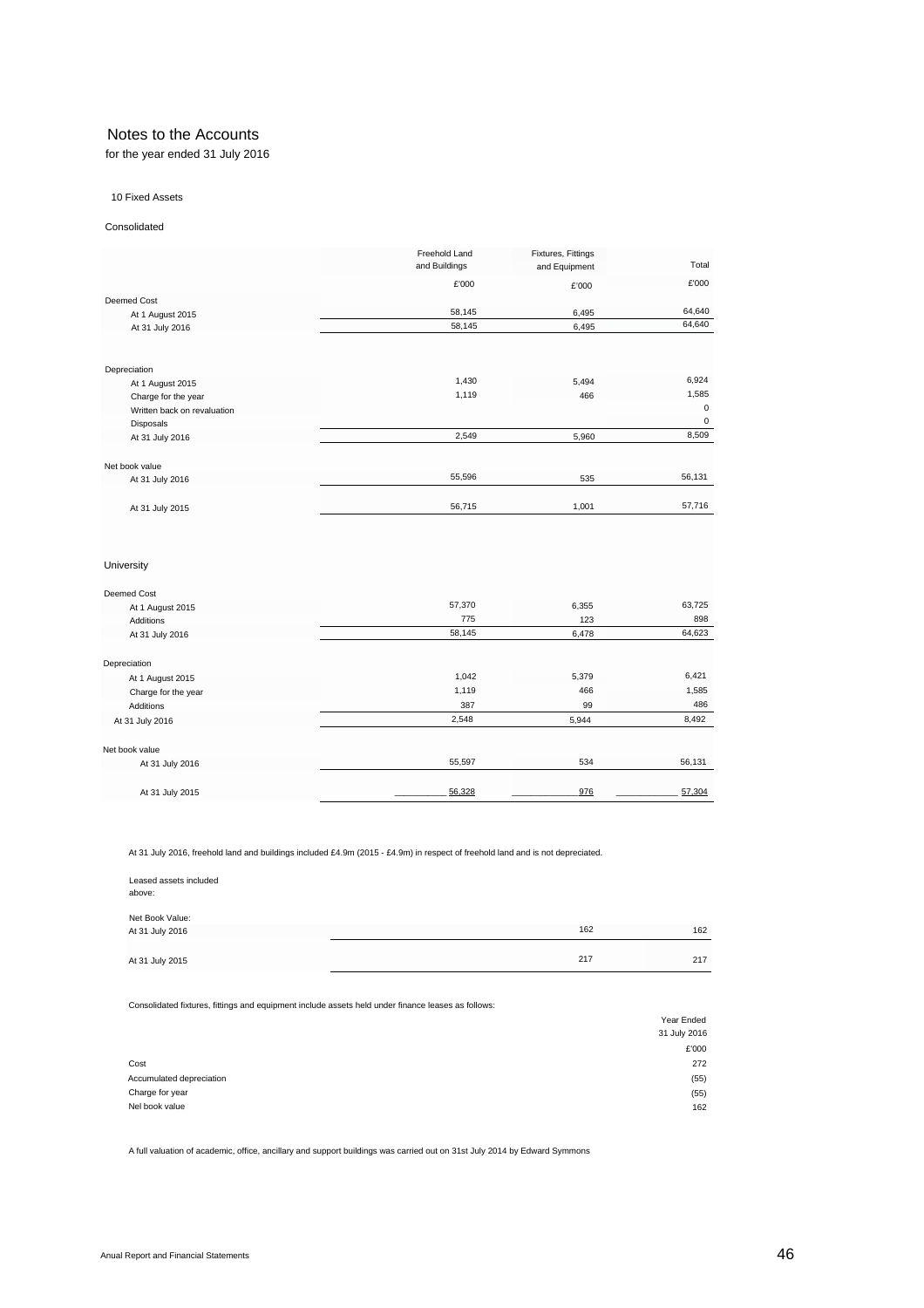for the year ended 31 July 2016

| 11 Stock            |                         |                         |              |            |
|---------------------|-------------------------|-------------------------|--------------|------------|
|                     | Year ended 31 July 2016 | Year ended 31 July 2015 |              |            |
|                     | Consolidated            | University              | Consolidated | University |
|                     | £'000                   | £'000                   | £'000        | £'000      |
| General consumables | 52                      | 50                      | 57           | 52         |
|                     | 52                      | 50                      | 57           | 52         |

| 12 Trade and other receivables        |                          |                         |       |                         |  |
|---------------------------------------|--------------------------|-------------------------|-------|-------------------------|--|
|                                       |                          | Year ended 31 July 2016 |       | Year ended 31 July 2015 |  |
|                                       | Consolidated             | University              |       | University              |  |
|                                       | £'000                    | £'000                   | £'000 | £'000                   |  |
| Amounts falling due within one year:  |                          |                         |       |                         |  |
| Other trade receivables               | 2.909                    | 2.389                   | 4,412 | 3,709                   |  |
| Prepayments and accrued income        | 519                      | 665                     | 481   | 453                     |  |
| Amounts due from subsidiary companies | $\overline{\phantom{a}}$ | 176                     | ۰     | 531                     |  |
|                                       | 3.428                    | 3.230                   | 4,893 | 4,693                   |  |

#### 13 Current Investments

|                     | Year ended 31 July 2016 |                                | Year ended 31 July 2015 |            |
|---------------------|-------------------------|--------------------------------|-------------------------|------------|
|                     |                         | <b>Consolidated University</b> |                         | University |
|                     | £'000                   | £'000                          | £'000                   | £'000      |
| Short term deposits | 65                      | 65                             | 102                     | 102        |
|                     | 65                      | 65                             | 102                     | 102        |

These deposits are held with Kaupthing Singer Friedlander bank (Iceland) and are subject to repayment as part of the creditors agreement.

#### 14 Creditors : amounts falling due within one year

|                                            | Year ended 31 July 2016 |                          | Year ended 31 July 2015 |            |  |
|--------------------------------------------|-------------------------|--------------------------|-------------------------|------------|--|
|                                            | Consolidated            | University               | Consolidated            | University |  |
|                                            | £'000                   | £'000                    | £'000                   | £'000      |  |
|                                            |                         |                          |                         |            |  |
| Unsecured loans                            | 270                     | $\overline{\phantom{a}}$ | 271                     |            |  |
| Obligations under finance leases           | 57                      | 58                       | 54                      | 54         |  |
| Trade payables                             | 1,674                   | 1,276                    | 2,117                   | 1,264      |  |
| Social security and other taxation payable | 486                     | 465                      | 435                     | 389        |  |
| <b>Other Creditors</b>                     | 232                     | 81                       | 153                     | 34         |  |
| Accruals and deferred income               | 3,123                   | 2,368                    | 4,977                   | 3,913      |  |
| <b>Holiday Pay</b>                         | 526                     | 503                      | 565                     | 502        |  |
| Amounts due to subsidiary companies        |                         | 62                       |                         | 609        |  |
| <b>Deferred Capital Grants</b>             | 441                     | 441                      | 479                     | 447        |  |
|                                            | 6,809                   | 5,254                    | 9,051                   | 7,212      |  |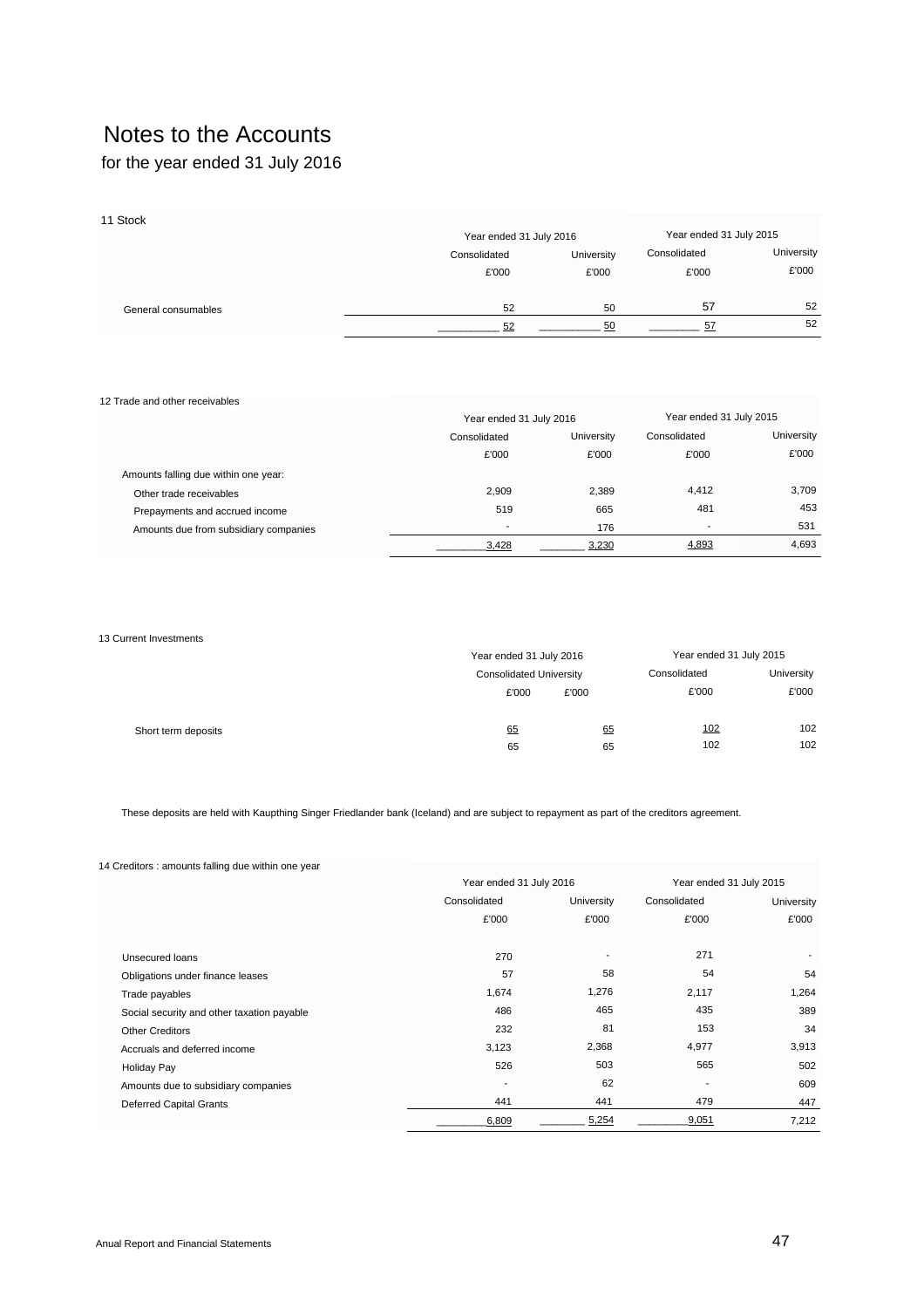### **for the year ended 31 July 2016**

|  | 15 Creditors : amounts falling due after more than one year |
|--|-------------------------------------------------------------|
|--|-------------------------------------------------------------|

|                                       |                            | Year ended 31 July 2016 | Year ended 31 July 2015 |            |  |
|---------------------------------------|----------------------------|-------------------------|-------------------------|------------|--|
|                                       | University<br>Consolidated |                         | Consolidated            | University |  |
|                                       | £'000                      | £'000                   | £•000                   | £'000      |  |
| <b>Deferred Capital Grants</b>        | 6.675                      | 6.675                   | 7.116                   | 6,989      |  |
| Obligations under finance lease       | 110                        | 110                     | 167                     | 167        |  |
| Energy efficiency loan scheme (SALIX) | 53                         | 53                      | 72                      | 72         |  |
|                                       | 6,838                      | 6,838                   | 7,355                   | 7,228      |  |

#### 16 Provisions for liabilities

| Consolidated                    | Obligation to<br>fund deficit<br>on USS<br>Pension<br>£ 000 | Pension<br>enhancements<br>on termination<br>£'000 | Defined<br>Benefit<br>Obligations<br>(Note 35)<br>£'000 | Total<br>Pensions<br>Provisions<br>£'000 | Redundancy<br>£'000 | Part-time<br>Credit<br>clawback<br>provision<br>£'000 | Legal<br>Costs<br>£'000  | Total<br>Other<br>£'000 |
|---------------------------------|-------------------------------------------------------------|----------------------------------------------------|---------------------------------------------------------|------------------------------------------|---------------------|-------------------------------------------------------|--------------------------|-------------------------|
| At 1 August 2015                | 204                                                         | 2,512                                              | 19,843                                                  | 22,559                                   | 251                 | 578                                                   | $\overline{\phantom{a}}$ | 829                     |
| Utilised in year                | $\overline{\phantom{a}}$                                    | $\overline{\phantom{a}}$                           | $\overline{\phantom{a}}$                                | $\overline{\phantom{a}}$                 | (251)               | $\overline{\phantom{a}}$                              | ۰                        | (251)                   |
| Additions in 2016               | ۰.                                                          | 12                                                 | 9,722                                                   | 9,734                                    | 32                  | 842                                                   | 97                       | 971                     |
| Unused amounts reversed in 2016 | (67)                                                        | $\overline{\phantom{a}}$                           | ۰                                                       | (67)                                     |                     | ۰                                                     | ٠                        |                         |
| At 31 July 2016                 | 137<br>-----                                                | 2,524                                              | 29,555                                                  | 32,226                                   | 32                  | 1,420                                                 | $-97$                    | 1,549                   |

| University                      |                                                             |                                                    | Pension<br>scheme                                         |                                          |                     |                                                       |                         |                |
|---------------------------------|-------------------------------------------------------------|----------------------------------------------------|-----------------------------------------------------------|------------------------------------------|---------------------|-------------------------------------------------------|-------------------------|----------------|
|                                 | Obligation to<br>fund deficit<br>on USS<br>Pension<br>£'000 | Pension<br>enhancements<br>on termination<br>£'000 | provision<br>under<br><b>FRS102</b><br>(note 35)<br>£'000 | Total<br>Pensions<br>Provisions<br>£'000 | Redundancy<br>£'000 | Part-time<br>Credit<br>clawback<br>provision<br>£'000 | Legal<br>Costs<br>£'000 | Total<br>Other |
| At 1 August 2015                | 204                                                         | 2,512                                              | 19,843                                                    | 22,559                                   | 185                 | 578                                                   | ٠                       | 763            |
| Utilised in year                | ٠                                                           | ۰.                                                 | $\overline{\phantom{a}}$                                  | 0                                        | (185)               | $\overline{\phantom{a}}$                              | ٠                       | (185)          |
| Additions in 2016               | ٠                                                           | 12                                                 | 9,722                                                     | 9,734                                    |                     | 842                                                   | 97                      | 939            |
| Unused amounts reversed in 2016 | (67)                                                        | ۰                                                  | $\overline{\phantom{a}}$                                  | (671)                                    |                     | $\overline{\phantom{a}}$                              |                         |                |
| At 31 July 2016                 | 137                                                         | 2,524                                              | 29,565                                                    | 32,226                                   |                     | 1,420                                                 | 97                      | 1,517          |
|                                 |                                                             |                                                    |                                                           |                                          |                     |                                                       |                         |                |

#### Deferred pension obligations are covered in more detail in note 20.

The provision for redundancy has been released in the year with an additional amount provided for expected early retirement costs. There are no further redundancies planned for 2016/17.

Part time credit claw back provision is established to allow for the repayment to HEFCW of unused allocated funding for the 2014/15 and 2015/16 years.

Legal costs have been provided for in relation to both specific and general future claims arising from previous activity.

The timing of payments in relation to the above is uncertain but indications are that cash outflows could arise during 2016/17.

#### Pension enhancement

The assumptions for calculating the provision for pension enhancements on termination under FRS 102, are as follows:

|               | Consolidated |
|---------------|--------------|
| Discount rate | 5.10         |
| Inflation     | 3.10         |

#### USS deficit

The obligation to fund the past deficit on the Universitys' Superannuation Scheme (USS) arises from the contractual obligation with the pension scheme for total<br>payments relating to benefits arising from past performance. period of the contracted obligation in assessing the value of this provision.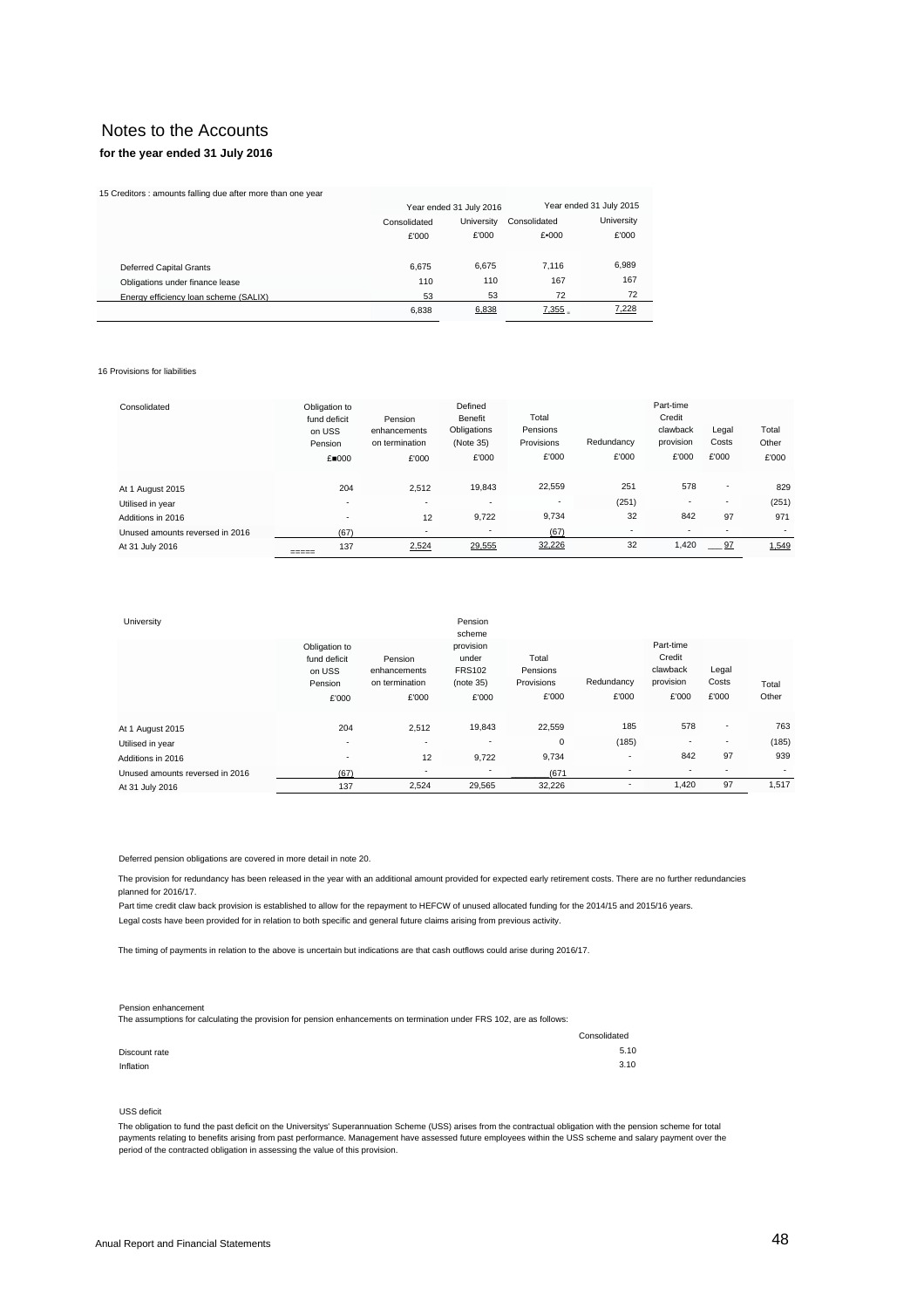# Notes to the Accounts for the year ended 31 July 2016

| 17 Cash and cash equivalents |              |               |              |              |
|------------------------------|--------------|---------------|--------------|--------------|
|                              | <b>Notes</b> | At 1st August | Cash         | At 31st July |
|                              |              | 2015          | <b>Flows</b> | 2016         |
| Consolidated                 |              | £'000         | £'000        | £'000        |
| Cash and cash equivalents    |              | 703           | 2,535        | 3,238        |
| Bank overdraft               | 22           |               |              |              |
|                              |              | 703           | 2,535        | 3,238        |
|                              |              |               |              |              |

#### 18 Lease obligations

Total rentals payable under operating leases:

|                                     |                           |                    |                          | 31 July 2016 | 31 July 2015 |
|-------------------------------------|---------------------------|--------------------|--------------------------|--------------|--------------|
|                                     | Land and                  | Plantand           | Other leases             | Total        | Total        |
|                                     | <b>Buildings</b><br>£'000 | Machinery<br>£'000 | £'000                    | £'000        | £'000        |
| Payable during the year             | 176                       | 17                 | 27                       | 220          | 176          |
| Future minimum lease payments due:  |                           |                    |                          |              |              |
| Not later than 1 year               | 176                       | 7                  | 14                       | 197          | 176          |
| Later than 1 year and not later tha | 205                       | 30                 | $\overline{\phantom{a}}$ | 235          | 381          |
| Later than 5 years                  | $\overline{\phantom{a}}$  | 7                  | $\overline{\phantom{a}}$ | 7            | ۰.           |
| Total lease payments due            | 381                       | 44                 | 14                       | 439          | 557          |

Total rentals payable under financing leases:

|                                              |     | 31 July 2015             |
|----------------------------------------------|-----|--------------------------|
|                                              |     | <b>IT Lease</b><br>£'000 |
| Payable during the year                      |     | 66                       |
| Future minimum lease payments due:           |     |                          |
| Not later Ilian 1 year                       | 66  | 66                       |
| Later than 1 year and not later than 5 years | 116 | 182                      |
| Later than 5 years                           |     |                          |
| Total lease payments due                     | 182 | 248                      |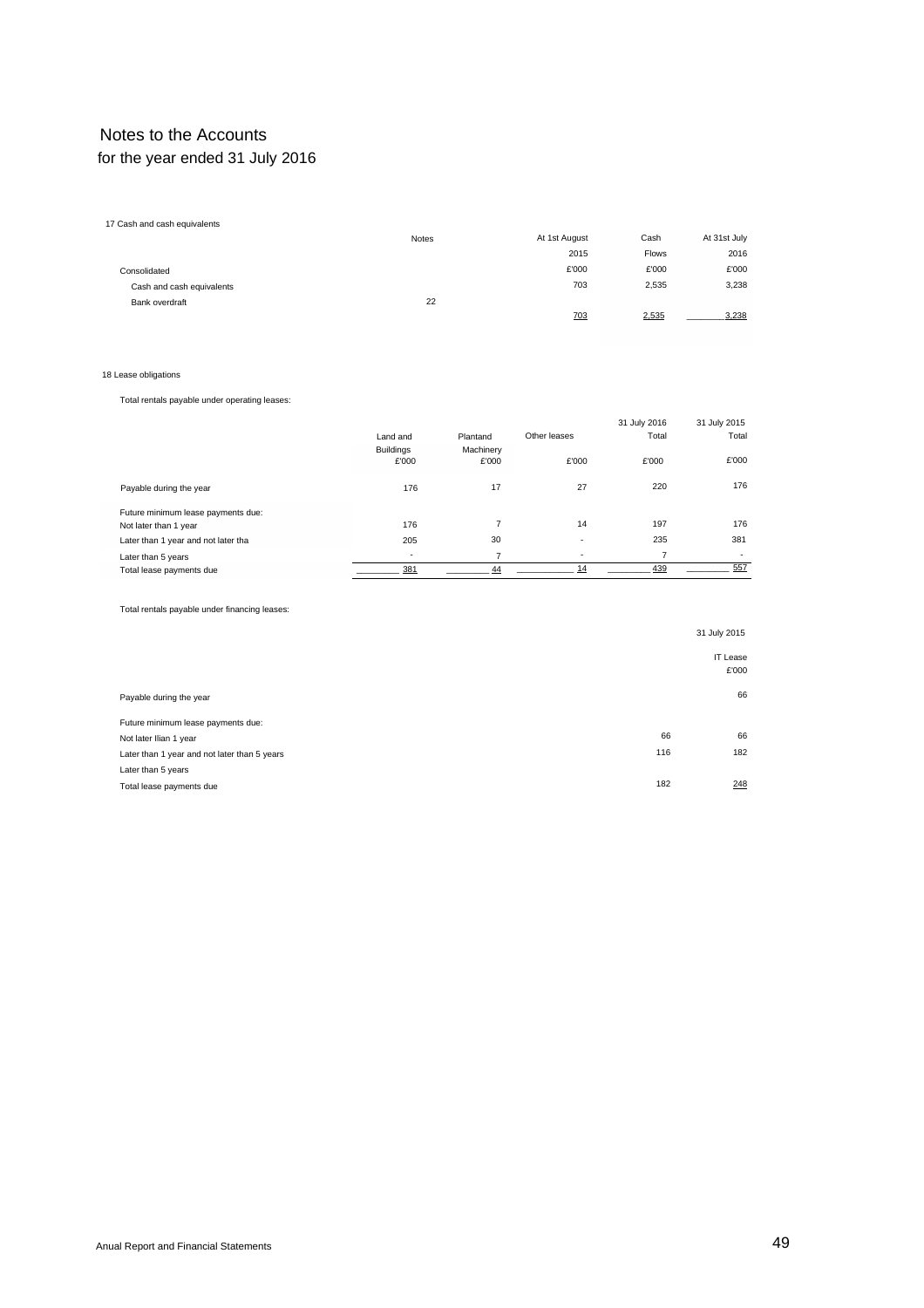for the year ended 31 July 2016

#### 19 Subsidiary undertakings

The subsidiary companies (all of which are registered in England & Wales), wholly-owned or effectively controlled by the University, are as follows:

| Company                        | <b>Principal Activity</b>                                            | <b>Status</b> |
|--------------------------------|----------------------------------------------------------------------|---------------|
| Glyndwr Innovations Ltd        | Consultancy, comercial technical contracts, incubation<br>and sports | 100% owned    |
| Glyndwr Business School Ltd    | Not traded in the year                                               | 100% owned    |
| Optic Glyndwr Limited          | Development of opto-electronics                                      | 100% owned    |
| North Wales Science            | Science discovery centre                                             |               |
| <b>Glyndwr London Holdings</b> | <b>Holding Company</b>                                               | 100% owned    |
| Glyndwr London Limited         | <b>Higher Education</b>                                              | 100% owned    |

All of the above subsidiaries operate to the same financial year end as the University.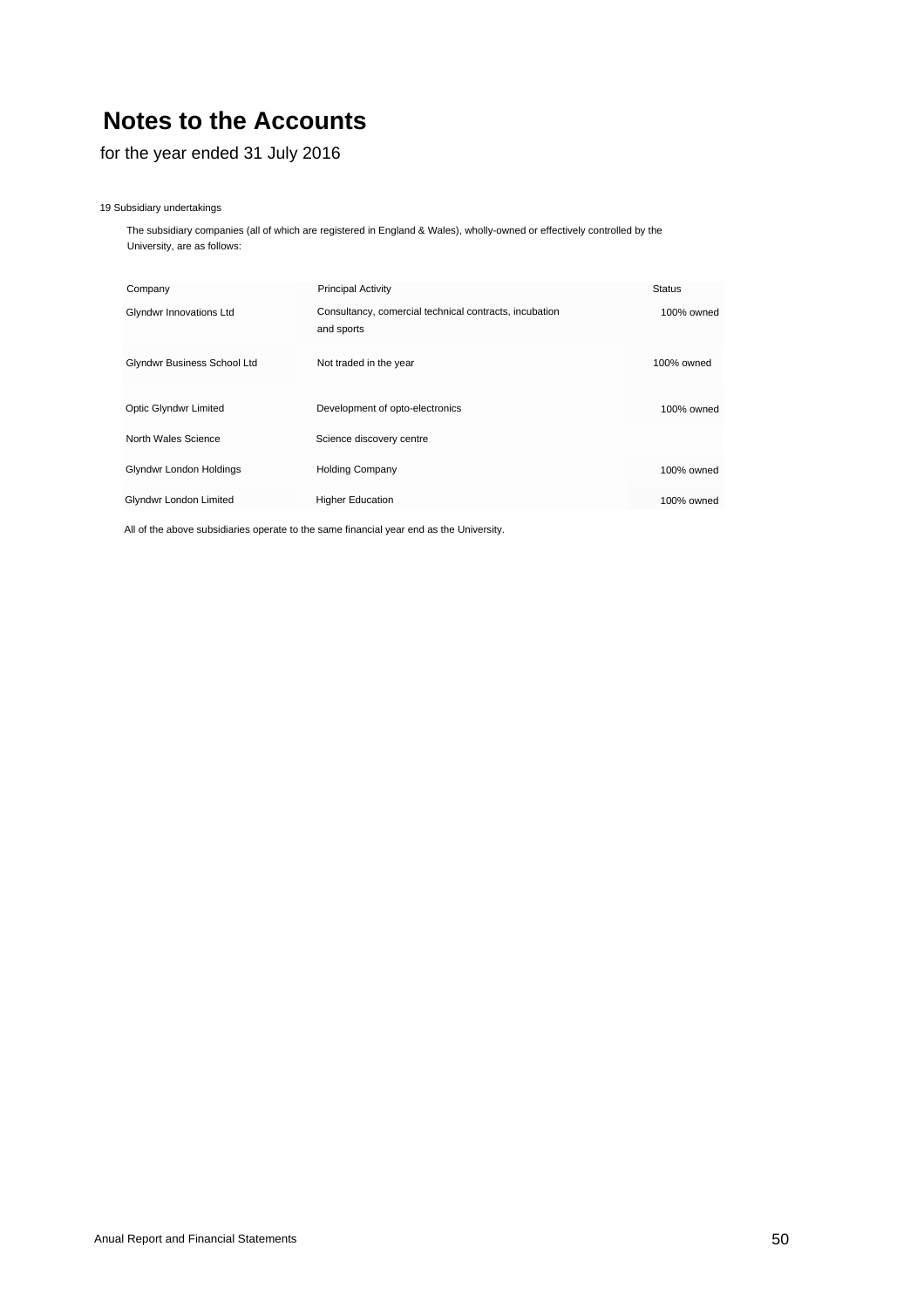## for the year ended 31 July 2016

20 Pension Schemes

Retirement benefits for employees of the University are provided by defined benefit schemes which are funded by contributions from the University and employees.

Payments are made to the Teachers' Pension Scheme (TPS) for academic and related staff, the Local Government Pension Scheme (LGPS) for non-academic staff and the Universities Superannuation Scheme for pre-existing members. These are all independently administered schemes.

The total pension cost for the period was £3,283,000 (2015- £2,799,000). The expected costs for 2015/16 for the LGPS are £716,000 finance charge and £1,851,000 contributions.

#### (i) Teachers Pension Scheme

The Teachers' Pension Budgeting and Valuation Account

Although teachers and lecturers are employed by various bodies, their retirement and other pension benefits, including annual increases payable under the Pensions (Increase) Acts are, as provided for in the Superannuation Act 1972, paid out of monies provided by Parliament. Under the unfunded TPS, teachers' contributions on a 'pay-as-you-go' basis, and employers' contributions, are credited to the Exchequer under arrangements governed by the above Act.

The Teachers' Pensions Regulations require an annual account, the Teachers' Pension Budgeting and Valuation Account, to be kept of receipts and expenditure (including the cost of pensions' increases). From 1 April 2001, the Account has been credited with a real rate of return (in excess of price increases and currently set at 3.0%), which is equivalent to assuming that the balance in the Account is invested in notional investments that produce that real rate of return.

#### Valuation of the Teachers' Pension Scheme

Not less than every four years the Government Actuary ("GA"), using normal actuarial principles, conducts a formal actuarial review of the TPS. The aim of the review is to specify the level of future contributions.

The contribution rate paid into the TPS is assessed in two parts. First, a standard contribution rate ("SCR") is determined. This Is the contribution, expressed as a percentage of the salaries of teachers and lecturers in service or entering service during the period over which the contribution rate applies, which if it were paid over the entire active service of these teachers and lecturers would broadly defray the cost of benefits payable in respect of that service. Secondly, a supplementary contribution is payable If, as a result of the actuarial investigation, it is found that accumulated liabilities of the Account for benefits to past and present teachers, are not fully covered by standard contributions to be paid in future and by the notional fund built up from past contributions. The total contribution rate payable is the sum of the SCR and the supplementary contribution rate.

The last valuation of the TPS related to the period 1 April 2004 - 31 March 2012. The GA's report of June 2014 revealed that the total liabilities of the Scheme (pensions currently in payment and the estimated cost of future benefits) amounted to £191.5 billion. The value of the assets (estimated future contributions together with the proceeds from the notional investments held at the valuation date) was £176.6 billion. The assumed rate of return is 3.0% in excess of prices. The rate of real earnings growth is assumed to be 2.75%. The assumed gross rate of return is 5.06%.

As from 1 April 2015, and as part of the cost-sharing agreement between employers' and teachers' representatives, the SCR was assessed at 20.4%, and the supplementary contribution rate was assessed to be 5.6% (to balance assets and liabilities as required by the regulations within 15 years). This resulted in a total contribution rate of 26.0%, which translated into an average employee contribution rate of 9.6% and employer contribution rate of 16.4% payable. The cost-sharing agreement also introduced a 10.9% cap on employer contributions payable. It has been agreed that these revised contributions will be implemented from 1 September 2015.

#### Scheme Changes

From 1 September 2015, the employer contribution rate increased to 16.4%.

From 1 April 2015, the TPS reformed, with a different benefit structure for a number of members. These changes have been allowed for in the contribution rate set out above.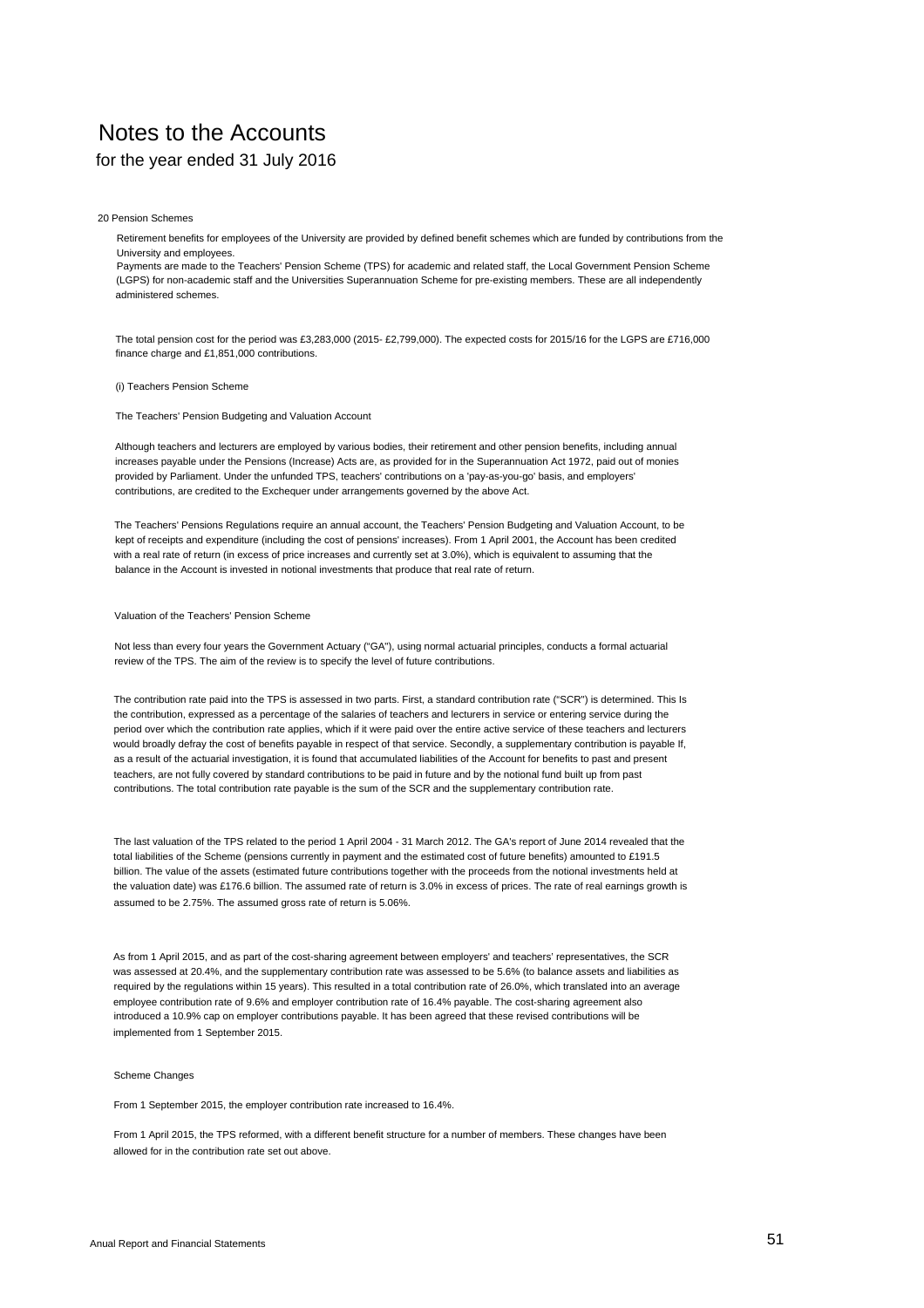# for the year ended 31 July 2016

20 Pension Schemes

(ii) The Universities Superannuation Scheme

The Universities' Superannuation Scheme (USS) is the scheme covering a minority of academic and academic-related staff, which provides benefits based on final pensionable salary. The assets of the scheme are held in a separate fund administered by the trustee, Universities Superannuation Limited.

The institution participates in the Universities Superannuation Scheme (USS), a defined benefit scheme which is contracted out of the State Second Pension (S2P).

Because of the mutual nature of the scheme, the scheme's assets are not hypothecated to individual Universities and a scheme-wide contribution is set. The University is therefore exposed to actuarial risks associated with other Universitys' employees and is unable to identify its share of the assets and liabilities of the scheme on a consistent and reasonable basis and therefore, as required by FRS 102(28), accounts for the scheme as if a defined contribution scheme.

As a result, the amount charged to the income and expenditure account represents the contributions payable to the scheme in respect of the period.

The University participates in the Universities Superannuation Scheme (USS), a defined benefit scheme which is contracted out of the State Second (S2P). The assets of the scheme are held in a separate fund administrated by the trustee, Universities Superannuation Scheme Limited.

The appointment of directors to the board of the trustee is determined by the Company's Articles of Association. Four of the directors are appointed by Universities UK; thre are appointed by the University and College Union, of whom at least one must be a USS pensioner member; and a minimum of three and a maximum of five are independent directors appointed by the board. Under the scheme trust deed and rules, the employer contribution rate is determined by the trustee, acting on actuarial advice.

The latest available full actuarial valuation of the scheme was at 31 March 2014 (the valuation date), which was carried out using the projected unit method.

Since the company cannot identify its share of scheme assets and liabilities, the following disclosures reflect those relevant for the scheme as a whole.

The 2014 valuation was the third valuation for USS under the scheme-specific funding regime introduced by the Pensions Act 2004, which requires schemes to adopt a statutory funding objective, which is to have sufficient and appropriate assets to cover their technical provisions. At the valuation date, the value of the assets of the scheme was £41.6bn and the value of the scheme's technical provisions was £46.9bn indicating a shortfall of £5.3bn. The assets therefore were sufficient to cover 89% of the benefits which had accrued to members after allowing for expected future increases in earnings.

|                                                                                                 | 2016<br>£'000 | 2015<br>£'000 |
|-------------------------------------------------------------------------------------------------|---------------|---------------|
| Total pension costs included in staff costs<br>Unwind of the discount included in finance costs | (72)<br>5     | 119<br>2      |
| Total pension costs chared to the CSCI                                                          | (67)          | 121           |
| The table below sets out the movement in the provision since 31 July                            | 2016<br>£'000 | 2015<br>£'000 |
| As at 1 Aug 2015 (restated)                                                                     | 204           | 83            |
| Charged to the CSCI                                                                             |               | 119           |
| Credited to the CSCI                                                                            | (72)          |               |
| Unwinding of discount                                                                           | 6             | 2             |
| As at 31 July 2016                                                                              | 138           | 204           |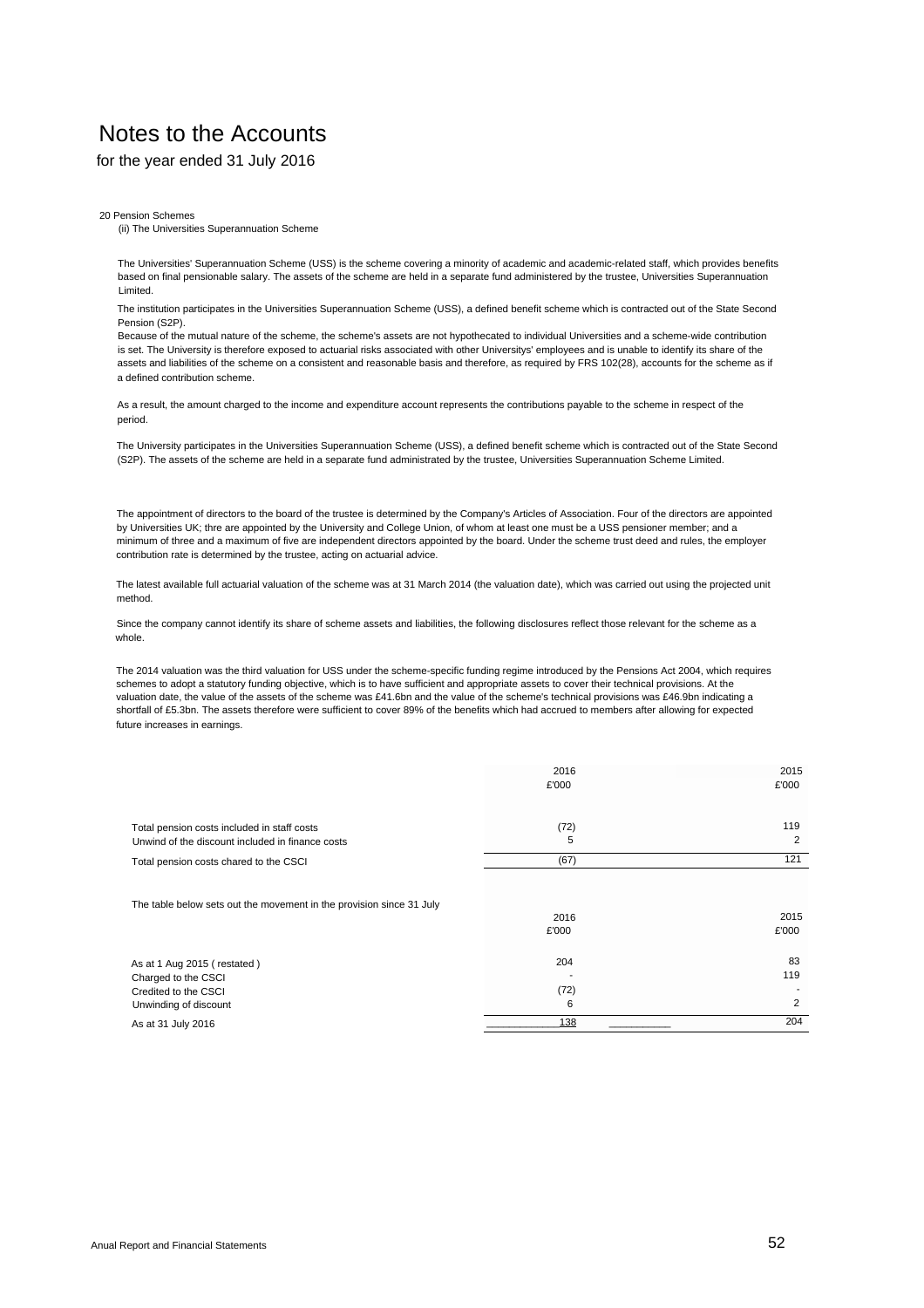# for the year ended 31 July 2016

#### 20 Pension Schemes

(il) The Universities Superannuation Scheme cont'd

Defined benefit liability numbers for the scheme have been produced using the following assumptions.

|                           | 2016  | 2015                                        |
|---------------------------|-------|---------------------------------------------|
| Discount rate             | 3.60% | 3.30%                                       |
| Pensionable salary growth | n/a   | 3.5% in the first year<br>and 4% thereafter |
| Pension increases (CPI)   | 2.2%  | 2.2%                                        |

The main demographic assumption used relates to the mortality assumptions. Mortality in retirement is assumed to be in line with the Continuous Mortality Investigation's (CMI) S1NA tables as follows:

| Male member's mortality   | 98% of S1 NA ["light"] YoB tables - no age rating     |
|---------------------------|-------------------------------------------------------|
| Female member's mortality | 98% of S1 NA ["light"] YoB tables - rated down 1 year |

Use of these mortality tables reasonably reflects the actual USS experience. To allow for further improvements in mortality rates the CMI 2014 projections with a 1.5% pa long term rate were adopted. The current life expectancies on retirement at age 65 are:

|                                   | 2016    | 2015     |
|-----------------------------------|---------|----------|
| Males currently aged 65 (years)   | 24.3    | 24.2     |
| Females currently aged 65 (years) | 26.5    | 26.4     |
| Males currently aged 45 (years)   | 26.4    | 26.3     |
| Females currently aged 45 (years) | 28.8    | 28.7     |
|                                   |         |          |
|                                   | 2016    | 2015     |
| Scheme assets                     | £49.8bn | £49.1 bn |
| Total scheme liabilities          | £58.3bn | £60.2bn  |
| FRS 102 total scheme deficit      | £8.5bn  | £11.1bn  |
| FRS 102 total funding level       | 85%     | 82%      |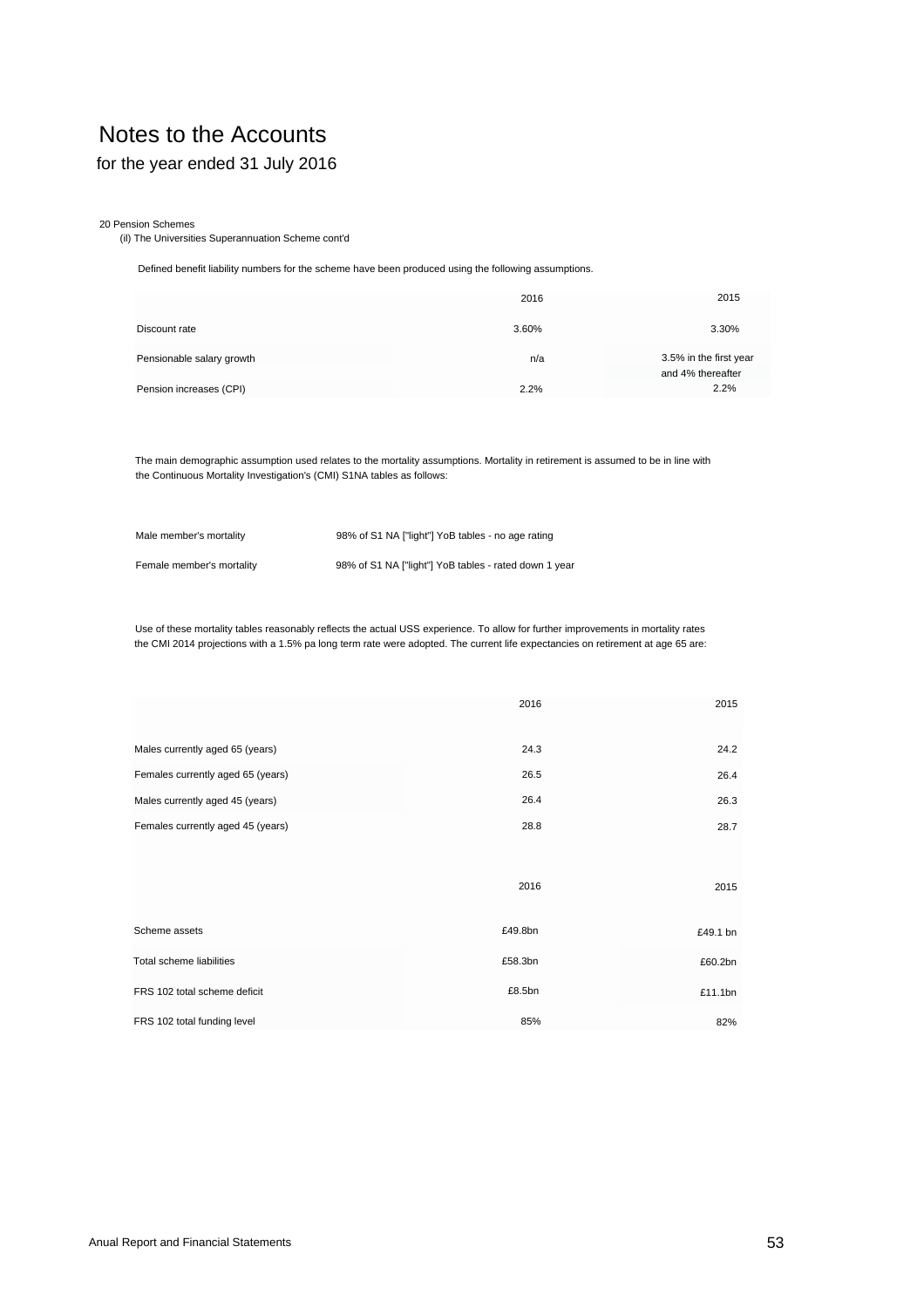for the year ended 31 July 2016

20 Pension Schemes (continued)

### (iii) LGPS

(Retirement Benefits) Disclosure for the accounting period ending 31 July 2016

The following information is based upon the last formal triennial actuarial valuation of the scheme was performed as at 31 March 2013 and updated at 31 July 2016 by an independent qualified actuary.

### Assumptions

The financial assumptions used to calculate scheme liabilities under FRS102 are:

|                                                          | At 31 July |       |
|----------------------------------------------------------|------------|-------|
|                                                          | 2016       | 2015  |
|                                                          | %pa        | %pa   |
| Price Inflation (CPI)                                    | 1.70%      | 2.20% |
| Rate of increase in salaries                             | 3.20%      | 3.70% |
| Rate of increase of pensions in payment for LGPS members | 1.80%      | 2.20% |
| Discount rate                                            | 2.50%      | 3.80% |

\* Excluding ex-gratia pensions for non-academics, which are subject to fixed 3% pa increases.

The most significant non-financial assumption is the assumed level of longevity. The table below shows the life expectancy assumptions used in the accounting assessments based on the life expectancy of male and female members at age 65.

|                 | At 31 July 2016                      |           | At 31 July 2015                      |
|-----------------|--------------------------------------|-----------|--------------------------------------|
| Pensioner       | Non-pensioner<br>(currently aged 45) | Pensioner | Non-pensioner<br>(currently aged 45) |
| 23.5 (26) years | 26.4 (29.4) years                    |           | 23.4 (25.9) years 26.3 (29.3) years  |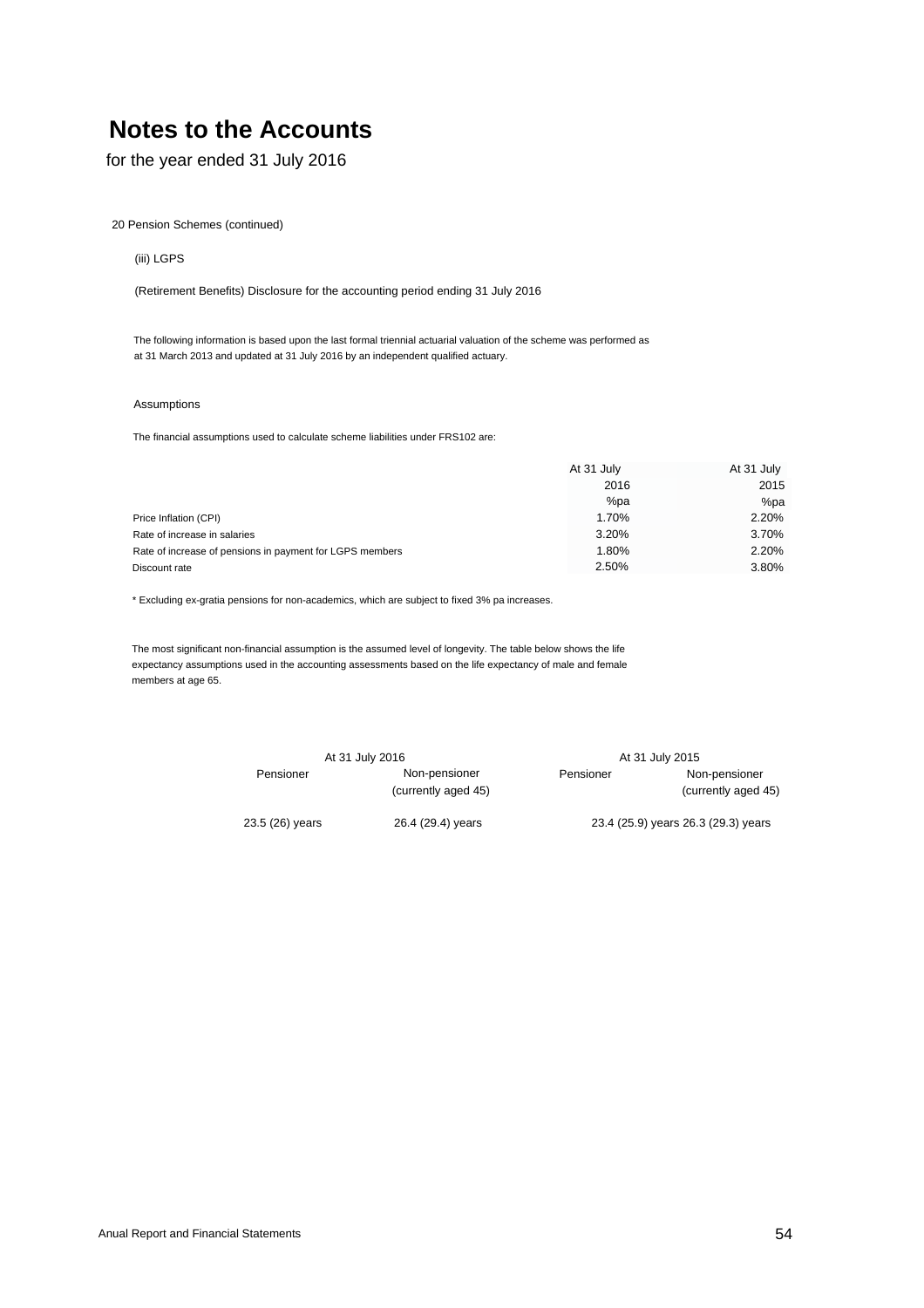for the year ended 31 July 2016

20 Pension Schemes (continued)

Scheme assets and expected rate of return for LGPS

The expected return on assets has been derived as the weighted average of the expected returns from each of the main asset classes (i.e. equities and bonds). The expected return for each asset class reflects a combination of historical performance analysis, the forward looking views of the financial markets (as suggested by the yields available) and the views of investment organisations.

The assets in the scheme were:

|                                 |            | Fair value as at |            |  |
|---------------------------------|------------|------------------|------------|--|
|                                 | 31/07/2016 | 31/07/2015       | 31/07/2014 |  |
|                                 | £'000      | £'000            | £'000      |  |
| Equities                        | 5,887      | 6,298            | 7,025      |  |
| Corporate bonds                 | 13,622     | 12,119           | 4,209      |  |
| Property                        | 2,848      | 2,451            | 2,392      |  |
| Cash                            | 1,116      | 1,021            | 1,332      |  |
| Other                           | 15,007     | 12,153           | 15,322     |  |
| Total                           | 38,480     | 34,042           | 30,280     |  |
|                                 | 31/07/2016 | 31/07/2015       | 31/07/2014 |  |
|                                 | % pa       | % pa             | %pa        |  |
| The weighted average expected   | 10.17      | 9.65             | 4.6        |  |
| long-term rates of return were: |            |                  |            |  |

|                                                              |           | Year Ended | Year Ended |
|--------------------------------------------------------------|-----------|------------|------------|
|                                                              |           | 31/07/2016 | 31/07/2015 |
|                                                              |           | £'000      | £'000      |
| Analysis of the amount shown in the balance sheet for LGPS : |           |            |            |
| Scheme assets                                                |           | 38.480     | 34,042     |
| Scheme liabilities                                           |           | (68,045)   | (53, 885)  |
| Deficit in the scheme - net pension                          | liability | (29, 565)  | (19, 843)  |
| recorded within pension provisions (Note 24)                 |           |            |            |
| Current service cost                                         |           | 1.654      | 1.505      |
| Administration expenses                                      |           | 37         | 38         |
| Effect of curtailments                                       |           | 52         | 106        |
| Total operating charge:                                      |           | 1,743      | 1.649      |
|                                                              |           |            |            |

Analysis of the amount charged to interest payable/credited to other finance income for LGPS

| Interest cost                                         | 2.027   | 2.398   |
|-------------------------------------------------------|---------|---------|
| Expected return on assets                             | (1,308) | (1,723) |
| Interest on net deficit                               | Ξ       |         |
| Net charge to other finance income                    | 719     | 675     |
| Total profit and loss charge before deduction for tax |         |         |
| Analysis of other comprehensive income for LGPS :     |         |         |

Total other comprehensive income before deduction for tax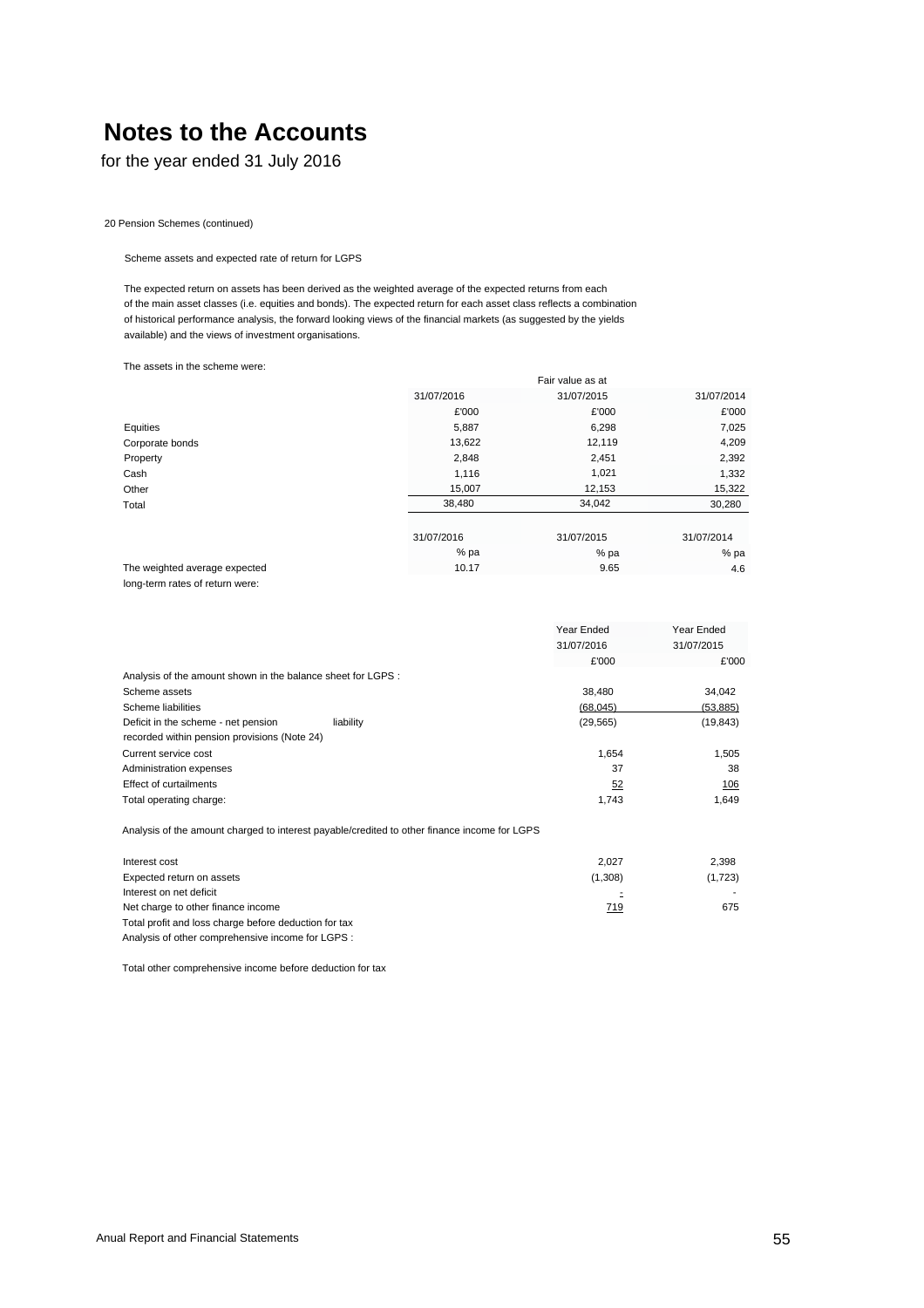for the year ended 31 July 2016

20 Pension Schemes (continued)

History of experience gains and losses - LGPS

|                                                                             |            |        | Year to        |        |           |
|-----------------------------------------------------------------------------|------------|--------|----------------|--------|-----------|
|                                                                             | 31-Jul     | 31-Jul | $31 -$ Jul     | 31-Jul | 31-Jul    |
|                                                                             | 2016       | 2015   | 2014           | 2013   | 2012      |
| Difference between actual and expected return on scheme assets:             |            |        |                |        |           |
| Amount (£'000)                                                              | (296)      | 4      | (26)           | 3      | 17        |
| % of assets at end of year                                                  | $(0.77\%)$ | 0.01%  | $(0.09\%)$     | 0.01%  | 0.07%     |
| Experience (gains)/losses on scheme liabilities:                            |            |        |                |        |           |
| Amount (£'000)                                                              | 11,252     | 4,302  | 242            | 798    | 1,876     |
| % of liabilities at end of year                                             | 17%        | 8%     | 1%             | 2%     | 5%        |
|                                                                             |            |        |                |        |           |
|                                                                             |            |        | At 31-Jul      |        | At 31-Jul |
|                                                                             |            |        | 2016           |        | 2015      |
|                                                                             |            |        | £'000          |        | £'000     |
| Cumulative actuarial loss recognised as other comprehensive income for LGPS |            |        |                |        |           |
| Cumulative actuarial losses recognised at the start of the year             |            |        | (2,661)        |        | (2.134)   |
| Cumulative actuarial losses recognised at the end of the year               |            |        | (9,052)        |        | (2.661)   |
| Analysis of movement in surplus/(deficit) for LGPS                          |            |        |                |        |           |
| Deficit at beginning of year                                                |            |        | (19, 843)      |        | (16, 595) |
| Contributions or benefits paid by the University                            |            |        | 1,792          |        | 1,737     |
| Current service cost                                                        |            |        | (1.654)        |        | (1,505)   |
| Administration expenses                                                     |            |        | (37)           |        | (38)      |
| Curtailments                                                                |            |        | (52)           |        | (106)     |
| Other finance charge                                                        |            |        | (719)          |        | (675)     |
| Gain recognised in other comprehensive income                               |            |        | (9,052)        |        | (2,661)   |
| Deficit at end of year                                                      |            |        | (29, 565)      |        | (19, 843) |
|                                                                             |            |        | Year to        |        | Year to   |
|                                                                             |            |        | $31 - JU - 16$ |        | 31-JU1-15 |
|                                                                             |            |        | £'000          |        | £'000     |
| Analysis of movement in the present value of LGPS                           |            |        |                |        |           |
| Present value of LGPS at the start of the year                              |            |        | 53,885         |        | 46,875    |
| Current service cost (net of member contributions)                          |            |        | 1,654          |        | 1,505     |
| Interest on member liabilities                                              |            |        | 2,031          |        | 1,995     |
| Curtailments                                                                |            |        | 52             |        | 106       |
| Actual member contributions (including notional contributions)              |            |        | 503            |        | 536       |
| <b>Actuarial loss</b>                                                       |            |        | 11,252         |        | 4,302     |
| Actual benefit payments                                                     |            |        | (1.332)        |        | (1, 434)  |
| Present value of LGPS at the end of the year                                |            |        | 68,045         |        | 53,885    |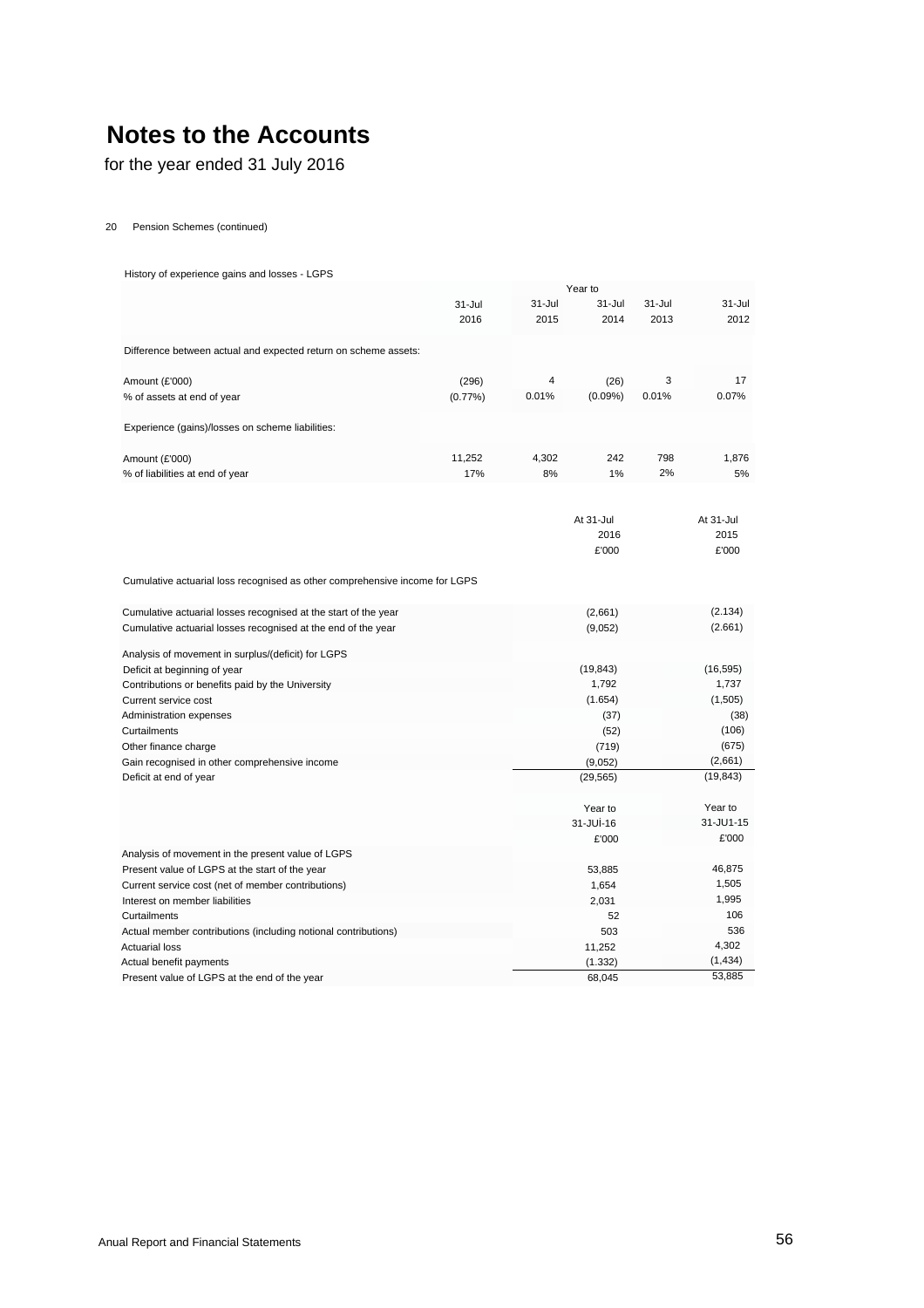for the year ended 31 July 2016

20 Pension Schemes (continued)

|                                                                | Year to      | Year to      |
|----------------------------------------------------------------|--------------|--------------|
|                                                                | 31 July 2016 | 31 July 2015 |
|                                                                | £'000        | £'000        |
| Analysis of movement in the fair value of scheme assets        |              |              |
| Fair value of assets at the start of the year                  | 34,042       | 30,280       |
| Expected return on assets                                      | 1.312        | 1,320        |
| Administration expenses                                        | (37)         | (38)         |
| Actuarial gain on assets                                       | 2,200        | 1,641        |
| Actual contributions paid by University                        | 1.792        | 1,737        |
| Actual member contributions (including notional contributions) | 503          | 536          |
| Actual benefit payments                                        | (1.332)      | (1.434)      |
| Fair value of scheme assets at the end of the year             | 38.480       | 34.042       |

LGPS assets do not include any of the University's own financial instruments, or any property occupied by the University.

|                                  | Year to   | Year to       |
|----------------------------------|-----------|---------------|
|                                  | 31-Jul-16 | $31 -$ Jul-15 |
|                                  | £'000     | £'000         |
| Actual return on Scheme assets   |           |               |
| Expected return on Scheme assets | 1.312     | 1,320         |
| Asset gain                       | 2.200     | 1.641         |
|                                  | 3,512     | 2,961         |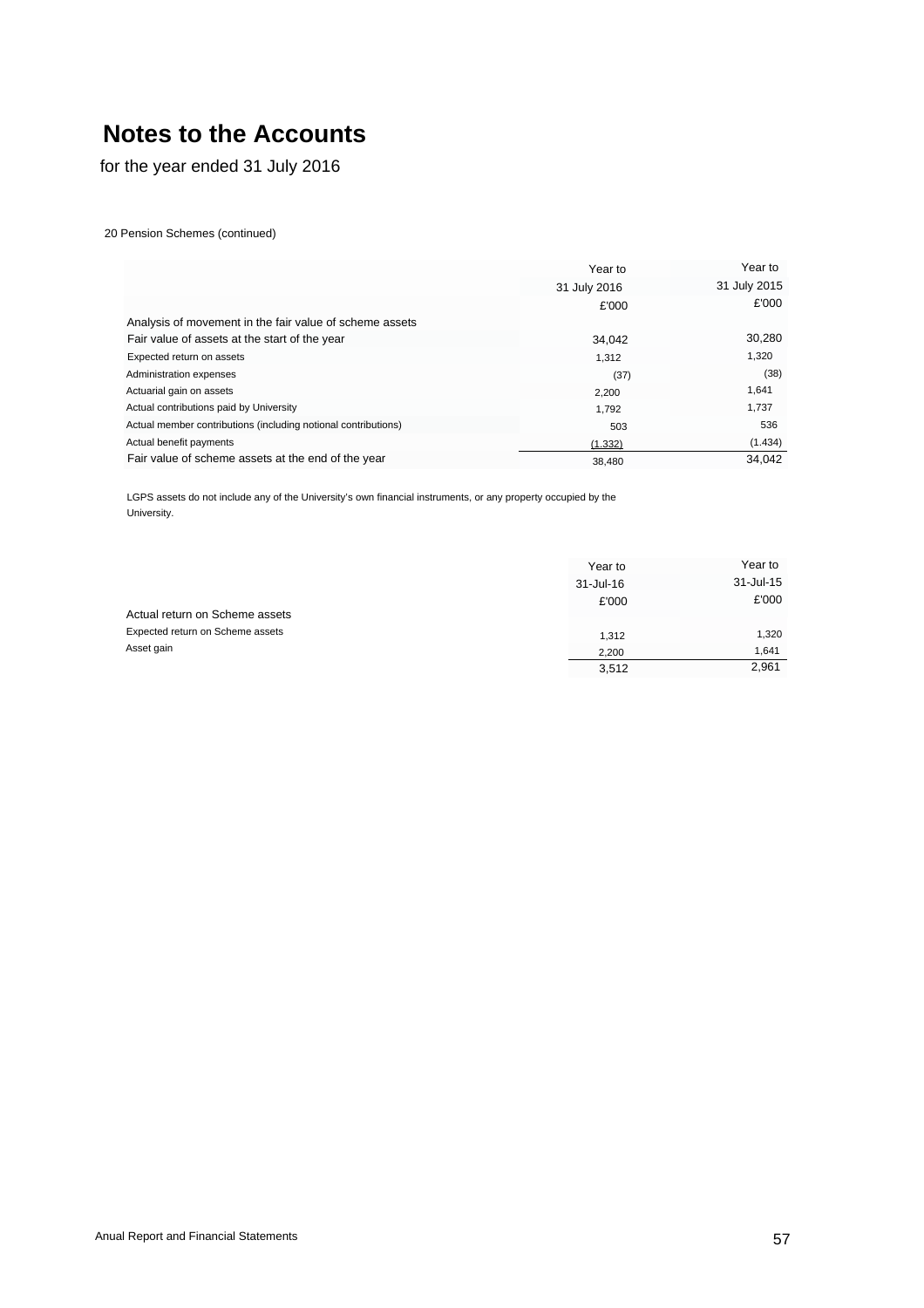# Notes to the Accounts for the year ended 31 July 2016

21 Transition to FRS102 and the 2015 SORP

As explained in the accounting policies, these are the University's first financial statements prepared in accordance with FRS 102 and the SORP. The accounting policies set out in Note 1 have been applied in preparing the financial statements for the year ended 2016, the comparative information presented in these financial statements for the year ended 2015 and in the preparation of an opening FRS 102 Statement of Financial Position at 1<br>August 2014. In preparing its FRS 102, SORP based Statement of Financial Pos financial statements prepared in accordance with its old basis of accounting (2007 SORP). An explanation of how the transition to FRS 102 and the<br>SORP has affected the University's financial position, financial performance

|                                       |              | 31 July 2015 |              |            |  |
|---------------------------------------|--------------|--------------|--------------|------------|--|
|                                       | Consolidated | University   | Consolidated | University |  |
| Financial position                    | £'000        | £'000        | £'000        | £'000      |  |
| Total reserves under 2007 SORP        | 32.045       | 32.779       | 37.267       | 37.160     |  |
| USS pension provision                 | (205)        | (204)        | (83)         | (83)       |  |
| Grant income                          | (3)          | (3)          |              |            |  |
| Employee leave accrual                | (565)        | (502)        | (621)        | (541)      |  |
| <b>Deferred Capital Grants</b>        | (7, 595)     | (7, 435)     | (8, 293)     | (8, 103)   |  |
| Total effect of transition to FRS 102 | (8,368)      | (8, 144)     | (8,997)      | (8, 727)   |  |
| Total reserves under 2015 SORP        | 23,677       | 24,635       | 28,270       | 28,433     |  |

|                                                                            | Year ended 31 July 2015 |                   |  |
|----------------------------------------------------------------------------|-------------------------|-------------------|--|
|                                                                            | Consolidated            | <b>University</b> |  |
| Financial performance                                                      | £'000                   | £'000             |  |
| Surplus for the year under 2007 SORP                                       | (1,535.0)               | (726)             |  |
| USS pension provision                                                      | (121)                   | (121)             |  |
| I GPS Pension                                                              | (441)                   | (441)             |  |
| Deferred Capital Income released                                           | 131                     | 131               |  |
| Employee leave accrual                                                     | 55                      | 41                |  |
| Hire Purchase Leases                                                       | (3)                     | (3)               |  |
| Endowments                                                                 | (18)                    | (18)              |  |
| Movement under FRS17 Actuarial (loss) in respect of<br>LGPS pension scheme | (3, 102)                | (3.102)           |  |
| Movement under FRS102 Actuarial gain in respect of<br>LGPS pension scheme  | 441                     | 441               |  |
| Total effect of transition to FRS 102                                      | (3,058)                 | (3,072)           |  |
| Total comprehensive income for the year under 2015 SORP                    | (4,593)                 | (3,798)           |  |

#### Cash Flows

The only impact of the transition to FRS 102 on the cash flows of the University or the Group is the reclassification of <sub>so</sub>m<sub>e short</sub> term investments to<br>cash and cash aquivalents as shown above cash and cash equivalents as shown above.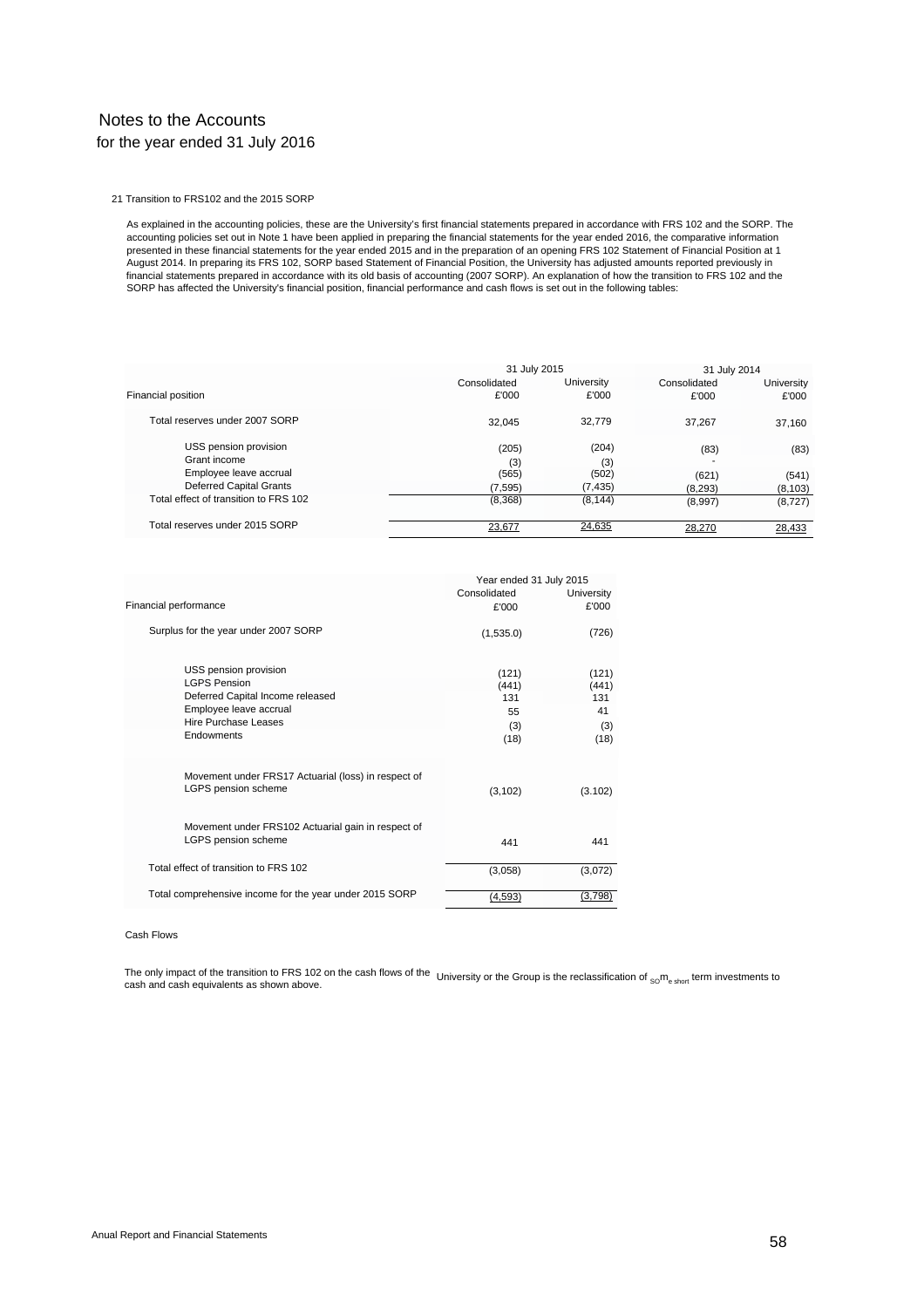# Notes to the Accounts for the year ended 31 July 2016

#### 21 Transition to FRS102 and the 2015 SORP

As explained in the accounting policies, these are the University's first financial statements prepared in accordance with FRS 102 and the SORP. The accounting policies set out in Note 1 have been applied in preparing the financial statements for the year ended 2016, the comparative information<br>presented in these financial statements for the year ended 2015 and in the 2014. In preparing its FRS 102, SORP based Statement of Financial Position, the University has adjusted amounts reported previously in financial statements prepared in accordance with its old basis of accounting (2007 SORP). An explanation of how the transition to FRS 102 and the SORP has affected the University's financial position, financial performance and cash flows is set out in the following tables:

|                                                                                                           |                    | 1 August 2015              |           |           | 31 July 2014               |           |
|-----------------------------------------------------------------------------------------------------------|--------------------|----------------------------|-----------|-----------|----------------------------|-----------|
|                                                                                                           |                    | Effect of<br>transition to |           |           | Effect of<br>transition to |           |
|                                                                                                           | 2007 SORP          | 2015 SORP                  | 2015 SORP | 2007 SORP | 2015 SORP                  | 2015 SORP |
|                                                                                                           | £'000              | £'000                      | £'000     | £'000     | £'000                      | £'000     |
| Non-current assets                                                                                        |                    |                            |           |           |                            |           |
| <b>Fixed Assets</b>                                                                                       | 57,497             | 219                        | 57,716    | 59,483    | $\overline{\phantom{a}}$   | 59.483    |
|                                                                                                           | 57,497             | 219                        | 57,716    | 59,483    |                            | 59.483    |
| <b>Endowment assets</b>                                                                                   | $\rangle\!\rangle$ | $\overline{a}$             |           | 18        |                            | 18        |
| <b>Current assets</b>                                                                                     |                    |                            |           |           |                            |           |
| <b>Stock</b>                                                                                              | 57                 |                            | 57        | 58        |                            | 58        |
| Trade and other receivables                                                                               | 4,893              |                            | 4,893     | 9,650     |                            | 9,650     |
| Investments                                                                                               | 102                |                            | 102       | 115       |                            | 115       |
| Cash and cash equivalents                                                                                 | 703                |                            | 703       | 486       |                            | 486       |
|                                                                                                           | 5,755              |                            | 5,755     | 10,309    |                            | 10,309    |
| Less: Creditors: amounts falling                                                                          |                    |                            |           |           |                            |           |
| due within one year                                                                                       | (7, 951)           | (1,100)                    | (9,051)   | (12, 104) | (1, 188)                   | (13, 292) |
| Service concession liabilities due within one year                                                        |                    |                            |           |           |                            |           |
| Share of net liabilities in associate                                                                     |                    |                            |           |           |                            |           |
| Net current (liabilities)/assets                                                                          | (2, 196)           | (1,100)                    | (3,296)   | (1,795)   | (1, 188)                   | (2,983)   |
| Total assets less current liabilities<br>recorded within other Comprehensive Income.                      | 55,301             | (880)                      | 54,421    | 57,706    | (1, 188)                   | 56,518    |
| Creditors: amounts falling due after more than one year                                                   | (72)               | (7, 283)                   | (7, 355)  | (91)      | (7, 726)                   | (7, 817)  |
| Provisions                                                                                                |                    |                            |           |           |                            |           |
| Provisions for liabilities                                                                                | (3, 341)           |                            | (3, 341)  | (3,753)   |                            | (3,753)   |
| Other pension liability                                                                                   | (19, 843)          | (204)                      | (20, 047) | (16, 595) | (83)                       | (16, 678) |
| Other provision                                                                                           |                    |                            |           |           |                            |           |
| Total net assets                                                                                          | 32,045             | (8, 368)                   | 23,677    | 37,267    |                            |           |
|                                                                                                           |                    |                            |           |           | (8,997)                    | 28.270    |
| Deferred capital grants                                                                                   | 7,726              | (7, 726)                   |           | 8,293     | (8, 293)                   |           |
| <b>Restricted Reserves</b>                                                                                |                    |                            |           |           |                            |           |
| Income and expenditure reserve - endowment reserve<br>Income and expenditure reserve - restricted reserve |                    |                            |           | 18        |                            |           |
| <b>Unrestricted Reserves</b>                                                                              |                    |                            |           |           |                            |           |
| Income and expenditure reserve - unrestricted                                                             | (5,029)            | (642)                      | (5,671)   | (1.229)   | (704)                      | (1.933)   |
| Revaluation reserve                                                                                       | 29,348             |                            | 29,348    | 30,185    |                            | 30,185    |
|                                                                                                           | 24,319             | (642)                      | 23,677    | 28,974    | (704)                      | 28,270    |
| Non-controlling interest<br><b>Total Reserves</b>                                                         |                    |                            |           |           |                            |           |
|                                                                                                           | 32,045             | (8,368)                    | 23,677    | 37,267    | (8,997)                    | 28.270    |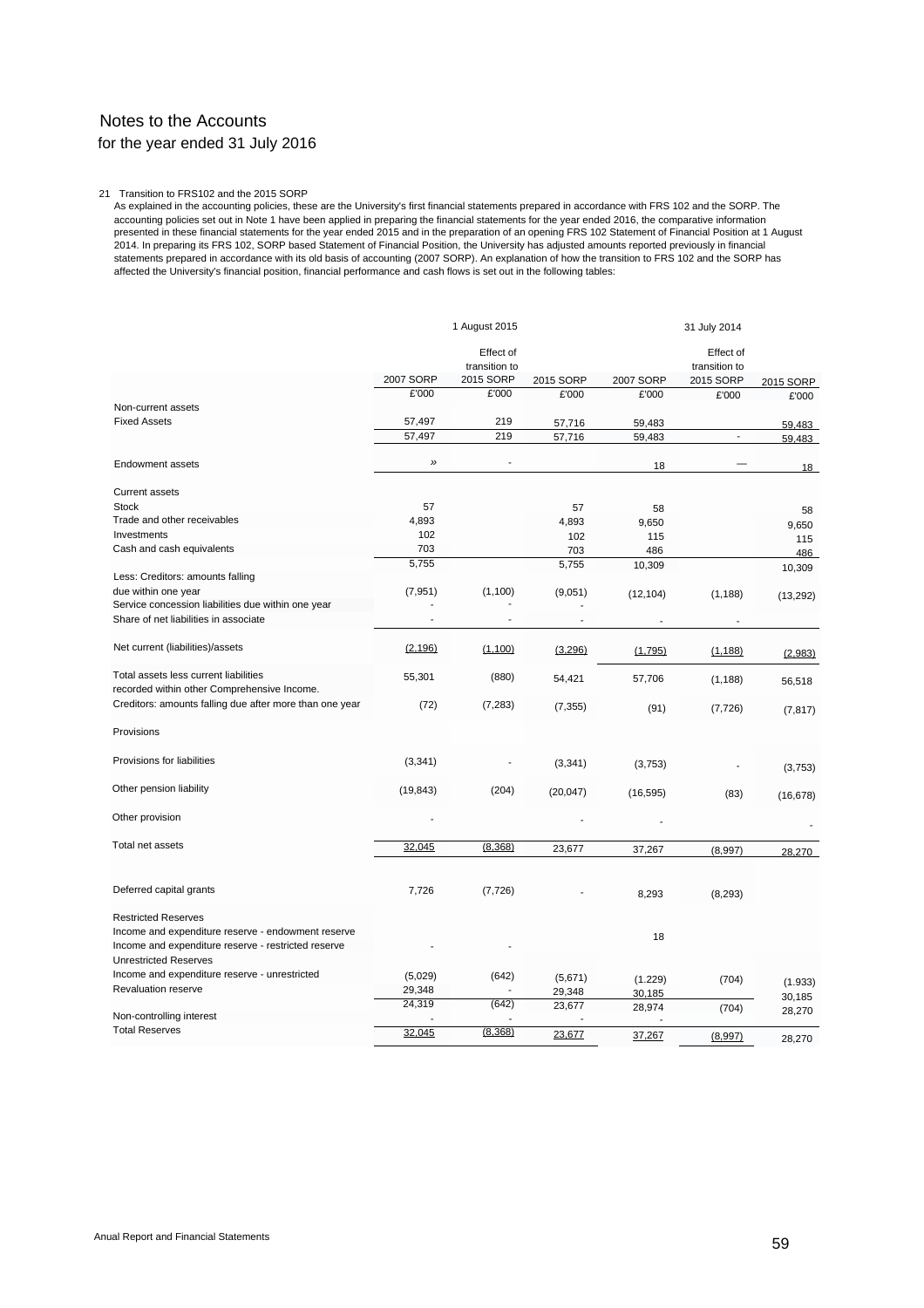for the year ended 31 July 2016

21. Transition to FRS102 and the 2015 SORP

|                                                                                                           |                                    |                          | Effect of         |                          |                                    |
|-----------------------------------------------------------------------------------------------------------|------------------------------------|--------------------------|-------------------|--------------------------|------------------------------------|
|                                                                                                           |                                    |                          | transition        |                          |                                    |
|                                                                                                           | 2007                               | <b>STRGL</b>             | to 2015           | Prior Year               |                                    |
|                                                                                                           | SORP                               | Items*                   | SORP              | Adjustment               | 2015 SORP                          |
|                                                                                                           | £'000                              | £'000                    | £'000             | £'000                    | £'000                              |
| Income                                                                                                    |                                    |                          |                   |                          |                                    |
| Tuition fees and education contracts                                                                      | 26,537                             |                          |                   |                          | 26,537                             |
| Funding body grants                                                                                       | 5,375                              |                          |                   |                          | 5,375                              |
| Research grants and contracts                                                                             | 1,976                              |                          |                   |                          | 1,976                              |
| Other income (adjusted to exclude income from joint ventures)                                             | 8,503                              |                          |                   |                          | 8,503                              |
| Investment income                                                                                         | $\overline{4}$                     |                          |                   |                          | 4                                  |
| Total income before donations and endowments                                                              | 42,395                             | ÷                        | $\overline{a}$    |                          | 42,395                             |
| Donations and endowments                                                                                  |                                    |                          |                   |                          |                                    |
| Total income                                                                                              | 42,395                             | $\blacksquare$           | ÷,                | $\blacksquare$           | 42,395                             |
| Expenditure<br>Staff costs<br>Fundamental restructuring costs<br>Other operating expenses<br>Depreciation | 24,750<br>1,760<br>15,214<br>1,902 |                          | 133<br>(66)<br>55 |                          | 24,883<br>1,760<br>15,148<br>1,957 |
| Interest and other finance costs                                                                          | 304                                |                          | 388               |                          | 692                                |
| Total expenditure                                                                                         | 43,930                             | $\overline{\phantom{a}}$ | 510               | $\overline{\phantom{a}}$ | 44,440                             |
| (Loss) before tax                                                                                         | (1, 535)                           | $\overline{\phantom{a}}$ | (510)             | L.                       | (2,045)                            |
| Taxation                                                                                                  |                                    |                          |                   |                          |                                    |
| (Loss) after tax                                                                                          | (1, 535)                           | $\overline{a}$           | (510)             | $\overline{a}$           | (2,045)                            |
| Non controlling interest                                                                                  |                                    |                          |                   |                          |                                    |
| (Loss) for the year                                                                                       | (1, 535)                           |                          | (510)             | ÷.                       | (2,045)                            |
| Actuarial (loss)Zgain in respect of pension schemes                                                       |                                    | (2,661)                  |                   |                          | (2,661)                            |
| Donations and endowments                                                                                  |                                    | (18)                     |                   |                          | (18)                               |
| Deferred Capital Income released                                                                          |                                    |                          |                   | 131                      | 131                                |
| Total comprehensive income / (expenditure) for the year                                                   | (1, 535)                           | (2,679)                  | (510)             | 131                      | (4, 593)                           |

<span id="page-60-0"></span>\* This column represents items that were previously recorded within the Statement of Total Recognised Gains and Losses (STRGL) and are now recorded within the statement of Comprehensive Income (SoCI). This column should not include recognition of valuation changes arising from the adoption of the 2015 SORP. These are included within the effect of transition to 2015 SORP column.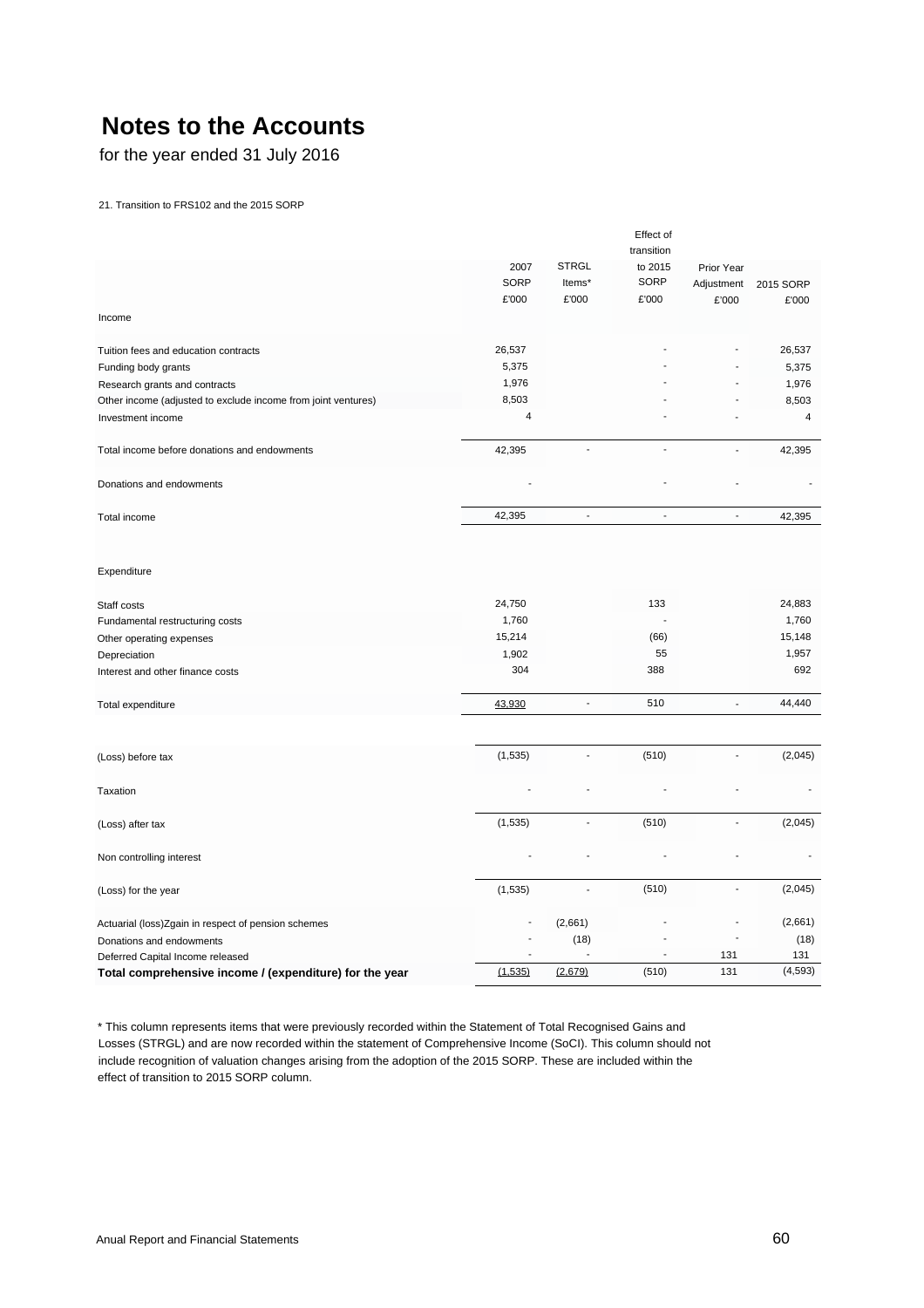# Notes to the Accounts for the year ended 31 July 2016

#### 21 Transition to FRS102 and the 2015 SORP

As explained in the accounting policies, these are the University's first financial statements prepared in accordance with FRS 102 and the SORP. The accounting policies set out in Note 1 have been applied in preparing the financial statements for the year ended 2016, the comparative information presented in these financial statements for the year ended 2015 and in the preparation of an opening FRS 102 Statement of Financial Position at 1 August 2014. In preparing its FRS 102, SORP based Statement of Financial Position, the University has adjusted amounts reported previously in financial statements prepared in accordance with its old basis of accounting (2007 SORP). An explanation of how the transition to FRS 102 and the SORP has affected the University's financial position, financial performance and cash flows is set out in the following tables:

|                                                                                      |                  | 01-Aug-15                               |                  |                  | 31-Jul-14                               |                  |
|--------------------------------------------------------------------------------------|------------------|-----------------------------------------|------------------|------------------|-----------------------------------------|------------------|
|                                                                                      | 2007 SORP        | Effect of<br>transition to<br>2015 SORP | 2015 SORP        | 2007 SORP        | Effect of<br>transition to<br>2015 SORP | 2015 SORP        |
|                                                                                      | £'000            | £'000                                   | £'000            | £'000            | £'000                                   | £'000            |
| Non-current assets                                                                   |                  |                                         |                  |                  |                                         |                  |
| <b>Fixed Assets</b>                                                                  | 57,086<br>57,086 | 218<br>218                              | 57,304<br>57,304 | 58,967<br>58,967 | $\overline{a}$                          | 58,967<br>58,967 |
| <b>Endowment assets</b>                                                              |                  |                                         |                  | 18               |                                         | 18               |
|                                                                                      |                  |                                         |                  |                  |                                         |                  |
| <b>Current assets</b>                                                                |                  |                                         |                  |                  |                                         |                  |
| <b>Stock</b>                                                                         | 52               |                                         | 52               | 52               |                                         | 52               |
| Trade and other receivables                                                          | 4,693            |                                         | 4,693            | 6,047            |                                         | 6.047            |
| Assets held for resale                                                               |                  |                                         |                  | 990              |                                         | 990              |
| Investments                                                                          | 102              |                                         | 102              | 115              |                                         | 115              |
| Cash and cash equivalents                                                            | 246              |                                         | 246              | 381              |                                         | 381              |
| Less: Creditors: amounts falling                                                     | 5,093            |                                         | 5,093            | 7,585            |                                         | 7,585            |
| due within one year                                                                  | (6,210)          | (1,002)                                 | (7, 212)         |                  |                                         |                  |
| Service concession liabilities due within one year                                   |                  |                                         |                  | (9, 395)         | (1.077)                                 | (10, 472)        |
| Share of net liabilities in associate                                                |                  |                                         |                  |                  |                                         |                  |
| Net current (liabilities)/assets                                                     | (1Ú1Z1           | (1,002)                                 | (2, 119)         | (1, 810)         | (1'977)                                 | (2,887)          |
| Total assets less current liabilities<br>recorded within other Comprehensive Income. | 55,969           | (784)                                   | 55,185           | 57,175           | (1,077)                                 | 56,098           |
| Creditors: amounts falling due after more than one year                              | (72)             | (7.156)                                 | (7.228)          | (91)             | (7, 567)                                | (7,658)          |
| Provisions                                                                           |                  |                                         |                  |                  |                                         |                  |
| Provisions for liabilities                                                           | (3,275)          |                                         | (3,275)          | (3,329)          |                                         | (3,329)          |
| Other pension liability                                                              | (19, 843)        | (205)                                   | (20, 048)        | (16, 595)        | (83)                                    | (16, 678)        |
| Other provision                                                                      |                  |                                         |                  |                  |                                         |                  |
| Total net assets                                                                     | 32,779           | (8, 144)                                | 24,635           | 37,160           | (8.727)                                 | 28.433           |
|                                                                                      |                  |                                         |                  |                  |                                         |                  |
| Deferred capital grants                                                              | 7,567            | (7, 567)                                |                  | 8,103            | (8, 103)                                |                  |
| <b>Restricted Reserves</b>                                                           |                  |                                         |                  |                  |                                         |                  |
| Income and expenditure reserve - endowment reserve                                   |                  |                                         |                  |                  |                                         |                  |
| Income and expenditure reserve - restricted reserve                                  |                  |                                         |                  | 18               |                                         |                  |
| <b>Unrestricted Reserves</b>                                                         |                  |                                         |                  |                  |                                         |                  |
| Income and expenditure reserve - unrestricted                                        | (3,901)          | (577)                                   | (4, 478)         | (1, 103)         | (624)                                   | (1,727)          |
| <b>Revaluation reserve</b>                                                           | 29,113           |                                         | 29,113           | 30,142           |                                         | 30 142           |
|                                                                                      | 25,212           | (577)                                   | 24,635           | 29,057           | (624)                                   | 28 4 33          |
| Non-controlling interest                                                             |                  |                                         |                  |                  |                                         |                  |
| <b>Total Reserves</b>                                                                | <u>32,779</u>    | (8, 144)                                | 24,635           | 37,160           | (8,727)                                 | 28,433           |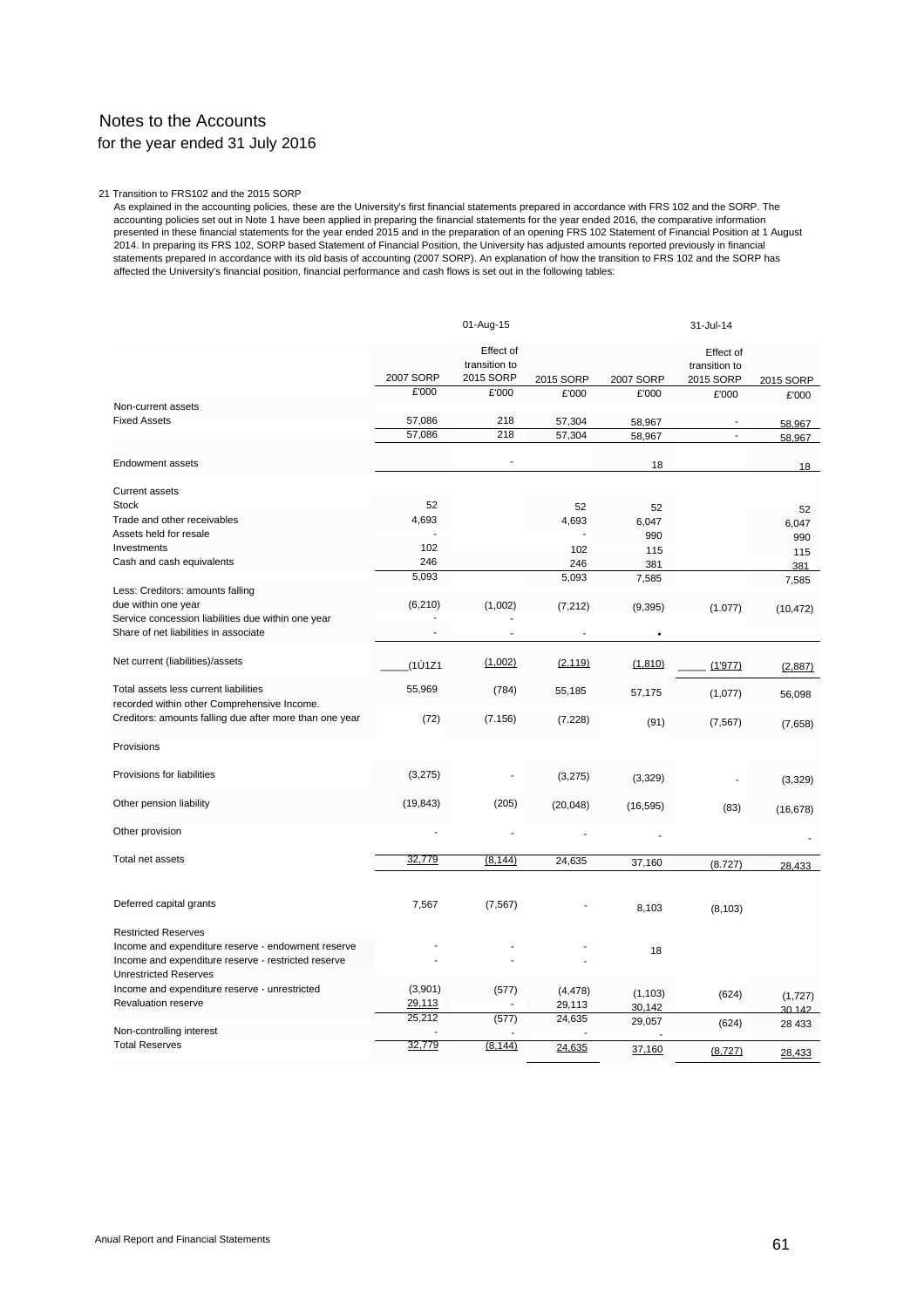for the year ended 31 July 2016

### 21. Transition to FRS102 and the 2015 SORP

|                                                               |                     |                 | Effect of              |                          |                    |
|---------------------------------------------------------------|---------------------|-----------------|------------------------|--------------------------|--------------------|
|                                                               |                     |                 | transition             |                          |                    |
|                                                               | 2007<br><b>SORP</b> | <b>STRGL</b>    | to 2015<br><b>SORP</b> | Prior Year               |                    |
|                                                               | £'000               | ltems*<br>£'000 | £'000                  | Adjustment               | 2015 SORP<br>£'000 |
| Income                                                        |                     |                 |                        | £'000                    |                    |
| Tuition fees and education contracts                          | 22,857              |                 |                        |                          | 22,857             |
| Funding body grants                                           | 5,315               |                 |                        |                          | 5,315              |
| Research grants and contracts                                 | 1,719               |                 |                        |                          | 1,719              |
| Other income (adjusted to exclude income from joint ventures) | 6,886               |                 |                        |                          | 6,886              |
| Investment income                                             | 4                   |                 |                        |                          | 4                  |
| Total income                                                  | 36,781              | $\overline{a}$  | $\overline{a}$         | $\overline{a}$           | 36,781             |
| Expenditure                                                   |                     |                 |                        |                          |                    |
| Staff costs                                                   | 21,958              |                 | 146                    |                          | 22,104             |
| Fundamental restructuring costs                               |                     |                 | L,                     |                          |                    |
| Other operating expenses                                      | 13,448              |                 | (66)                   |                          | 13,382             |
| Depreciation                                                  | 1,798               |                 | 55                     |                          | 1,853              |
| Interest and other finance costs                              | 303                 |                 | 389                    |                          | 692                |
| Total expenditure                                             | 37,507              | $\blacksquare$  | 524                    | $\overline{\phantom{a}}$ | 38,031             |
| GainZ(loss) on disposal of fixed assets                       |                     |                 |                        |                          |                    |
| GainZ(loss) on investments                                    |                     |                 |                        |                          |                    |
| Share of operating surplusZ(deficit) in joint venture         |                     |                 |                        |                          |                    |
| Share of operating surplusZ(deficit) in associate             |                     |                 |                        |                          |                    |
| Surplus before tax                                            | (726)               | $\overline{a}$  | (524)                  | $\overline{a}$           | (1,250)            |
| Taxation                                                      |                     |                 |                        |                          |                    |
| Surplus after tax                                             | (726)               |                 | (524)                  | $\overline{a}$           | (1,250)            |
| Non controlling interest                                      |                     |                 |                        |                          |                    |
| Surplus for the year                                          | (726)               |                 | (524)                  | $\overline{a}$           | (1.250)            |
| Actuarial (loss)Zgain in respect of pension schemes           |                     | (2,661)         |                        |                          | (2,661)            |
| Donations and endowments                                      |                     | (18)            |                        |                          | (18)               |
| Deferred Capital Income released                              |                     |                 |                        | 131                      | 131                |
| Total comprehensive income for the year                       | (726)               | (2,679)         | (524)                  | 131                      | (3,798)            |

<span id="page-62-0"></span>\* This column represents items that were previously recorded within the Statement of Total Recognised Gains and Losses (STRGL) and are now recorded within the statement of Comprehensive Income (SoCI). This column should not include recognition of valuation changes arising from the adoption of the 2015 SORP. These are included within the effect of transition to 2015 SORP column.